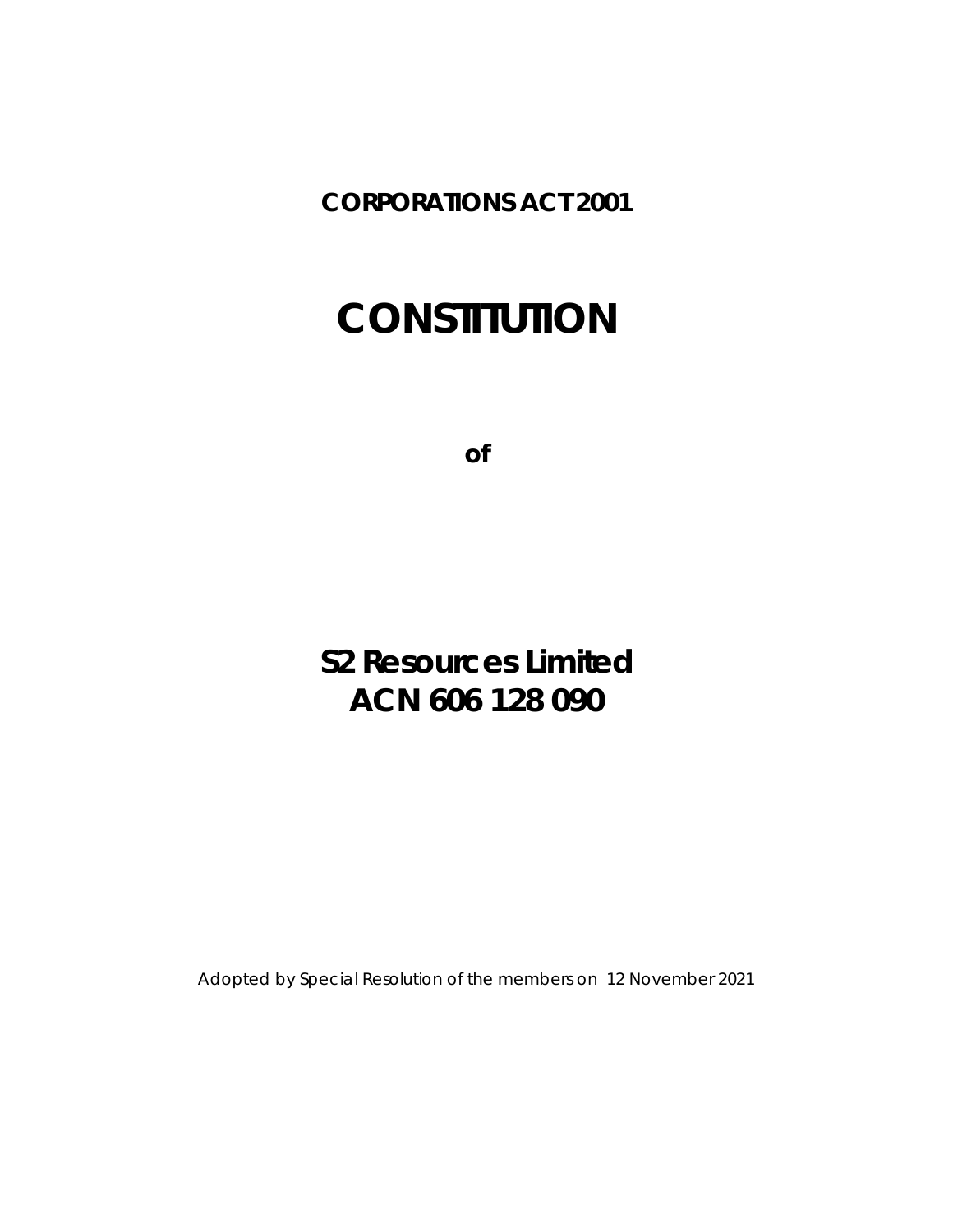## **CONTENTS**

| 1. |      |  |
|----|------|--|
|    | 1.1  |  |
|    | 1.2  |  |
|    | 1.3  |  |
|    | 1.4  |  |
|    | 1.5  |  |
|    | 1.6  |  |
|    | 1.7  |  |
|    | 1.8  |  |
| 2. |      |  |
|    | 2.1  |  |
|    | 2.2  |  |
|    | 2.3  |  |
|    | 2.4  |  |
|    | 2.5  |  |
|    | 2.6  |  |
|    | 2.7  |  |
|    | 2.8  |  |
|    | 2.9  |  |
|    | 2.10 |  |
|    | 2.11 |  |
|    | 2.12 |  |
|    | 2.13 |  |
|    | 2.14 |  |
|    | 2.15 |  |
| 3. |      |  |
|    | 3.1  |  |
|    | 3.2  |  |
|    | 3.3  |  |
|    | 3.4  |  |
|    | 3.5  |  |
|    | 3.6  |  |
|    | 3.7  |  |
|    | 3.8  |  |
|    | 3.9  |  |
|    | 3.10 |  |
|    | 3.11 |  |
|    | 3.12 |  |
|    | 3.13 |  |
|    | 3.14 |  |
|    | 3.15 |  |
|    | 3.16 |  |
|    | 3.17 |  |
|    |      |  |
| 4. |      |  |
|    | 4.1  |  |
|    | 4.2  |  |
|    | 4.3  |  |

Constitution - Limited Company (ASX compliant) - S2R 30Sept2021 FINAL APPROVED.docx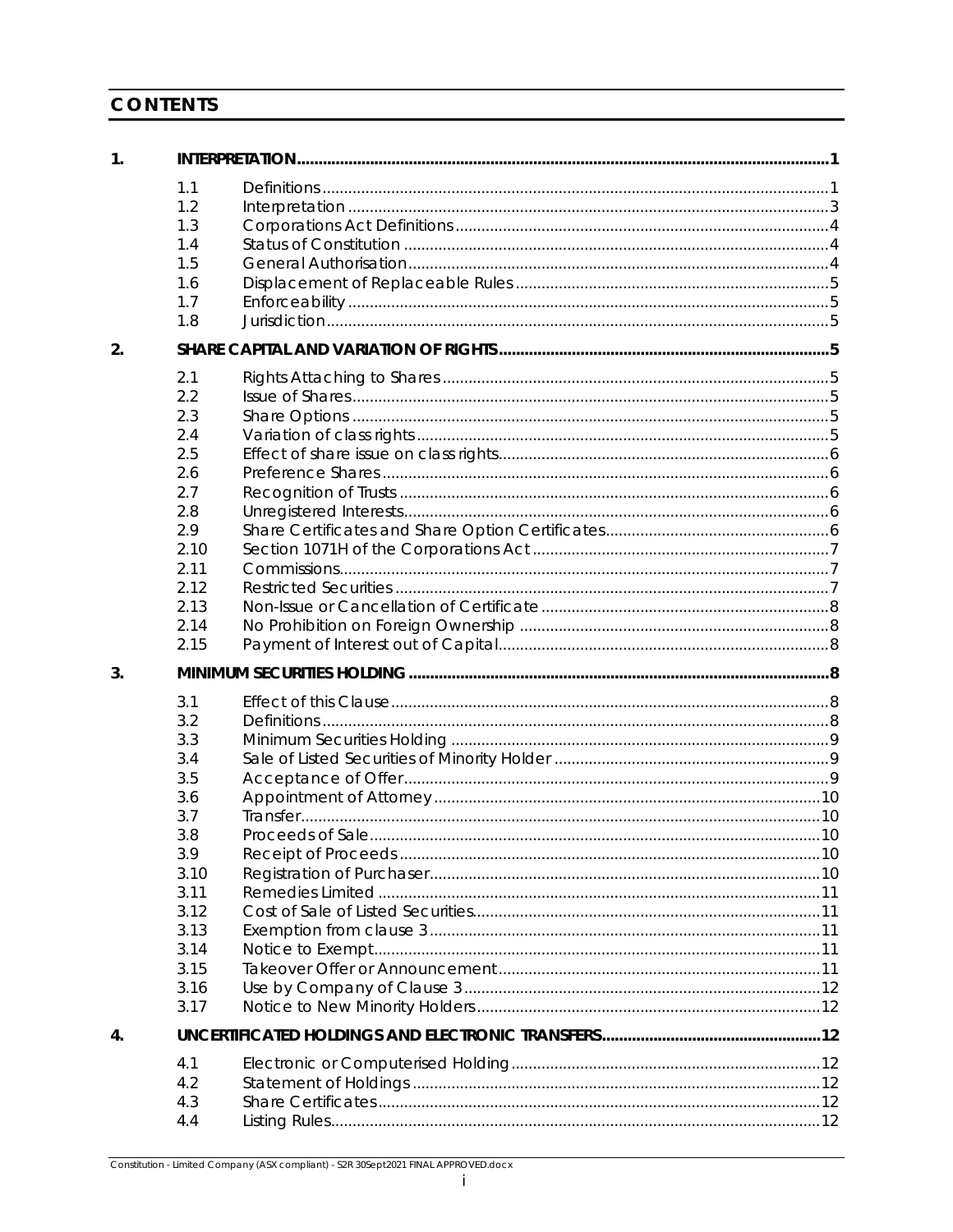| 5.             |      |                            |  |
|----------------|------|----------------------------|--|
|                | 5.1  |                            |  |
|                | 5.2  |                            |  |
|                | 5.3  |                            |  |
|                | 5.4  |                            |  |
|                | 5.5  |                            |  |
|                | 5.6  |                            |  |
|                | 5.7  |                            |  |
|                | 5.8  |                            |  |
|                | 5.9  |                            |  |
|                | 5.10 |                            |  |
| 6.             |      |                            |  |
|                | 6.1  |                            |  |
|                | 6.2  |                            |  |
|                | 6.3  |                            |  |
|                | 6.4  |                            |  |
|                | 6.5  |                            |  |
|                | 6.6  |                            |  |
|                | 6.7  |                            |  |
|                | 6.8  |                            |  |
|                | 6.9  |                            |  |
|                | 6.10 |                            |  |
|                | 6.11 |                            |  |
|                | 6.12 |                            |  |
| 7 <sub>1</sub> |      |                            |  |
|                | 7.1  |                            |  |
|                | 7.2  |                            |  |
|                | 7.3  |                            |  |
|                | 7.4  |                            |  |
|                | 7.5  |                            |  |
|                | 7.6  |                            |  |
|                | 7.7  |                            |  |
|                | 7.8  |                            |  |
| 8.             |      | <b>TRANSFER OF SHARES.</b> |  |
|                |      |                            |  |
|                | 8.1  |                            |  |
|                | 8.2  |                            |  |
|                | 8.3  |                            |  |
|                | 8.4  |                            |  |
|                | 8.5  |                            |  |
|                | 8.6  |                            |  |
|                | 8.7  |                            |  |
|                | 8.8  |                            |  |
|                | 8.9  |                            |  |
|                | 8.10 |                            |  |
|                | 8.11 |                            |  |
|                | 8.12 |                            |  |
|                | 8.13 |                            |  |
|                | 8.14 |                            |  |
|                | 8.15 |                            |  |
| 9.             |      |                            |  |
|                | 9.1  |                            |  |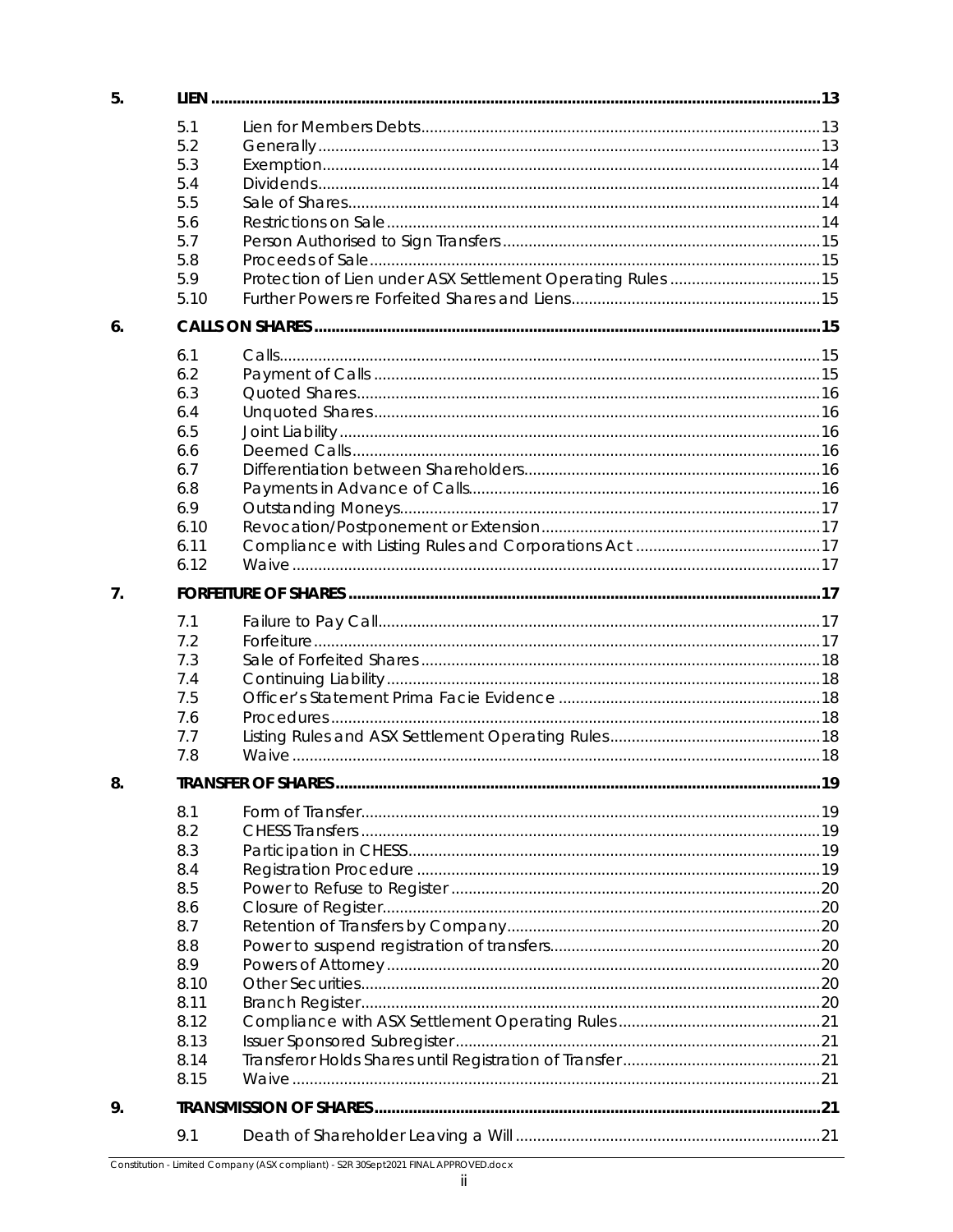|     | 9.2   | Death or Bankruptcy of Shareholder or the Shareholder becomes of unsound     |  |
|-----|-------|------------------------------------------------------------------------------|--|
|     |       |                                                                              |  |
|     | 9.3   |                                                                              |  |
|     | 9.4   |                                                                              |  |
|     | 9.5   |                                                                              |  |
|     | 9.6   |                                                                              |  |
|     | 9.7   |                                                                              |  |
|     | 9.8   |                                                                              |  |
| 10. |       |                                                                              |  |
|     | 10.1  |                                                                              |  |
|     | 10.2  |                                                                              |  |
|     | 10.3  |                                                                              |  |
|     | 10.4  |                                                                              |  |
|     | 10.5  |                                                                              |  |
| 11. |       |                                                                              |  |
| 12. |       |                                                                              |  |
|     |       |                                                                              |  |
|     | 12.1  | Convening of General Meetings of Shareholders by Directors' Resolution24     |  |
|     | 12.2  | Change of place or postponement of a General Meeting of Shareholders24       |  |
|     | 12.3  | Convening of General Meetings of Shareholders by a Director or requisition24 |  |
|     | 12.4  |                                                                              |  |
|     | 12.5  |                                                                              |  |
|     | 12.6  |                                                                              |  |
|     | 12.7  |                                                                              |  |
|     | 12.8  |                                                                              |  |
|     | 12.9  |                                                                              |  |
| 13. |       |                                                                              |  |
|     | 13.1  |                                                                              |  |
|     | 13.2  |                                                                              |  |
|     | 13.3  |                                                                              |  |
|     | 13.4  |                                                                              |  |
|     | 13.5  |                                                                              |  |
|     | 13.6  |                                                                              |  |
|     | 13.7  |                                                                              |  |
|     | 13.8  |                                                                              |  |
|     | 13.9  |                                                                              |  |
|     | 13.10 |                                                                              |  |
|     | 13.11 |                                                                              |  |
|     | 13.12 |                                                                              |  |
|     | 13.13 |                                                                              |  |
|     | 13.14 |                                                                              |  |
|     | 13.15 |                                                                              |  |
|     | 13.16 |                                                                              |  |
|     | 13.17 |                                                                              |  |
|     | 13.18 |                                                                              |  |
|     | 13.19 |                                                                              |  |
|     | 13.20 |                                                                              |  |
|     | 13.21 |                                                                              |  |
|     | 13.22 |                                                                              |  |
|     | 13.23 |                                                                              |  |
|     | 13.24 |                                                                              |  |
|     | 13.25 |                                                                              |  |
|     |       |                                                                              |  |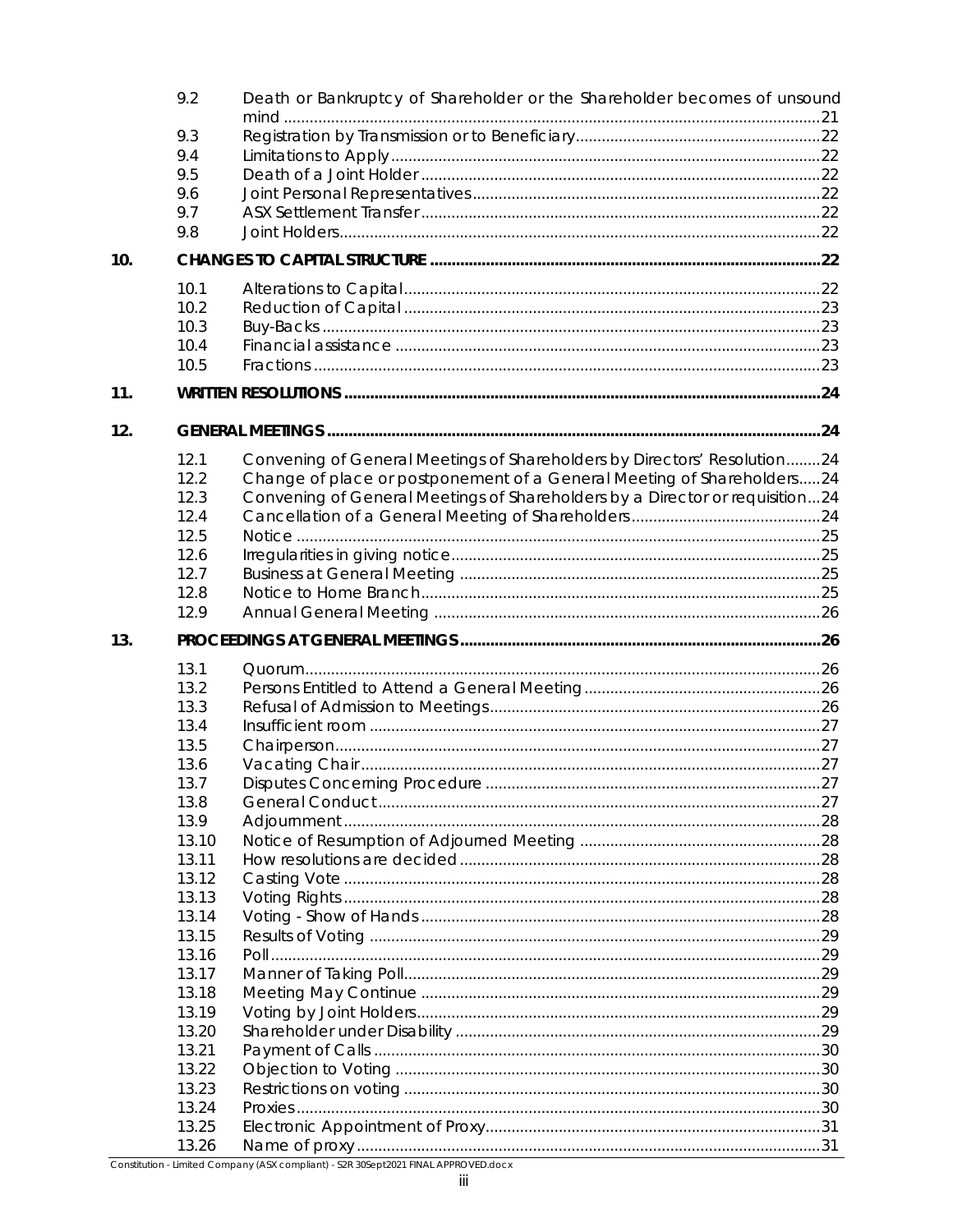|     | 13.27        |                                                                |  |
|-----|--------------|----------------------------------------------------------------|--|
|     | 13.28        | No right to speak or vote if appointing Shareholder present 31 |  |
|     | 13.29        |                                                                |  |
|     | 13.30        |                                                                |  |
|     | 13.31        |                                                                |  |
|     | 13.32        |                                                                |  |
|     | 13.33        |                                                                |  |
|     | 13.34        |                                                                |  |
|     | 13.35        |                                                                |  |
|     | 13.36        |                                                                |  |
|     | 13.37        |                                                                |  |
|     | 13.38        |                                                                |  |
|     | 13.39        |                                                                |  |
|     | 13.40        |                                                                |  |
| 14. |              |                                                                |  |
|     | 14.1         |                                                                |  |
|     | 14.2         |                                                                |  |
|     |              |                                                                |  |
| 15. |              |                                                                |  |
|     | 15.1         |                                                                |  |
|     | 15.2         |                                                                |  |
|     | 15.3         |                                                                |  |
|     | 15.4         |                                                                |  |
|     | 15.5         |                                                                |  |
|     | 15.6         |                                                                |  |
|     | 15.7         |                                                                |  |
|     | 15.8         |                                                                |  |
|     |              |                                                                |  |
|     | 15.9         |                                                                |  |
|     | 15.10        |                                                                |  |
| 16. |              |                                                                |  |
|     | 16.1         |                                                                |  |
|     | 16.2         |                                                                |  |
|     | 16.3         |                                                                |  |
|     | 16.4         |                                                                |  |
|     | 16.5         |                                                                |  |
|     | 16.6         |                                                                |  |
| 17. |              |                                                                |  |
|     |              |                                                                |  |
|     | 17.1         |                                                                |  |
|     | 17.2<br>17.3 |                                                                |  |
|     | 17.4         |                                                                |  |
|     |              |                                                                |  |
|     | 17.5         |                                                                |  |
|     | 17.6<br>17.7 |                                                                |  |
|     | 17.8         |                                                                |  |
|     | 17.9         |                                                                |  |
|     | 17.10        |                                                                |  |
|     | 17.11        |                                                                |  |
|     | 17.12        |                                                                |  |
|     | 17.13        |                                                                |  |
|     | 17.14        |                                                                |  |
|     | 17.15        |                                                                |  |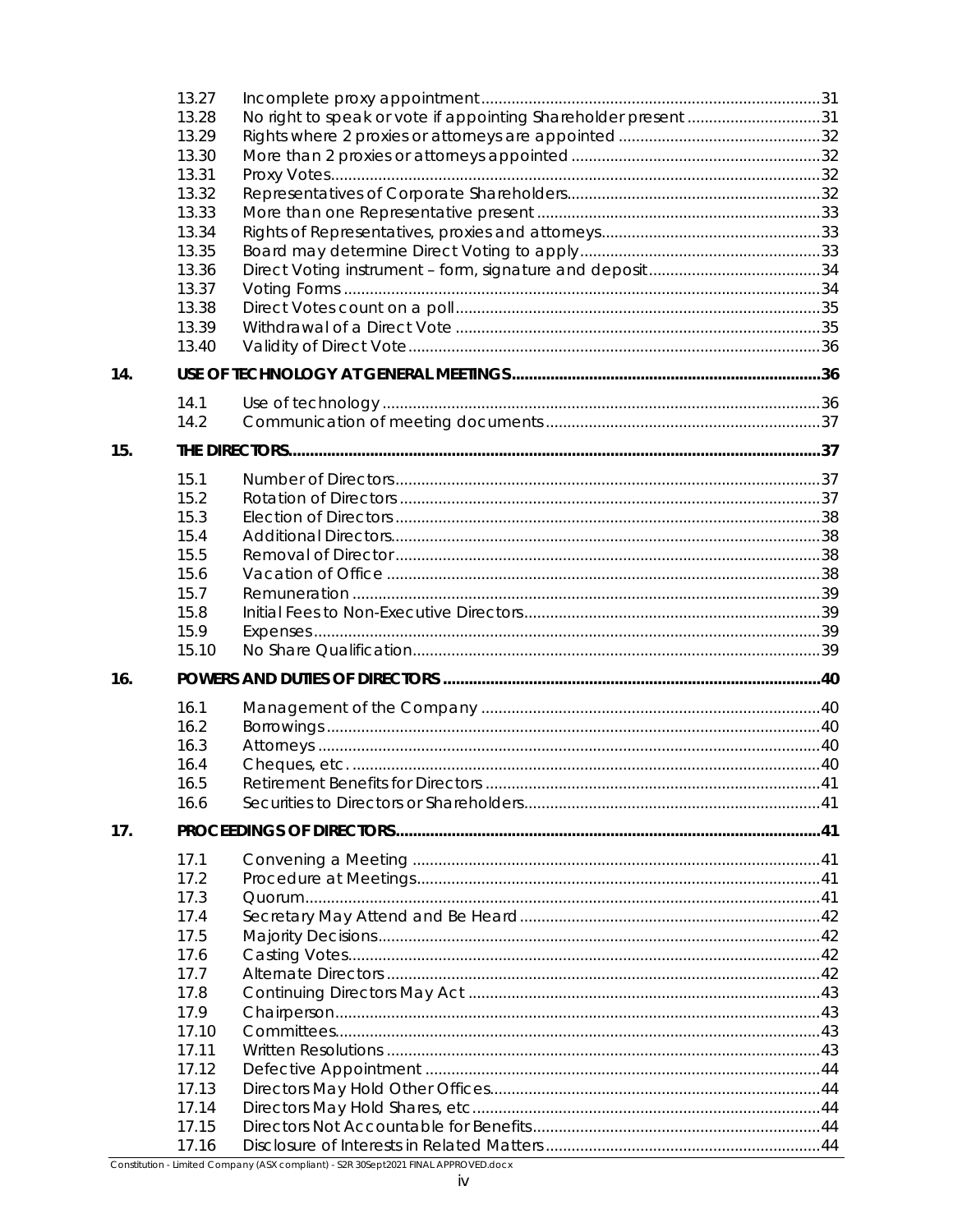|     | 17.17<br>17.18<br>17.19<br>17.20                                              |             |  |
|-----|-------------------------------------------------------------------------------|-------------|--|
| 18. |                                                                               |             |  |
|     | 18.1<br>18.2<br>18.3<br>18.4                                                  |             |  |
| 19. |                                                                               |             |  |
|     | 19.1<br>19.2<br>19.3<br>19.4<br>19.5                                          |             |  |
| 20. |                                                                               |             |  |
|     | 20.1<br>20.2<br>20.3                                                          |             |  |
| 21. |                                                                               |             |  |
|     | 21.1<br>21.2<br>21.3                                                          |             |  |
| 22. |                                                                               |             |  |
|     | 22.1<br>22.2<br>22.3                                                          |             |  |
| 23. |                                                                               |             |  |
|     | 23.1<br>23.2<br>23.3<br>23.4<br>23.5<br>23.6<br>23.7<br>23.8<br>23.9<br>23.10 | No Interest |  |
| 24. |                                                                               |             |  |
|     | 24.1<br>24.2<br>24.3                                                          |             |  |
| 25. |                                                                               |             |  |
|     | 25.1<br>25.2                                                                  |             |  |
| 26. |                                                                               |             |  |
|     | 26.1                                                                          |             |  |

#### Constitution - Limited Company (ASX compliant) - S2R 30Sept2021 FINAL APPROVED.docx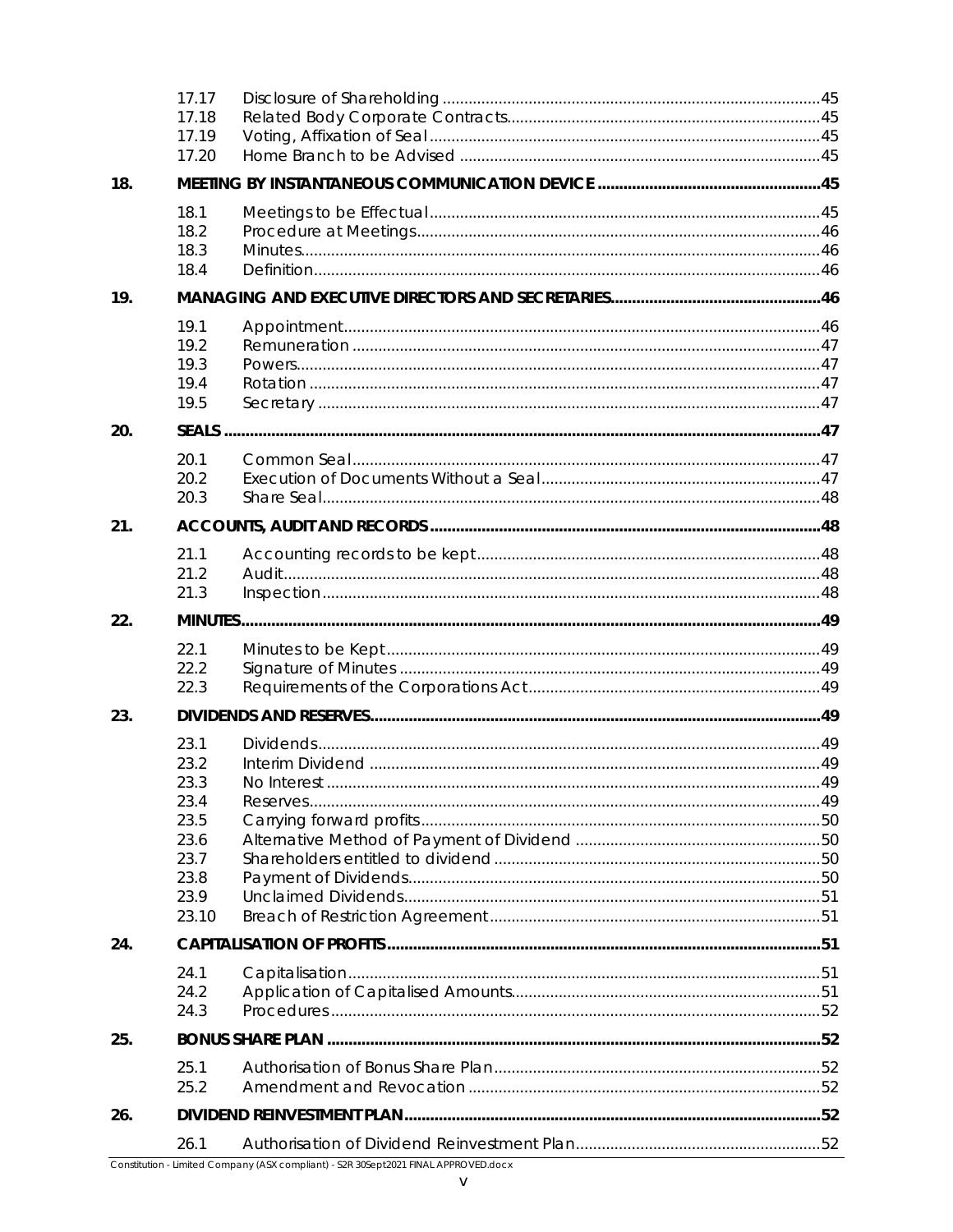|     | 26.2                                         |                                                                              |  |
|-----|----------------------------------------------|------------------------------------------------------------------------------|--|
| 27. |                                              |                                                                              |  |
|     | 27.1<br>27.2<br>27.3                         | Service of notices by Directors, Alternate Directors and Shareholders to the |  |
|     | 27.4<br>27.5<br>27.6<br>27.7<br>27.8<br>27.9 |                                                                              |  |
| 28. |                                              |                                                                              |  |
|     | 28.1<br>28.2<br>28.3                         |                                                                              |  |
| 29. |                                              |                                                                              |  |
|     | 29.1<br>29.2<br>29.3<br>29.4<br>29.5         |                                                                              |  |
| 30. |                                              |                                                                              |  |
| 31. |                                              |                                                                              |  |
|     |                                              |                                                                              |  |
| 32. | 32.1<br>32.2<br>32.3<br>32.4                 |                                                                              |  |
| 33. |                                              |                                                                              |  |
| 34. |                                              |                                                                              |  |
| 35. |                                              |                                                                              |  |
|     | 35.1<br>35.2                                 |                                                                              |  |
| 36. |                                              |                                                                              |  |
| 37. |                                              |                                                                              |  |
|     | 37.1<br>37.2<br>37.3<br>37.4<br>37.5<br>37.6 |                                                                              |  |
| 38. |                                              |                                                                              |  |
|     | 38.1                                         |                                                                              |  |

Constitution - Limited Company (ASX compliant) - S2R 30Sept2021 FINAL APPROVED.docx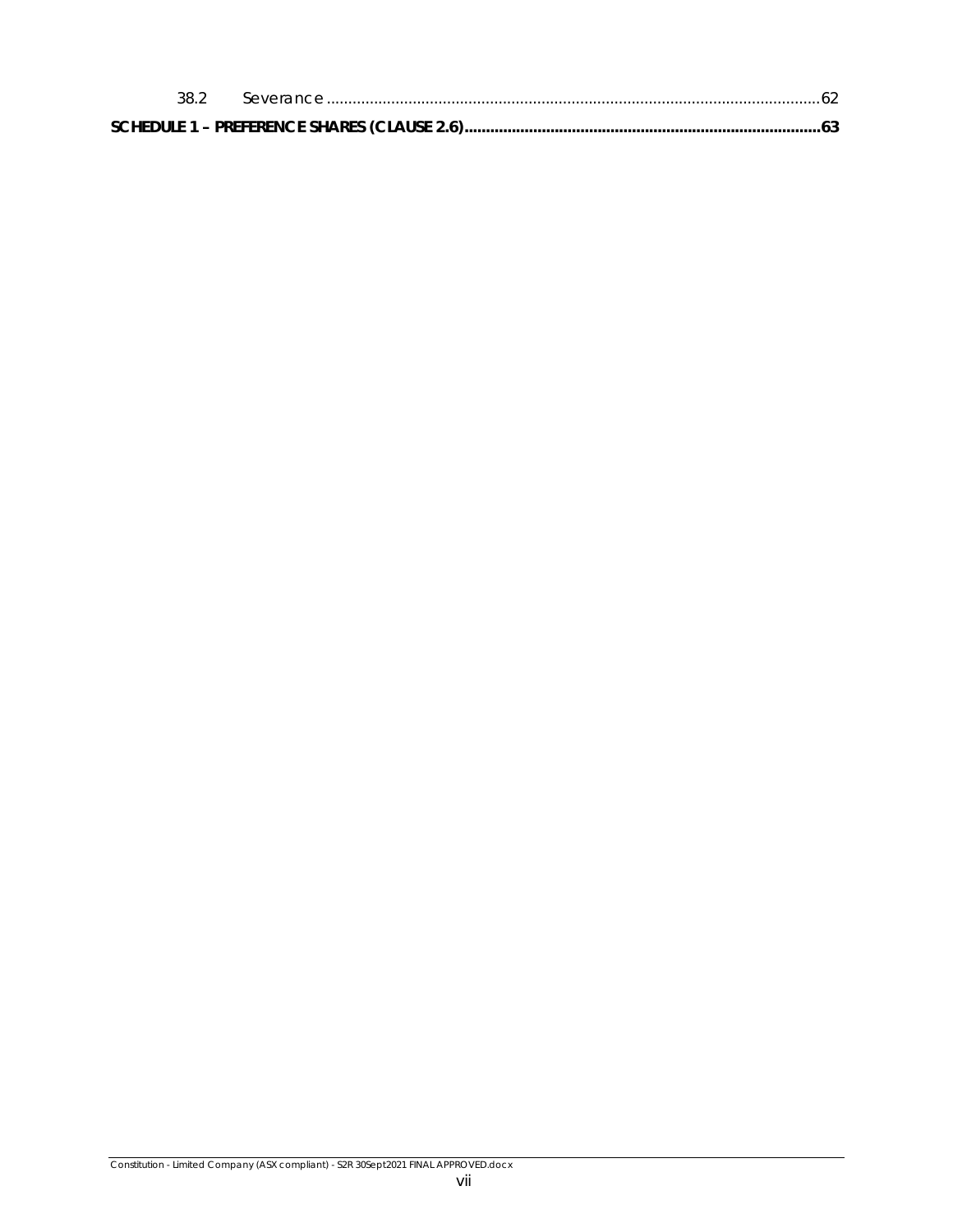#### **CORPORATIONS ACT**

#### **CONSTITUTION**

**of**

## **S2 Resources Limited ACN 606 128 090**

## **1. INTERPRETATION**

#### <span id="page-8-0"></span>**1.1 Definitions**

In this Constitution:

**Alternate Director** means a person appointed as an alternate director under clause [17.7.](#page-49-0)

**ASIC** means Australian Securities and Investments Commission.

**ASX** means ASX Limited (ACN 008 624 691) or the Australian Securities Exchange, as the context requires.

**ASX Settlement** means ASX Settlement Pty Ltd (ACN 008 504 532).

**ASX Settlement Operating Rules** means the operating rules of ASX Settlement.

**ASX Settlement Transfer** means a transfer of quoted securities or quoted rights effected in:

- (a) accordance with the ASX Settlement Operating Rules; or
- (b) substantial accordance with the ASX Settlement Operating Rules and determined by ASX Settlement to be an effective transfer.

**Board** means the board of Directors of the Company.

**Bonus Share Plan** means a plan implemented under clause [25.](#page-59-0)

**Business Day** means a day other than a Saturday, a Sunday, New Year's Day, Australia Day, Good Friday, Easter Monday, Anzac Day, Christmas Day, Boxing Day and any other day declared and published by ASX to be a day which is not a business day.

**CHESS Approved Securities** means securities of the Company for which CHESS approval has been given in accordance with the ASX Settlement Operating Rules, or such amended definition as may be prescribed by the Listing Rules from time to time.

**CHESS System** means the Clearing House Electronic Subregister System operated by ASX Settlement or such other securities clearing house as is approved pursuant to the Corporations Act and to which the Listing Rules apply.

**Company** means S2 Resources Limited (ACN 606 128 090) or as it is from time to time named in accordance with the Corporations Act.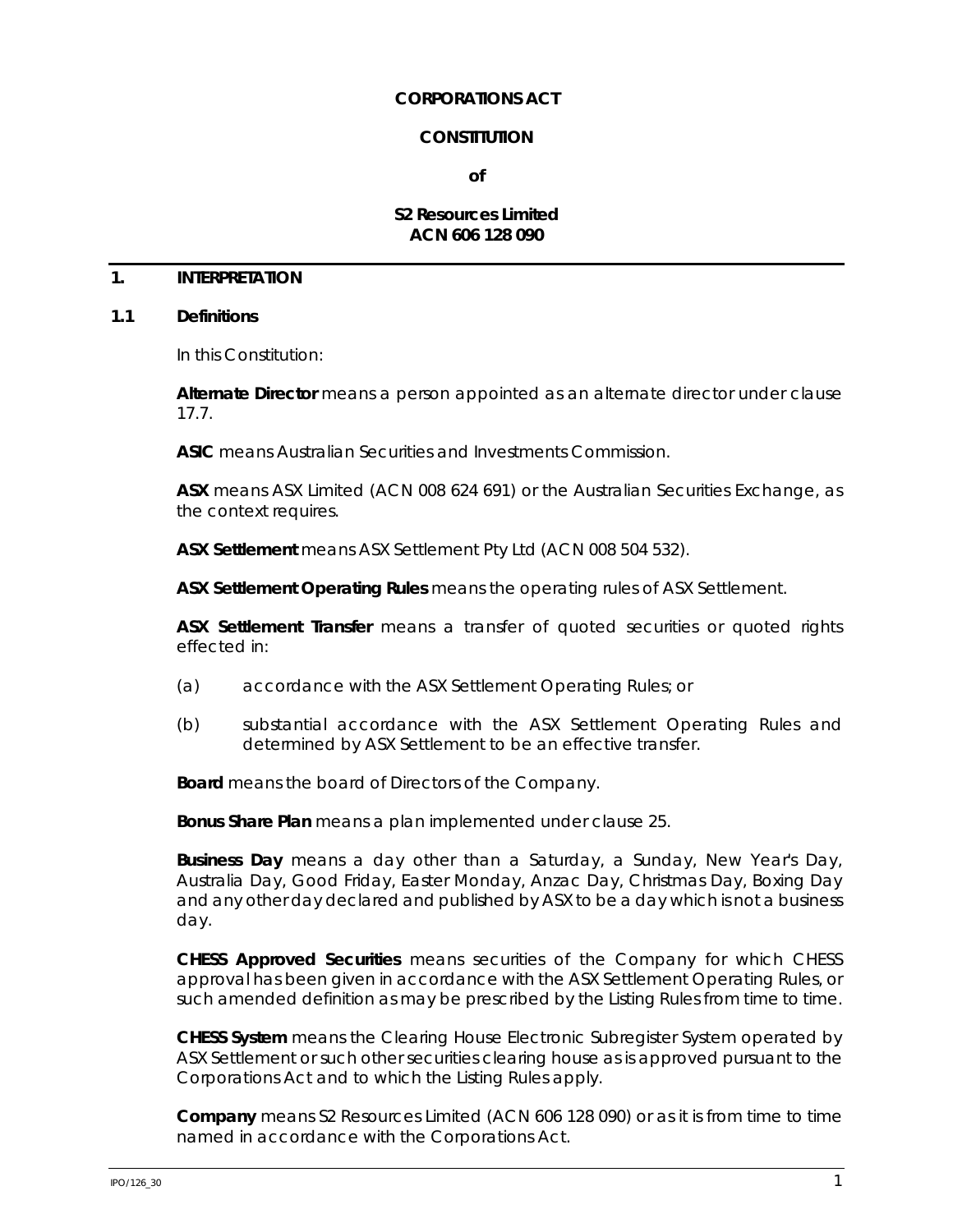**Constitution** means this Constitution as altered or amended from time to time.

**Corporations Act** means the *Corporations Act 2001* (Cth).

**Direct Vote** means a notice of a Shareholder's voting intention delivered to the Company by post, fax, electronic or other means approved by the Board and otherwise in accordance with this Constitution and regulations, rules and procedures made by the Board in accordance with clause [13.35.](#page-40-0)

**Director** means a person appointed to the position of a director of the Company and where appropriate, includes an Alternate Director.

**Directors** means all or some of the Directors acting as a board.

**Dispose** has the meaning ascribed to it by the Listing Rules.

**Dividend Reinvestment Plan** means a plan implemented under clause [26.](#page-59-1)

**Duty** means any transfer, transaction or registration duty or similar charge imposed by any Government Authority and includes any interest, fine, penalty, charge or other amount imposed in respect of any of them.

**Government Authority** means a government or government department, a governmental or semi-governmental or judicial person (whether autonomous or not) charged with the administration of any applicable law.

**Holding Lock** has the meaning ascribed to it by the Listing Rules.

**Home Branch** means the state branch of ASX designated as such in relation to the Company by ASX.

**Listed Securities** means any Shares, Share Options, stock, debentures, debenture stock or other securities for the time being issued by the Company and officially quoted by ASX on its stock market.

**Listing Rules** means the listing rules of ASX and any other rules of ASX which are applicable while the Company is admitted to the official list of ASX, each as amended or replaced from time to time, except to the extent of any express written waiver by ASX.

**Officer** means any Director or Secretary of the Company or such other person within the meaning of that term as defined by the Corporations Act.

**Official List** means the Official List of the ASX.

**Optionholder** means a person or company registered in the Register of Optionholders as the holder of one or more Share Options.

**Prescribed Rate** means the interest rate which is 2% above the Reserve Bank of Australia cash rate as published or quoted from time to time, or such other rate as may from time to time be fixed by the Directors, calculated daily.

**Register of Optionholders** means the register of Optionholders kept by the Company in accordance with section 170 of the Corporations Act (including any branch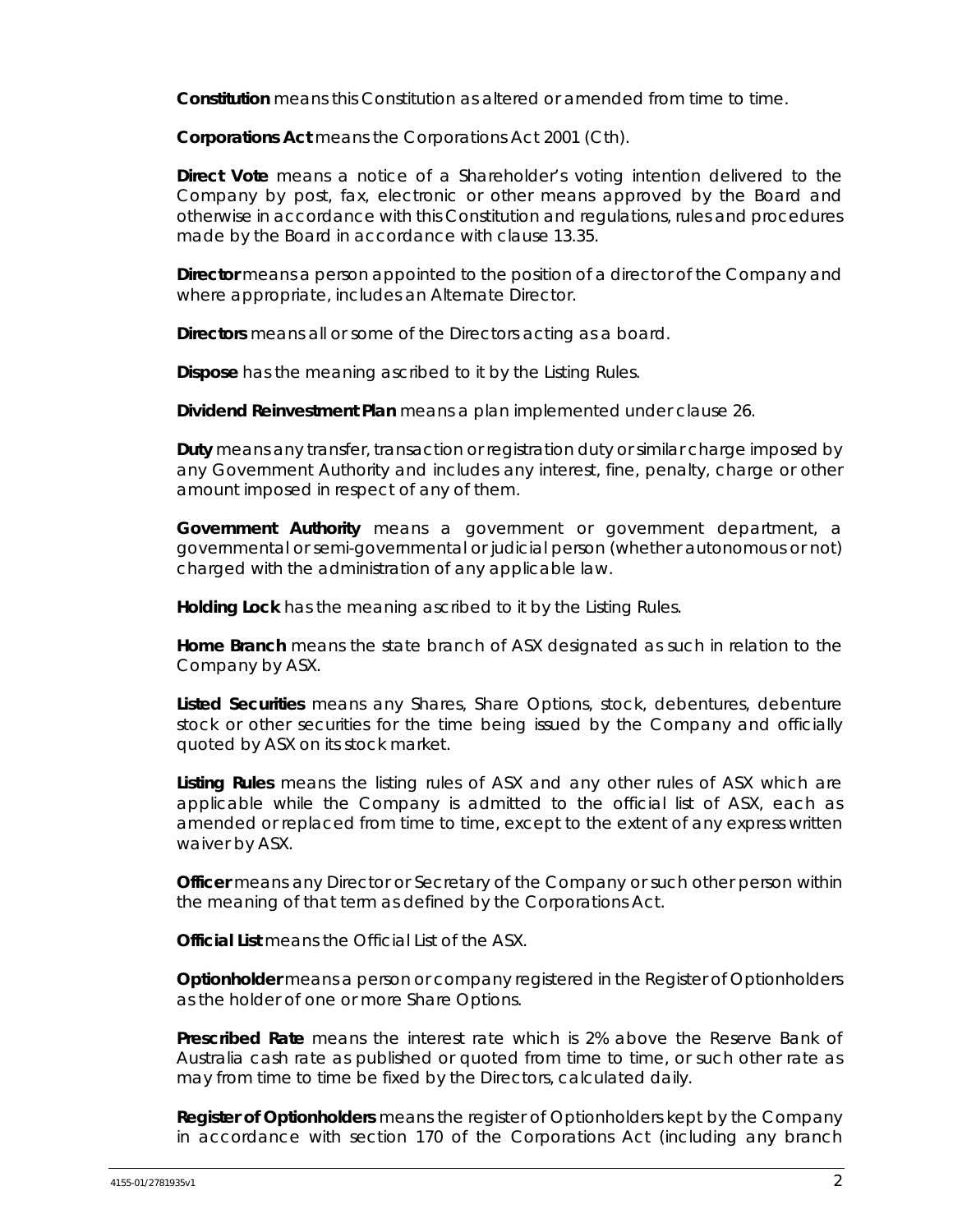register and any computerised or electronic subregister established and administered under the ASX Settlement Operating Rules).

**Register of Shareholders** means the register of Shareholders kept by the Company in accordance with section 169 of the Corporations Act (including any branch register and any computerised or electronic subregister established and administered under the ASX Settlement Operating Rules).

**Registered Office** means the registered office of the Company in the State.

**Related Body Corporate** means a corporation which by virtue of the provisions of section 50 of the Corporations Act is deemed to be related to the relevant corporation and **related** has a corresponding meaning.

**Representative** means a person authorised to act as a representative of a corporation under clause [13.32.](#page-39-0)

**Restricted Securities** has the meaning ascribed to it by the Listing Rules.

**Restriction Deed** has the meaning ascribed to it by the Listing Rules.

**Seal** means the common seal of the Company and includes any official seal and, where the context so admits, the Share Seal of the Company.

**Secretary** means any person appointed to perform the duties of a secretary of the Company.

**Securities** has the meaning ascribed to it by the Listing Rules.

**Share** means a share in the capital of the Company.

**Share Option** means an option to require the Company to allot and issue a Share.

**Share Seal** means the duplicate common seal referred to in clause [20.3.](#page-55-0)

**Shareholder** means a person or company registered in the Register of Shareholders as the holder of one or more Shares and includes any person or company who is a member of the Company in accordance with or for the purposes of the Corporations Act.

**Shareholding Account** means an entry in the Register of Shareholders in respect of a Shareholder for the purpose of providing a separate identification of some or all of the ordinary Shares registered from time to time in the name of that Shareholder and **Securities Account** has an equivalent meaning in relation to Listed Securities of all kinds, including ordinary Shares.

**State** means Western Australia.

## **1.2 Interpretation**

- (a) A reference in this Constitution to a partly paid share is a reference to a share on which there is an amount unpaid.
- (b) A reference in this Constitution to an amount unpaid on a share includes a reference to any amount of the issue price which is unpaid.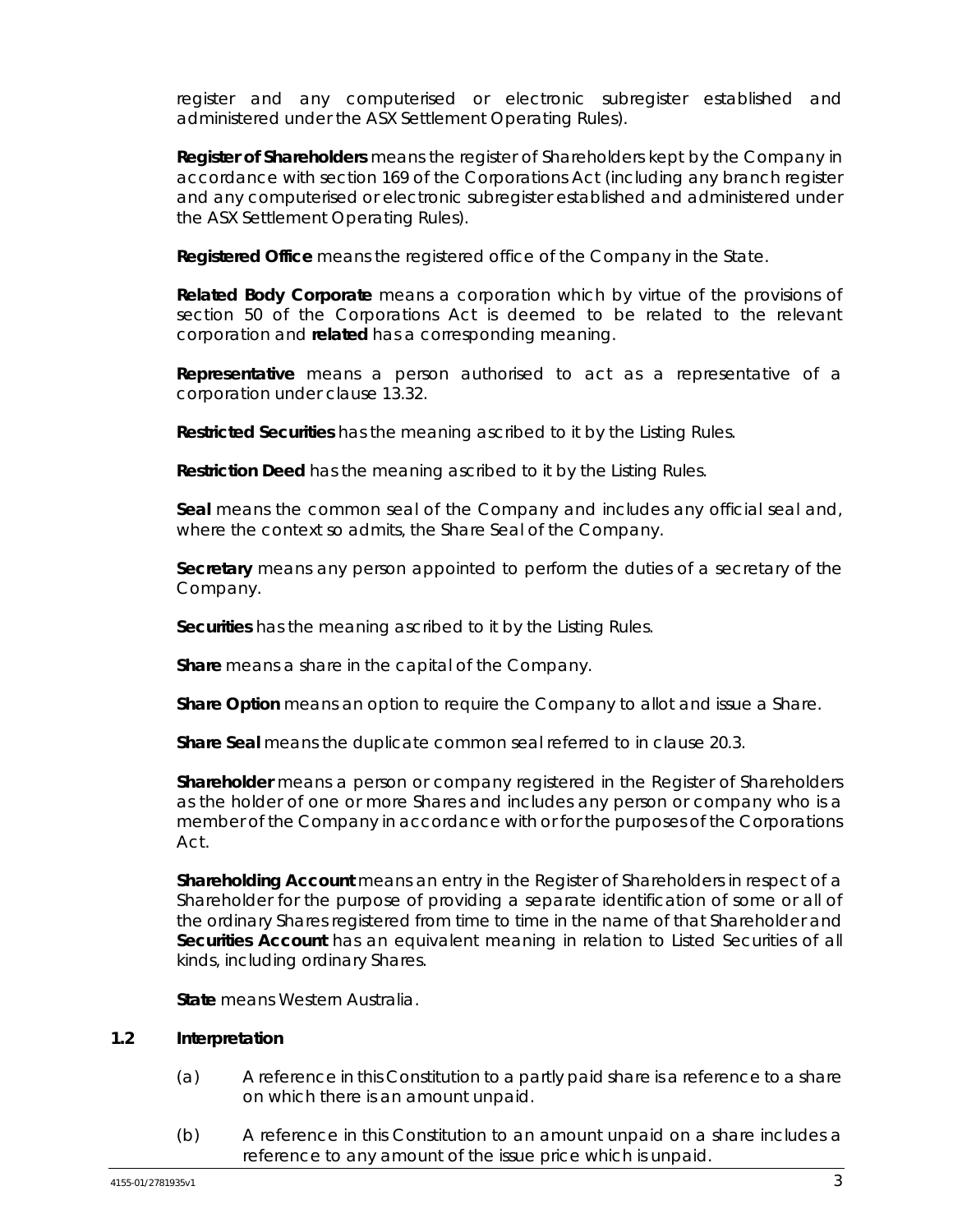- (c) Unless the contrary intention appears, in this Constitution:
	- (i) the singular includes the plural and the plural includes the singular;
	- (ii) words that refer to any gender include all genders;
	- (iii) words used to refer to persons generally or to refer to a natural person include a body corporate, body politic, partnership, joint venture, association, board, group or other body (whether or not the body is incorporated);
	- (iv) a reference to a person includes that person's successors and legal personal representatives;
	- (v) a reference to a statute or regulation, or a provision of any of them includes all statutes, regulations or provisions amending, consolidating or replacing them, and a reference to a statute includes all regulations, proclamations, ordinances and by-laws issued under that statute;
	- (vi) a reference to the Listing Rules or the ASX Settlement Operating Rules includes any variation, consolidation or replacement of those rules and is to be taken to be subject to any applicable waiver or exemption; and
	- (vii) a reference to writing includes any method of reproducing words in a visible form.
- (d) In this Constitution, headings and body type are only for convenience and do not affect the meaning of this Constitution.

## **1.3 Corporations Act Definitions**

Any word or expression defined in or for the purposes of the Corporations Act shall, unless otherwise defined in clause [1.1](#page-8-0) or the context otherwise requires, have the same meaning when used in this Constitution, and the rules of interpretation specified in or otherwise applicable to the Corporations Act shall, unless the context otherwise requires, apply in the interpretation of this Constitution.

## **1.4 Status of Constitution**

This Constitution is adopted by the Company in substitution for any former memorandum and articles of association or other consistent documents of the Company. To the extent permitted by law, the replaceable rules provided for in the Corporations Act do not apply to the Company.

## **1.5 General Authorisation**

Where the Corporations Act authorises or permits a company to do any thing, if so authorised by its constitution, the Company is authorised by this rule to do that thing.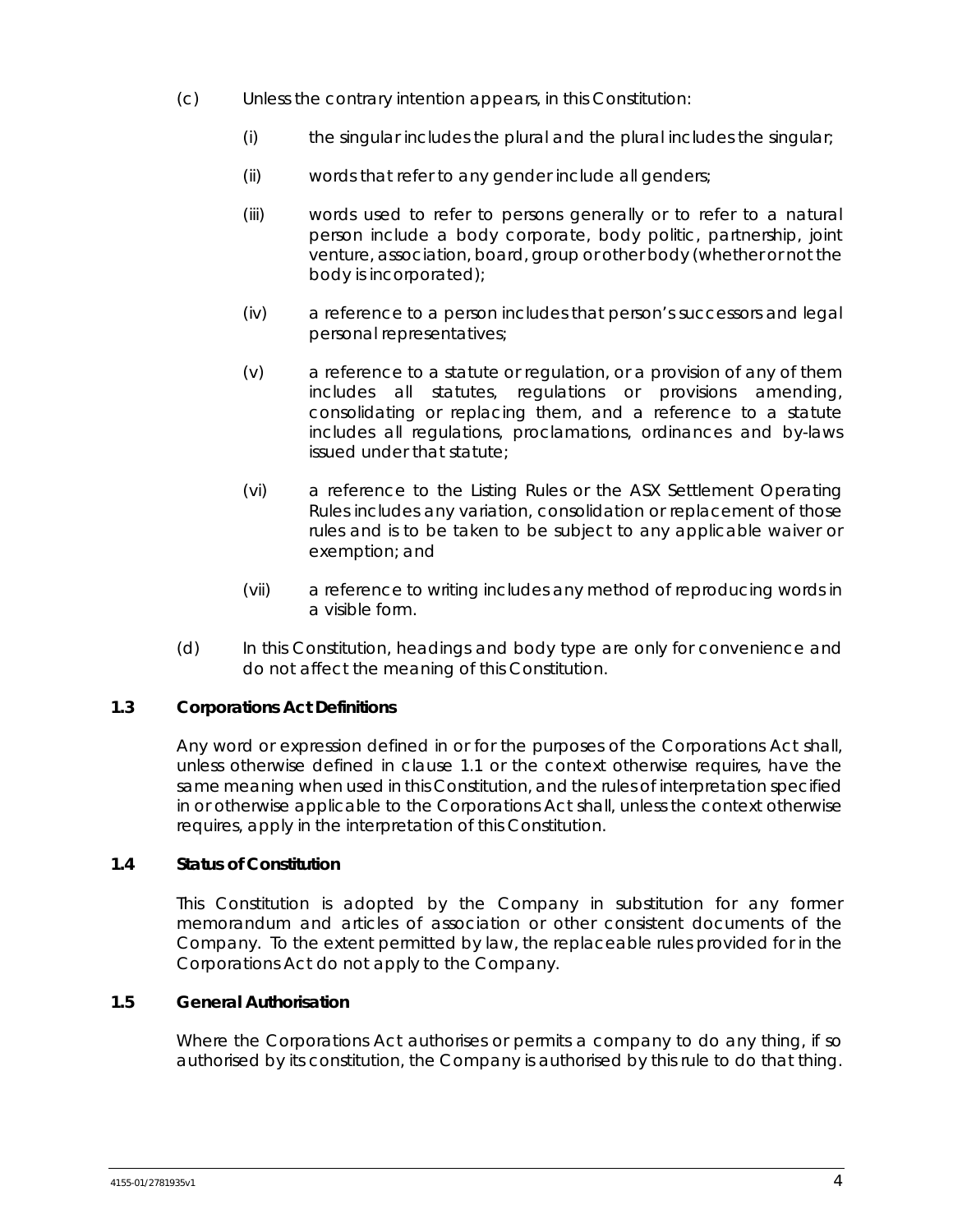## **1.6 Displacement of Replaceable Rules**

The provisions of the Corporations Act that apply to public companies as replaceable rules are displaced completely by this Constitution in relation to the Company except to the extent they are repeated in this Constitution.

## **1.7 Enforceability**

If any provision of this Constitution is or becomes illegal, invalid or unenforceable in any jurisdiction then that illegality, invalidity or unenforceability does not affect the legality, validity or enforceability in that jurisdiction of any other provision of this Constitution or the legality, validity or enforceability in any other jurisdiction of that provision or any other provision of this Constitution.

## **1.8 Jurisdiction**

The courts having jurisdiction in the state of Victoria have non-exclusive jurisdiction to settle any dispute arising out of or in connection with this Constitution and each Shareholder irrevocably submits to the jurisdiction of those courts.

## <span id="page-12-1"></span>**2. SHARE CAPITAL AND VARIATION OF RIGHTS**

## **2.1 Rights Attaching to Shares**

Subject to this Constitution and to the terms of issue of Shares, all Shares attract the right to receive notice of and to attend and vote at all general meetings of the Company, the right to receive dividends, in a winding up or a reduction of capital, the right to participate equally in the distribution of the assets of the Company (both capital and surplus), subject to any amounts unpaid on the Share and, in the case of a reduction, to the terms of the reduction.

#### **2.2 Issue of Shares**

Without prejudice to any special rights previously conferred on the holders of any existing Shares or class of Shares, unissued Shares shall be under the control of the Directors and, subject to the Corporations Act, the Listing Rules and this Constitution, the Directors may at any time issue such number of Shares either as ordinary Shares or Shares of a named class or classes (being either an existing class or a new class) at the issue price that the Directors determine and with such preferred, deferred, or other special rights or such restrictions, whether with regard to dividend, voting, return of capital or otherwise, as the Directors shall, in their absolute discretion, determine.

## **2.3 Share Options**

Subject to the Listing Rules, the Directors may at any time and from time to time issue Share Options on such terms and conditions as the Directors shall, in their absolute discretion, determine.

## <span id="page-12-0"></span>**2.4 Variation of class rights**

If at any time the share capital of the Company is divided into different classes of Shares, the rights attached to any class (unless otherwise provided by the terms of issue of the Shares of that class) may be varied, whether or not the Company is being wound up, with the consent in writing of the holders of three quarters of the issued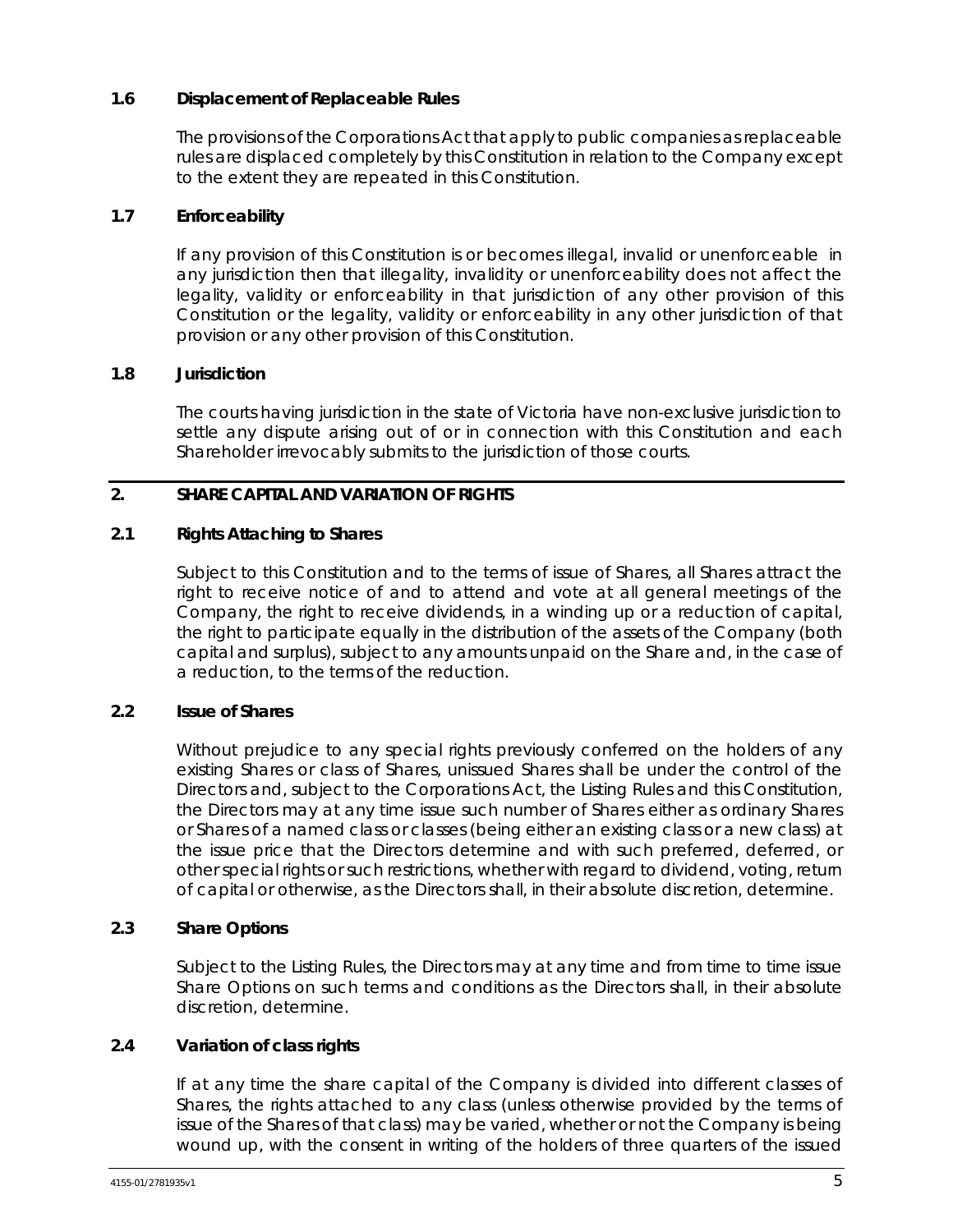Shares of that class, or if authorised by a special resolution passed at a separate meeting of the holders of the Shares of the class. Any variation of rights under this clause [2.4](#page-12-0) shall be subject to Part 2F.2 of Chapter 2F of the Corporations Act. The provisions of this Constitution relating to general meetings shall apply so far as they are capable of application and with necessary alterations to every such separate meeting except that a quorum is constituted by two persons who together hold or represent by proxy not less than one-third of the issued Shares of the class.

## **2.5 Effect of share issue on class rights**

The rights attached to any class of shares are not taken to be varied by the issue or creation of further shares ranking equally with them unless expressly provided by the terms of issue of the shares of that class.

## **2.6 Preference Shares**

Subject to the Listing Rules and the Corporations Act, the Company may issue Preference Shares:

- <span id="page-13-0"></span>(a) that are liable to be redeemed whether at the option of the Company or otherwise; and
- (b) including, without limitation preference shares of the kind described in clause [2.6\(a\)](#page-13-0) in accordance with the terms of [Schedule](#page-70-0) 1.

## **2.7 Recognition of Trusts**

Except as permitted or required by the Corporations Act, the Company shall not recognise a person as holding a Share or Share Option upon any trust.

#### **2.8 Unregistered Interests**

The Company is not bound by or compelled in any way to recognise any equitable, contingent, future or partial right or interest in any Share or Share Option (whether or not it has notice of the interest or right concerned) unless otherwise provided by this Constitution or by law, except an absolute right of ownership in the registered holder of the Share or Share Option.

#### <span id="page-13-1"></span>**2.9 Share Certificates and Share Option Certificates**

Subject to the ASX Settlement Operating Rules (if applicable), claus[e 4](#page-19-0) and the Listing Rules, a person whose name is entered as a Shareholder in the Register of Shareholders is entitled without payment to receive a Share certificate or notice (as the case may be) in respect of the Share under the Seal in accordance with the Corporations Act but, in respect of a Share or Shares held jointly by several persons, the Company is not bound to issue more than one certificate or notice. Delivery of a certificate or notice for a Share to one of several joint Shareholders is sufficient delivery to all such holders. In addition:

- (a) Share certificates or notices in respect of Shares shall only be issued in accordance with the Listing Rules;
- (b) subject to this Constitution, the Company shall dispatch all appropriate Share certificates within one month from the date of issue of any of its Shares and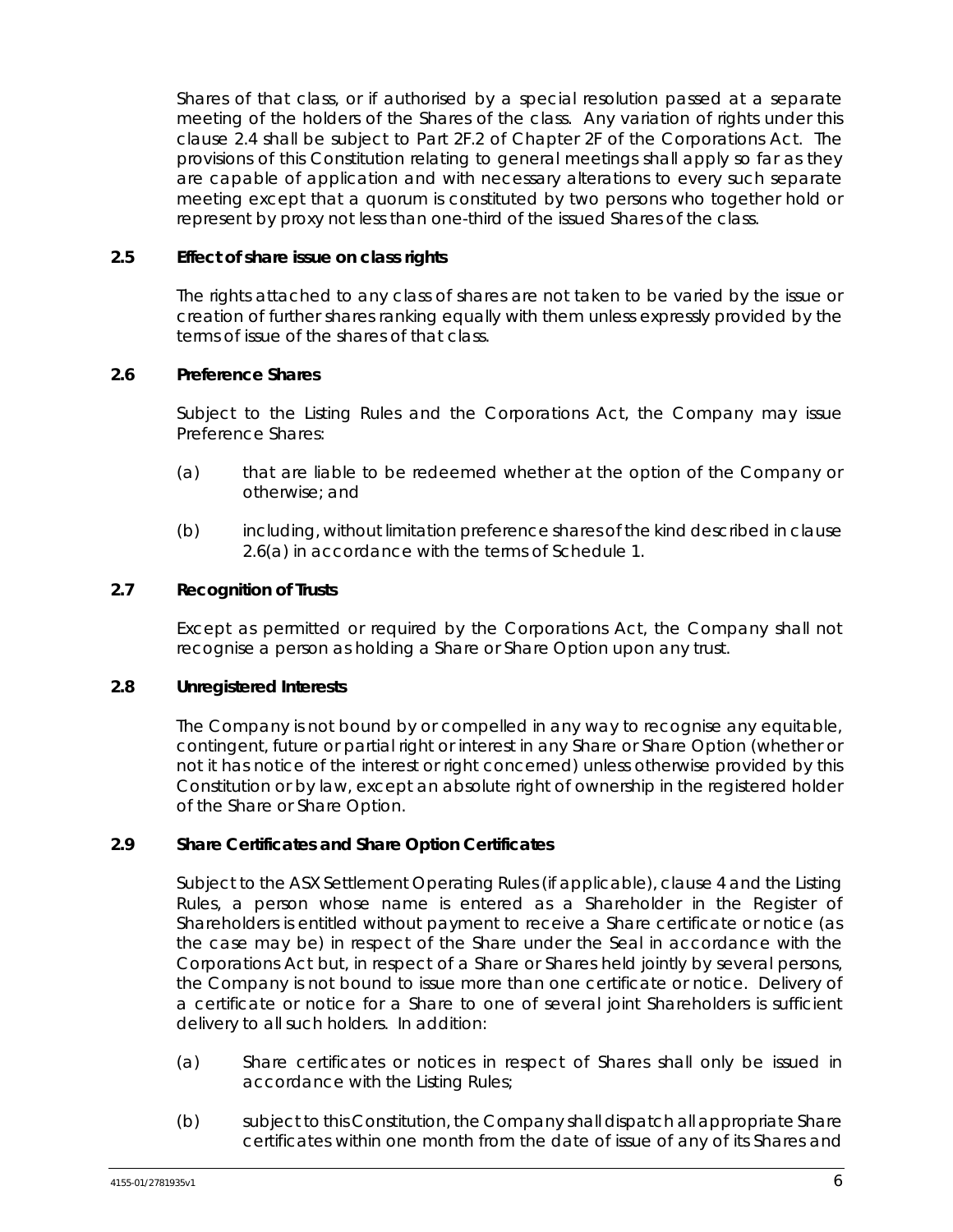within one month after the date upon which a transfer of any of its Shares is lodged with the Company;

- (c) where a Share certificate is lost, worn out or destroyed, the Company shall issue a duplicate certificate in accordance with the requirements of section 1070D of the Corporations Act and the Listing Rules; and
- (d) the above provisions of this clause [2.9](#page-13-1) shall, with necessary alterations, apply to Share Options.

If securities of the Company are CHESS Approved Securities and held in uncertificated mode, then the preceding provisions of this clause [2.9](#page-13-1) do not apply to those CHESS Approved Securities and the Company shall allot such CHESS Approved Securities and enter those CHESS Approved Securities into the Shareholder's uncertificated holding in accordance with the Listing Rules and the ASX Settlement Operating Rules.

## **2.10 Section 1071H of the Corporations Act**

Clause [2.9](#page-13-1) shall not apply if and to the extent that, on an application by or on behalf of the Company, the ASIC has made a declaration under section 1071H(5) of the Corporations Act published in the Commonwealth of Australia Gazette that the Company is a person in relation to whom section 1071H of the Corporations Act does not apply.

## **2.11 Commissions**

The Company may, subject to the Listing Rules, exercise the powers of paying commission conferred by section 258C of the Corporations Act. Such commission may be satisfied by the payment of cash or the allotment of fully or partly paid Shares or partly in the one way and partly in the other. The Company may also on any issue of Shares pay such brokerage as may be lawful.

## **2.12 Restricted Securities**

The Company shall comply in all respects with the requirements of the Listing Rules with respect to Restricted Securities. Without limiting the generality of the above:

- (a) a holder of Restricted Securities must not Dispose of, or agree or offer to Dispose of, the Securities during the escrow period applicable to those Securities except as permitted by the Listing Rules or the ASX;
- (b) if the Restricted Securities are in the same class as quoted Securities, the holder will be taken to have agreed in writing that the Restricted Securities are to be kept on the Company's issuer sponsored subregister and are to have a Holding Lock applied for the duration of the escrow period applicable to those Securities;
- (c) the Company will refuse to acknowledge any Disposal (including, without limitation, to register any transfer) of Restricted Securities during the escrow period applicable to those Securities except as permitted by the Listing Rules or the ASX;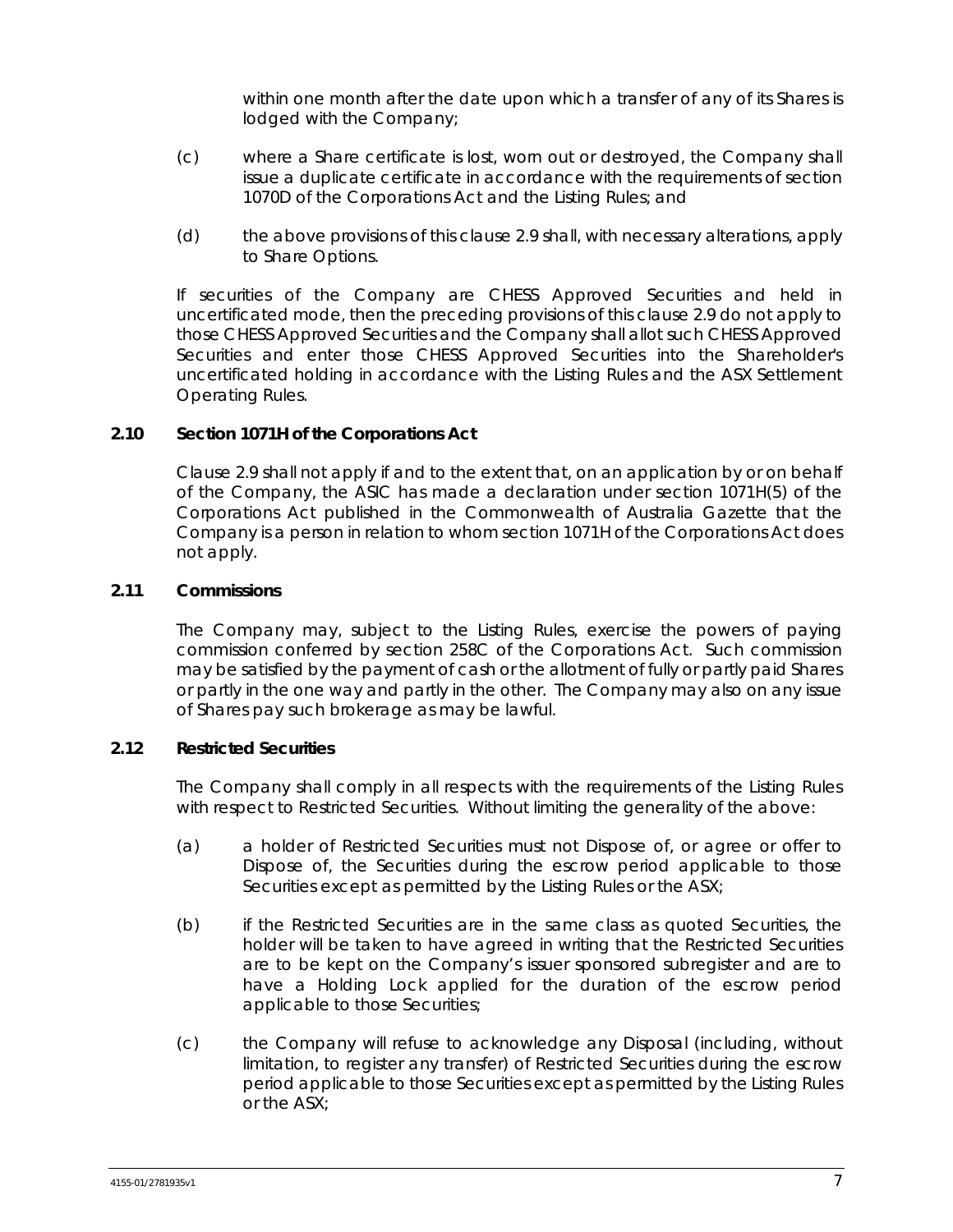- (d) a holder of Restricted Securities will not be entitled to participate in any return of capital on those Securities during the escrow period applicable to those Securities except as permitted by the Listing Rules or the ASX; and
- (e) if a holder of Restricted Securities breaches a Restriction Deed or a provision of this Constitution restricting a Disposal of those Securities, the holder will not be entitled to any dividend or distribution, or to exercise any voting rights, in respect of those Securities for so long as the breach continues.

#### **2.13 Non-Issue or Cancellation of Certificate**

Notwithstanding any other provision of this Constitution, the Company need not issue a certificate, and may cancel any certificate without issuing a certificate in substitution, in respect of any Shares or Share Options of the Company in any circumstances where the non-issue or cancellation of that certificate is permitted by the Corporations Act, the Listing Rules or the ASX Settlement Operating Rules.

#### **2.14 No Prohibition on Foreign Ownership**

Nothing in this Constitution shall have the effect of limiting or restricting the ownership of any securities of the Company by foreign persons except where such limits or restrictions are prescribed by Australian law.

## **2.15 Payment of Interest out of Capital**

Where any Shares are issued for the purpose of raising money to defray the expenses of the construction of any works or buildings or the provision of any plant which cannot be made profitable for a lengthened period the Company may pay interest on so much of such share capital as is paid up for the period and may charge this interest to capital as part of the cost of construction of the works, buildings or plant.

## <span id="page-15-0"></span>**3. MINIMUM SECURITIES HOLDING**

#### **3.1 Effect of this Clause**

The provisions of this clause have effect notwithstanding any other provision of this Constitution, except clause [34.](#page-66-0)

For the avoidance of doubt, the Listed Securities to which this clause [3](#page-15-0) applies are those held by the Minority Holder that are less than the Minimum Securities Holding only.

## **3.2 Definitions**

In this clause:

**Authorised Price** for a class of Security means the price per Security of that class of Listed Securities equal to the simple average of the last closing price of the Listed Securities quoted on ASX for each of the ten trading days immediately preceding the date of any offer received by the Company pursuant to clause 3.5.

**Date of Adoption** means the date upon which this clause is inserted in this Constitution by special resolution of the members of the Company.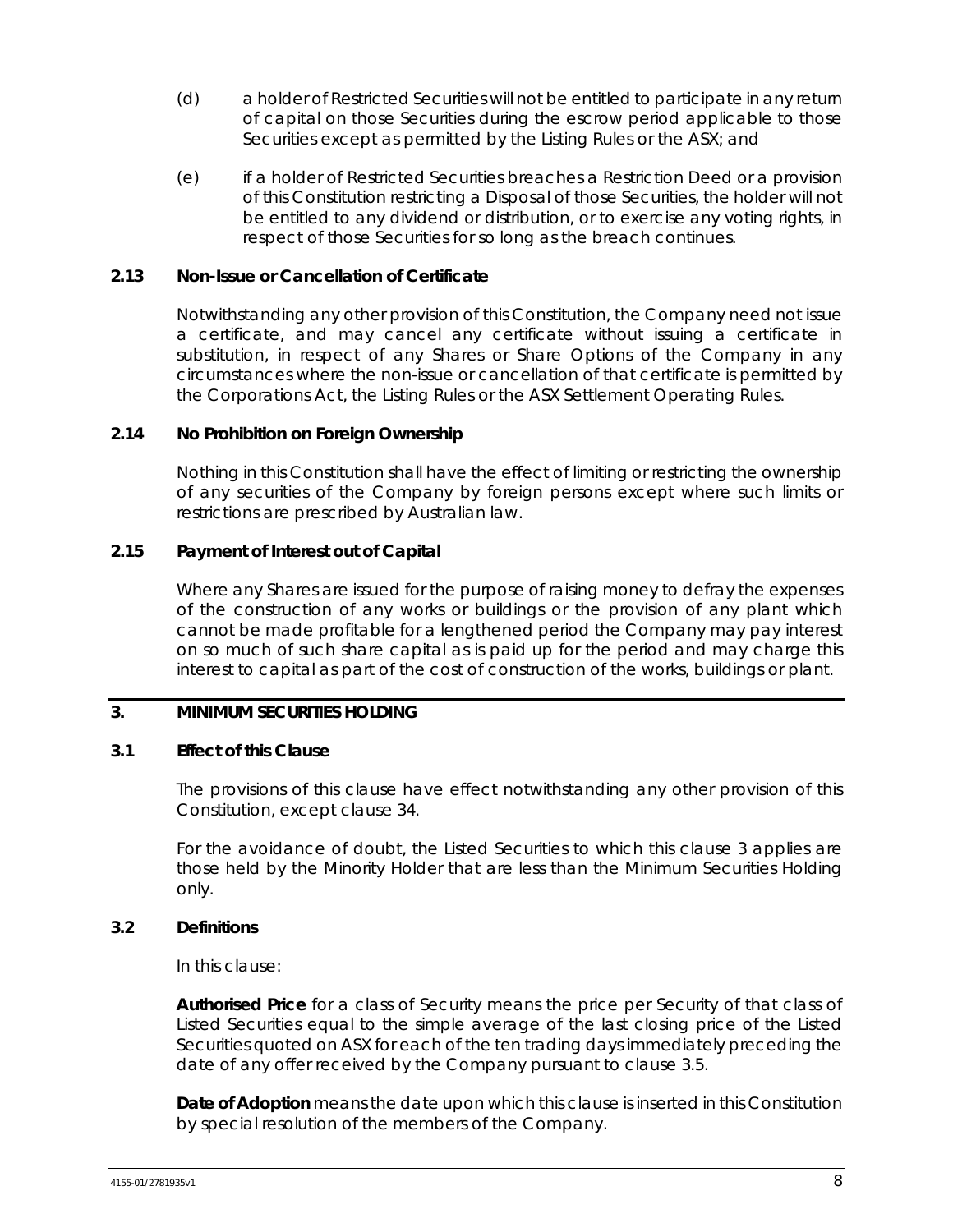**Date of Effect** has the meaning given in clause [3.13.](#page-18-0)

**Marketable Parcel** has the meaning ascribed to it by the Listing Rules. **Minimum Securities Holding** means a number of Securities of the Company equal to a Marketable Parcel of Listed Securities.

**Minority Holder** means a person holding less than the Minimum Securities Holding on or at any time after the Date of Adoption.

**New Minimum Securities Holding** means a holding of Listed Securities of the Company in the same class created after the Date of Adoption by the transfer of a parcel of Listed Securities the aggregate market price of which, at the time at which a transfer of those Listed Securities was initiated or a paper based transfer of those Listed Securities was lodged with the Company, was less than a Marketable Parcel.

**New Minority Holder** means a person who is the holder or a joint holder of a New Minimum Securities Holding.

**Purchaser** means the person or persons (including one or more members) whose offer or offers to purchase Listed Securities is or are accepted by the Company.

## **3.3 Minimum Securities Holding**

Subject to clauses [3.13](#page-18-0) and [3.14,](#page-18-1) on and from the Date of Effect, the Securities holding of a member which is less than the Minimum Securities Holding may be sold by the Company pursuant to the provisions of this clause [3.](#page-15-0) If the Minority Holder has more than one class of Listed Securities which are less than the Minimum Securities Holding then the Company may sell one class of Minimum Securities Holding or multiple classes of Minimum Securities Holding of the Company's choosing.

## **3.4 Sale of Listed Securities of Minority Holder**

Subject to clause[s 3.13](#page-18-0) and [3.14,](#page-18-1) on and from the Date of Effect, each Minority Holder shall be deemed to have irrevocably appointed the Company as his agent:

- <span id="page-16-0"></span>(a) to sell all Listed Securities held by the Minority Holder that are less than the Minimum Securities Holding of the relevant class of Listed Securities at a price not less than the Authorised Price of that class of Listed Securities and without any cost being incurred by the Minority Holder;
- (b) to deal with the proceeds of the sale of those Listed Securities in clause  $3.4(a)$ accordance with this clause; and
- (c) where the Listed Securities are CHESS Approved Securities held in uncertificated form, to initiate a Holding Adjustment (as defined in the ASX Settlement Operating Rules) to move the securities from the CHESS Holding (as defined in the ASX Settlement Operating Rules) of the Minority Holder to an Issuer Sponsored or Certificated Holding (as defined in the ASX Settlement Operating Rules) for the sale of the Listed Securities.

## **3.5 Acceptance of Offer**

Where the Company receives an offer for the purchase of all the Listed Securities of a Minority Holder to whom this clause applies at the date of the offer at a price not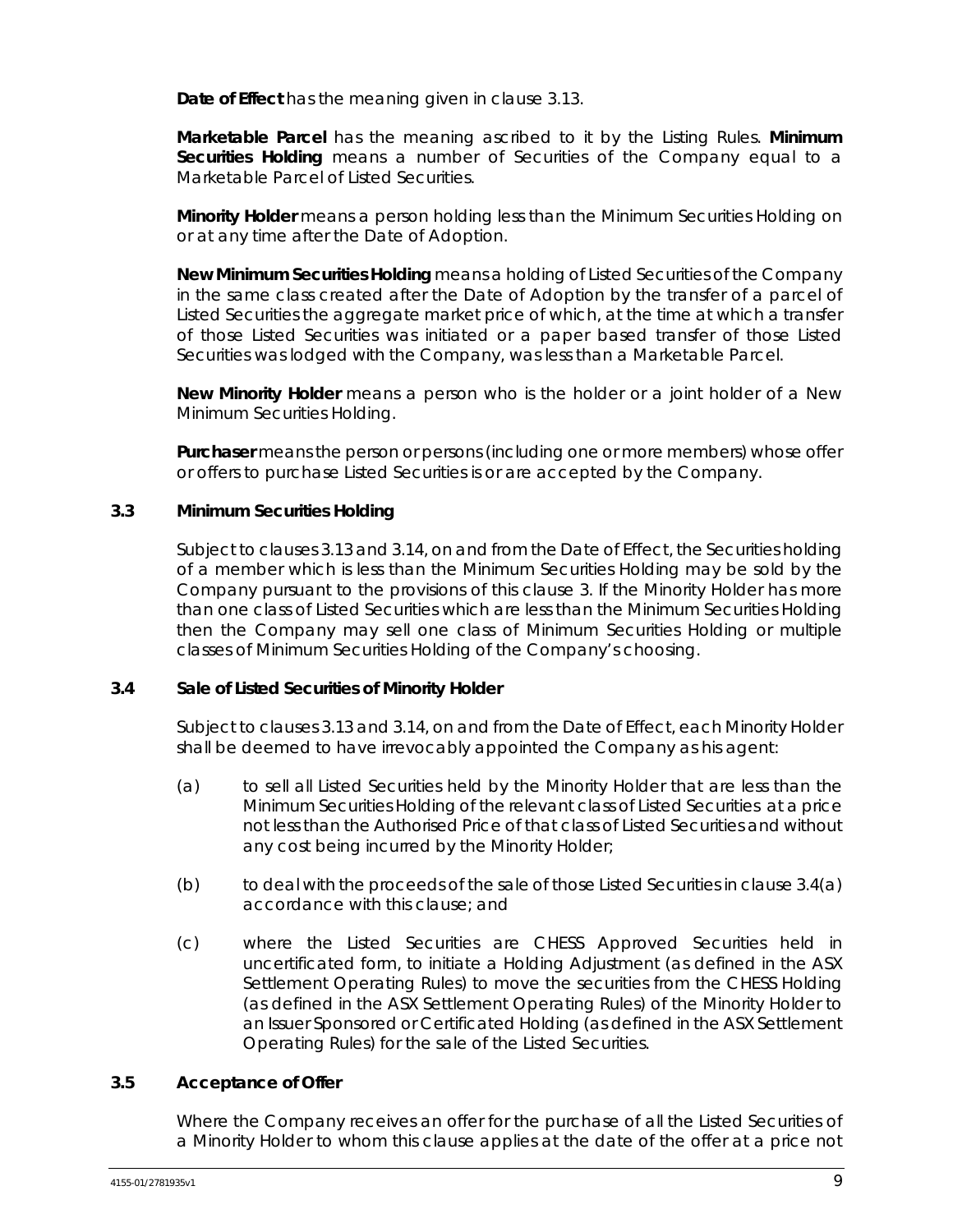less than the Authorised Price of that class of Listed Securities, the Company may accept the offer on behalf of that Minority Holder.

## **3.6 Appointment of Attorney**

The Company shall, by instrument in writing, appoint a person or persons to act as attorney or attorneys of each Minority Holder to whom this clause applies, to execute an instrument or instruments of transfer of their relevant Listed Securities to the Purchaser.

## **3.7 Transfer**

Where:

- (a) all the Listed Securities of each Minority Holder to whom this clause applies at any time are sold to one Purchaser; or
- (b) all the Listed Securities of two or more Minority Holders to whom this clause applies at any time are sold to one Purchaser,

the transfer may be effected by one instrument of transfer.

## <span id="page-17-0"></span>**3.8 Proceeds of Sale**

The Company shall receive the aggregate proceeds of the sale of all of the Listed Securities of each Minority Holder to whom this clause applies at any time and shall:

- (a) immediately cause the name of the Purchaser to be entered in the Register of Shareholders or Register of Optionholders (as applicable) as the holder of the Listed Securities sold; and
- (b) within fourteen days of receipt of the relevant share certificate or otherwise as soon as is practicable, cause the pro rata proportions of the proceeds attributable to each Minority Holder to be sent to each Minority Holder by electronic transfer or cheque mailed to his address in the Register of Shareholders or Register of Optionholders (as applicable) (or in the case of joint holders, to the address of the holder whose name is shown first in the Register of Shareholders or Register of Optionholders (as applicable)), this cheque or electronic transfer to be made payable to the Minority Holder (or, in the case of joint holders, to them jointly). In the case where a Minority Holder's whereabouts are unknown or where a Minority Holder fails to return the share certificate or option certificate (where required) relating to the Listed Securities sold, the proceeds of sale shall be applied in accordance with the applicable laws dealing with unclaimed moneys.

## **3.9 Receipt of Proceeds**

The receipt by the Company of the proceeds of sale of Listed Securities of a Minority Holder shall be a good discharge to the Purchaser of all liability in respect of the purchase of the Listed Securities.

#### **3.10 Registration of Purchaser**

Upon entry of the name of the Purchaser in the Register of Shareholders or Register of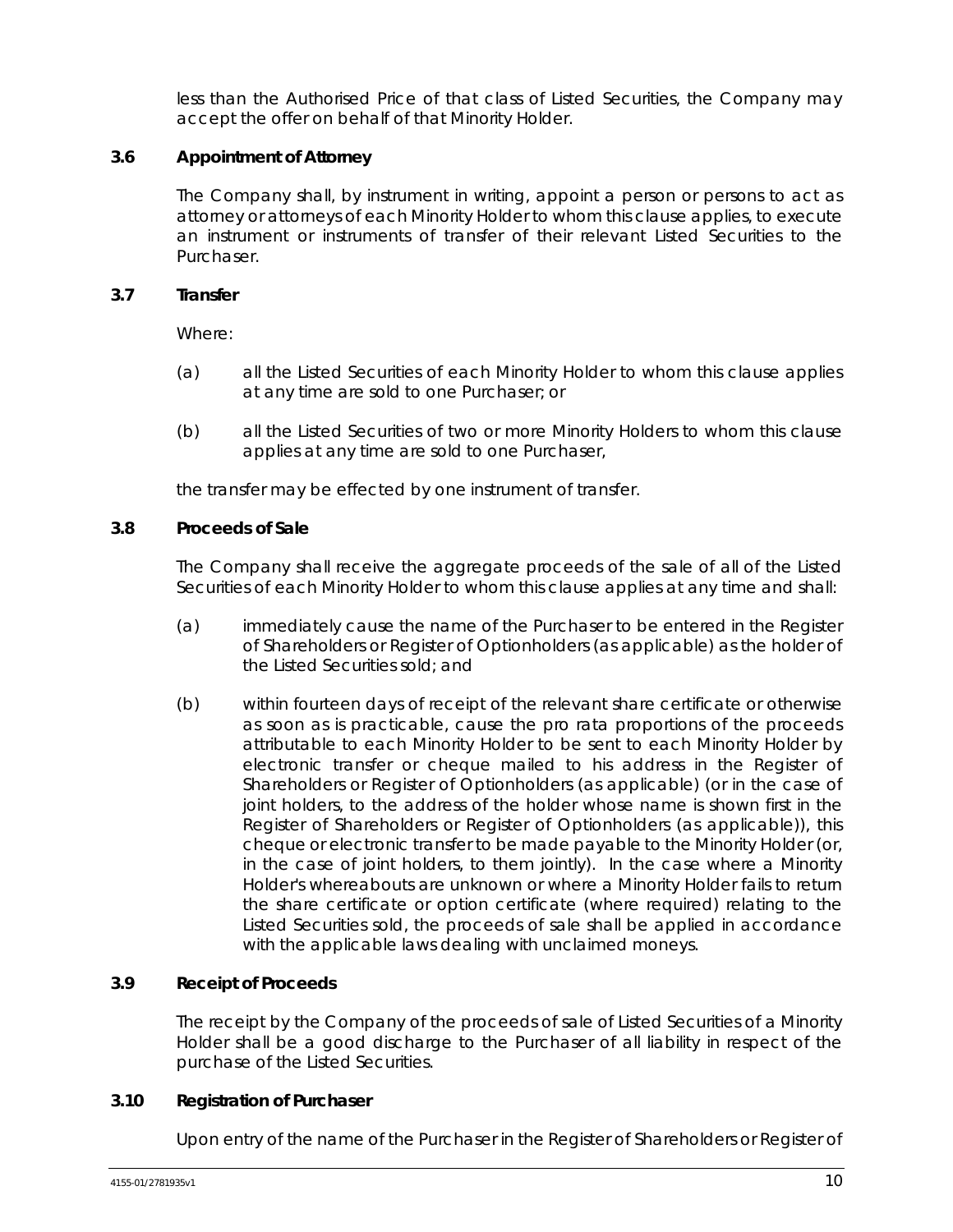Optionholders (as applicable) as the holder of the Listed Securities of a Minority Holder to whom this clause applies:

- (a) the Purchaser shall not be bound to see to the regularity of the actions and proceedings of the Company pursuant to this Constitution or to the application of the proceeds of sale; and
- (b) the validity of the sale shall not be impeached by any person.

## **3.11 Remedies Limited**

The remedy of any Minority Holder to whom this clause applies in respect of the sale of his or her Listed Securities is expressly limited to a right of action in damages against the Company to the exclusion of any other right, remedy or relief against any other person.

## **3.12 Cost of Sale of Listed Securities**

The Company shall bear all the costs of the sale of the Listed Securities.

## <span id="page-18-0"></span>**3.13 Exemption from clause [3](#page-15-0)**

- (a) The Company must give written notice to a Minority Holder and, where the Shares are CHESS Approved Securities, to the Controlling Participant (as defined in the ASX Settlement Operating Rules) for the holding of the Minority Holder, advising of the Company's intention to sell his or her shareholding pursuant to this clause [3.](#page-15-0)
- (b) Unless the Minority Member, within 6 weeks from the date the notice was sent from the Company in accordance with this clause [3,](#page-15-0) gives written notice to the Company that it desires its shareholding to be exempted from clause [3,](#page-15-0) then the Company will be free to sell the Securities held by the relevant Minority Holder immediately following expiry of the 6 week period in accordance with this clause [3](#page-15-0) (**Date of Effect**).
- (c) Where Shares are CHESS Approved Securities, a written notice by the Company in terms of this clause shall comply with the ASX Settlement Operating Rules.

## <span id="page-18-1"></span>**3.14 Notice to Exempt**

Where a Minority Holder has given written notice to the Company that it desires its Securities to be exempted from clause [3](#page-15-0) it may, at any time prior to the sale of the Listed Securities under clause [3.8,](#page-17-0) revoke or withdraw that notice. In that event the provisions of clause [3](#page-15-0) shall apply to the Minority Holder.

## <span id="page-18-2"></span>**3.15 Takeover Offer or Announcement**

The Company shall not commence to sell Listed Securities comprising less than a Minimum Securities Holding following the announcement of a takeover offer or takeover announcement for the Company. If a takeover bid is announced after a notice is given but before an agreement is entered into for the sale of the Listed Securities, this claus[e 3](#page-15-0) ceases to operate for those Listed Securities. However, despite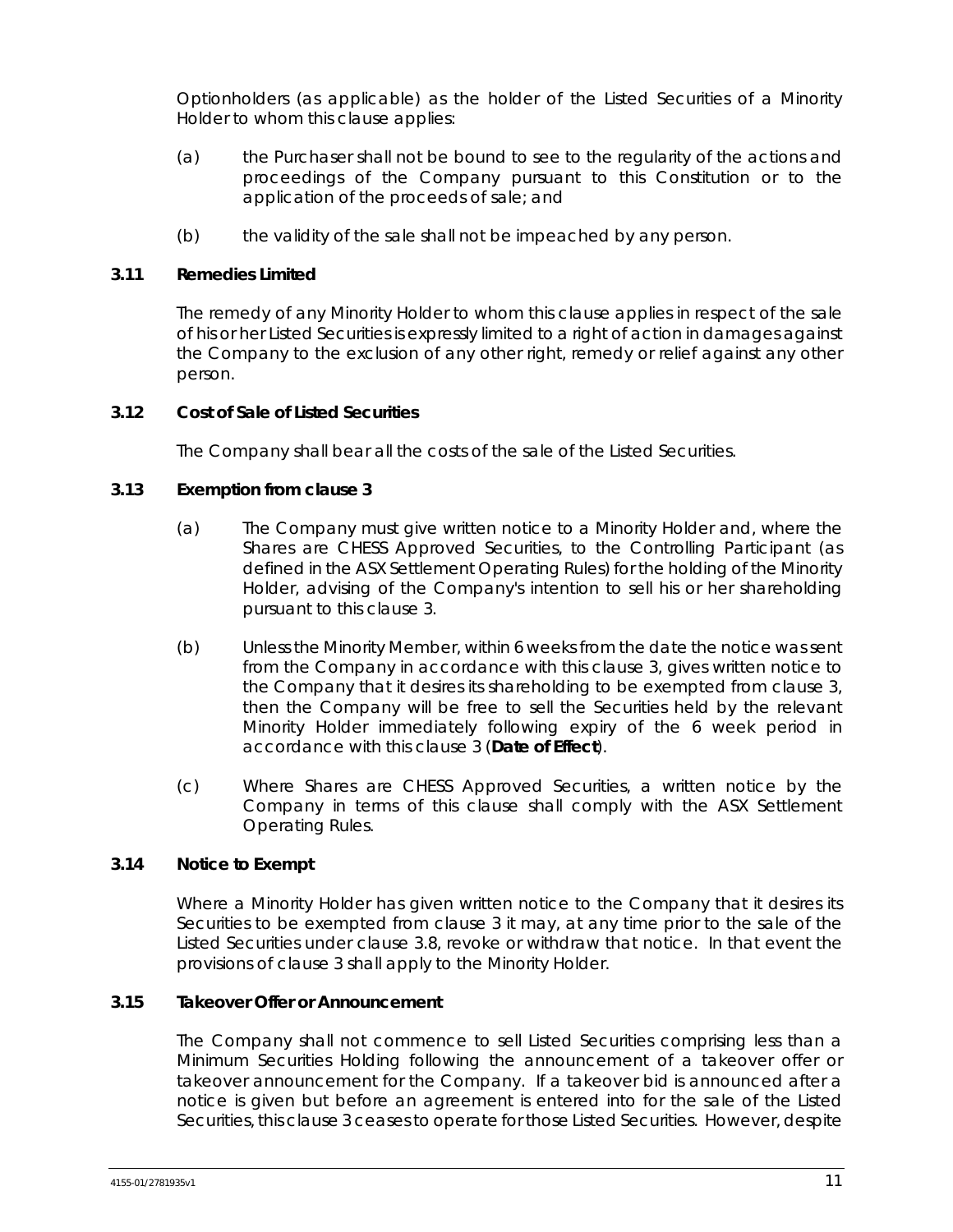claus[e 3.16,](#page-19-1) a new notice under clause [3.13](#page-18-0) may be given after the offer period if the takeover bid closes.

## <span id="page-19-1"></span>**3.16 Use by Company of Clause [3](#page-15-0)**

Subject to clause [3.15,](#page-18-2) this clause [3](#page-15-0) may be invoked only once in any twelve month period after its adoption or re-adoption.

## <span id="page-19-2"></span>**3.17 Notice to New Minority Holders**

If the Directors determine that a person is a New Minority Holder, the Company may give that person notice in writing stating that they are a New Minority Holder, specifying the number of shares making up the New Minimum Securities Holding, the market price of those Listed Securities and the date on which the market price was determined and stating that the Company intends to sell the Listed Securities specified in the notice in accordance with the provisions of its Constitution. Unless the Directors determine otherwise, if the Company gives such a notice, all rights of the member to vote and to receive dividends in respect of any shares specified in the notice are suspended until the Listed Securities are sold or that member ceases to be a New Minority Holder and any dividends that would, but for this clause [3.17,](#page-19-2) have been paid to that member must be held by the Company and paid to that member within 30 days after the earlier of:

- (a) the date the Listed Securities specified in the notice are transferred; and
- (b) the date that the Company ceases to be entitled to sell those Listed Securities under the sale notice.

## <span id="page-19-0"></span>**4. UNCERTIFICATED HOLDINGS AND ELECTRONIC TRANSFERS**

## **4.1 Electronic or Computerised Holding**

The Directors may do anything they consider necessary or desirable and which is permitted under the Corporations Act and the Listing Rules to facilitate the participation by the Company in the CHESS System and any other computerised or electronic system established or recognised by the Corporations Act or the Listing Rules for the purposes of facilitating dealings in Shares or securities.

## **4.2 Statement of Holdings**

Where the Directors have determined not to issue Share certificates or Share Option certificates or to cancel existing Share certificates or Share Option certificates, a Shareholder or Optionholder shall have the right to receive such statements of the holdings of their Shares or Share Options as are required to be distributed to a Shareholder under the Corporations Act or the Listing Rules.

## **4.3 Share Certificates**

If the Directors determine to issue a certificate for Shares held by a Shareholder, the provisions in relation to Share certificates contained in clause [2](#page-12-1) shall apply.

## **4.4 Listing Rules**

The Company shall comply with the Listing Rules and the ASX Settlement Operating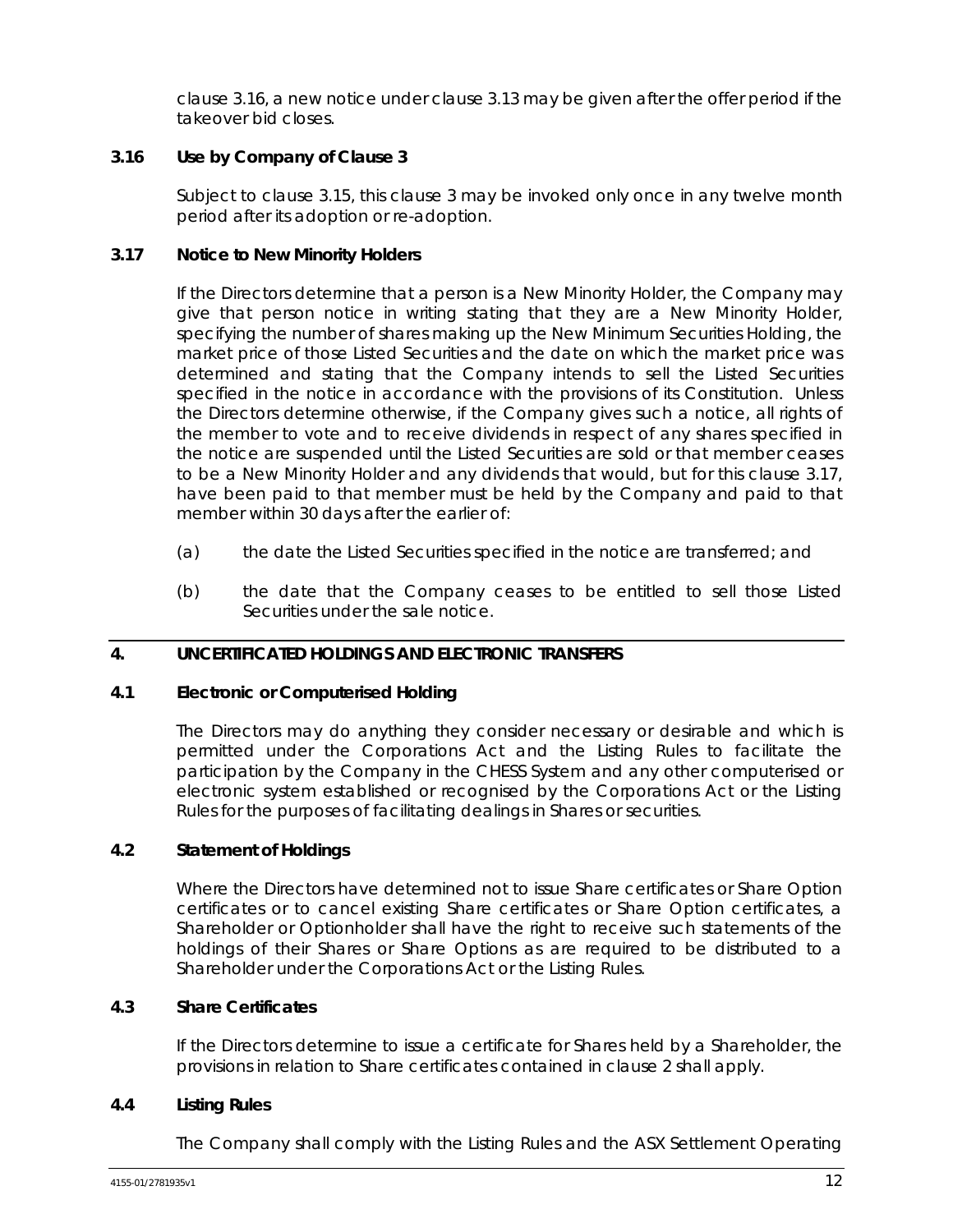Rules in relation to the CHESS System.

## <span id="page-20-1"></span>**5. LIEN**

## **5.1 Lien for Members Debts**

The Company has a first and paramount lien on each Share (except where the Share is a Listed Security and is fully paid up) registered in a Shareholder's name in respect of all money owed to the Company by the Shareholder (including any money payable under clause [5.2](#page-20-0) to the extent that the Company has made a payment in respect of a liability or a requirement referred to in that clause) but not any unpaid call once the Share has been forfeited under section 254Q of the Corporations Act. The lien extends to reasonable interest and expenses incurred because the amount is not paid.

#### <span id="page-20-0"></span>**5.2 Generally**

Whenever any law for the time being of any country, state or place imposes or purports to impose any immediate or future possible liability upon the Company to make any payments or empowers any government or taxing authority or governmental official to require the Company to make any payment in respect of any Shares held either jointly or solely by any Shareholder, or in respect of any transfer of Shares, or of any dividends, bonuses or other moneys due or payable or accruing due or which may become due or payable to such Shareholder by the Company on or in respect of any Shares or for or on account or in respect of any Shareholder, and whether in consequence of:

- (a) the death of such Shareholder;
- (b) the non-payment of any income tax or other tax by such Shareholder;
- (c) the non-payments of any estate, probate, succession or death, duty or of any other Duty by the executor or administrator of such Shareholder or by or out of his estate; or
- (d) any other act or thing,

the Company in every case:

- (e) shall be fully indemnified by such Shareholder or his executor or administrator from all liability;
- (f) shall have a lien upon all dividends, bonuses and other moneys payable in respect of the Shares held either jointly or solely by this Shareholder for all moneys paid by the Company in respect of the Shares or in respect of any dividend, bonus or other money or for an account or in respect of this Shareholder under or in consequence of any law, together with interest at the Prescribed Rate from date of payment to date of repayment, and may deduct or set off against any dividend, bonus or other moneys so paid or payable by the Company together with interest at the Prescribed Rate;
- (g) may recover as a debt due from this Shareholder or his or her executor or administrator, wherever constituted or situate, any moneys paid by the Company under or in consequence of any such law and interest on these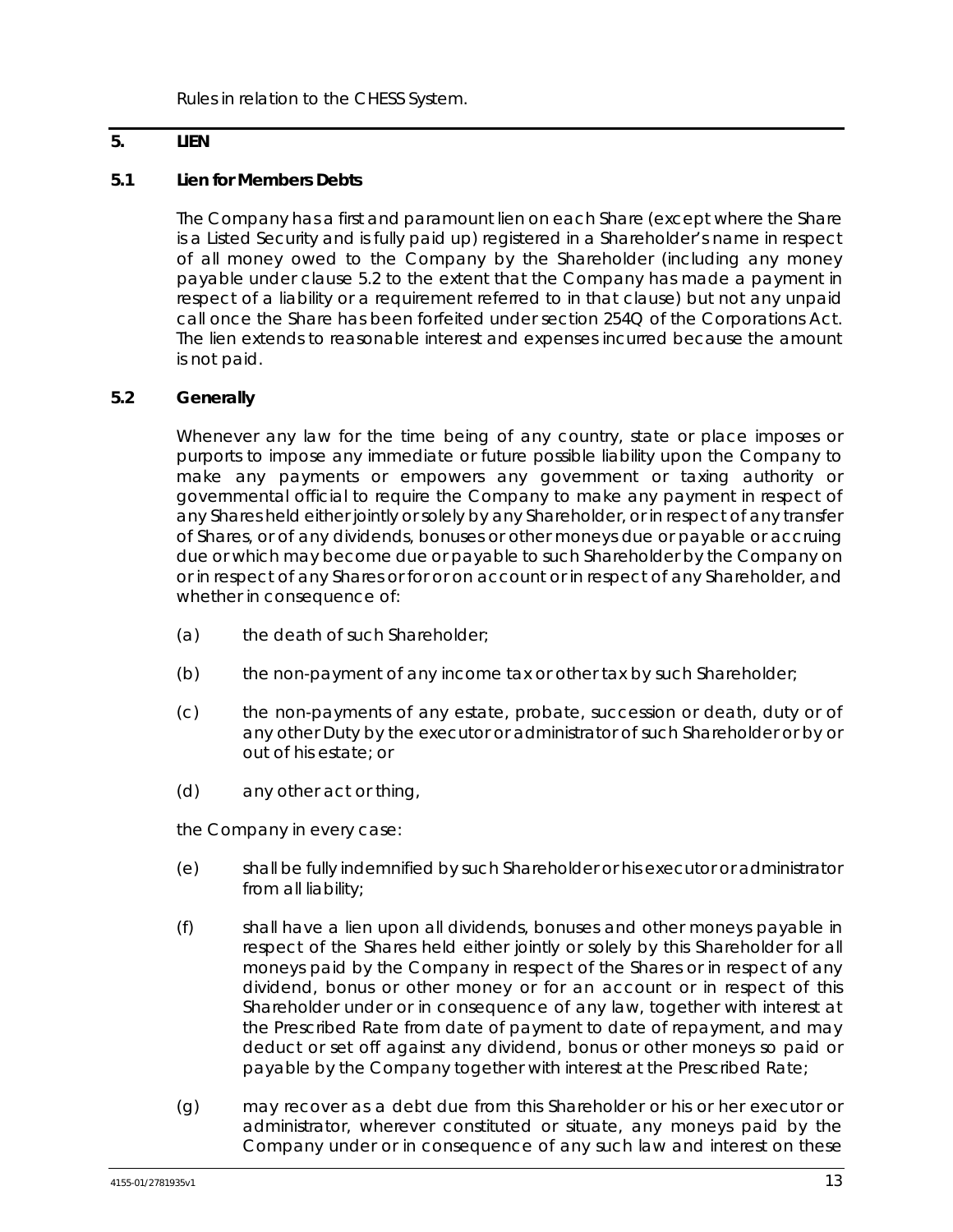moneys at the Prescribed Rate and for the period mentioned above in excess of any dividend, bonus or other money as mentioned above then due or payable by the Company to such Shareholder; and

(h) may, subject to the Listing Rules, if any such money be paid or payable by the Company under any such law, refuse to register a transfer of any Shares by this Shareholder or his executor or administrator until the money and interest mentioned above is set off or deducted or, in case the money and interest exceeds the amount of any dividend, bonus or other money then due or payable by the Company to the Shareholder, until this excess is paid to the Company.

Nothing contained in this clause shall prejudice or affect any right or remedy which any law may confer or purport to confer on the Company, and, as between the Company and every such Shareholder, his or her executor, administrator and estate, wherever constituted or situate, any right or remedy which this law shall confer on the Company shall be enforceable by the Company.

## **5.3 Exemption**

The Directors may at any time exempt a Share wholly or in part from the provisions of this clause [5.](#page-20-1)

## **5.4 Dividends**

Whenever the Company has a lien on a Share, the lien extends to all dividends payable in respect of the Share.

#### <span id="page-21-1"></span>**5.5 Sale of Shares**

Subject to clause [5.6,](#page-21-0) the Company may sell, in such manner as the Directors think fit, any Shares on which the Company has a lien.

## <span id="page-21-0"></span>**5.6 Restrictions on Sale**

A Share on which the Company has a lien shall not be sold unless:

- (a) the sum in respect of which the lien exists is presently payable; and
- (b) the Company has, not less than 14 days before the date of the sale, given to the registered holder for the time being of the Share or the person entitled to the Share by reason of the death or bankruptcy of the registered holder a notice in writing setting out, and demanding payment of, that part of the amount in respect of which the lien exists as is presently payable.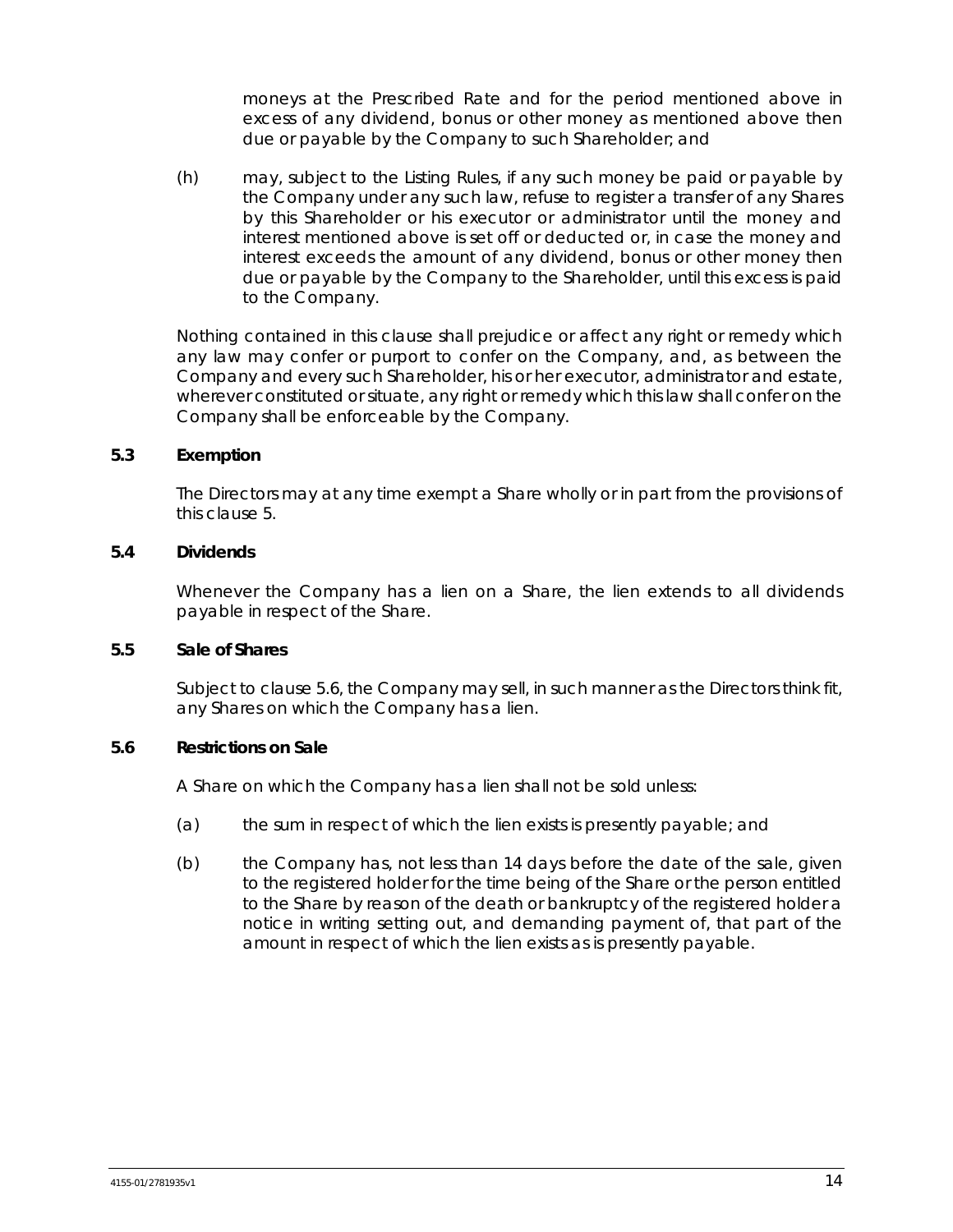## **5.7 Person Authorised to Sign Transfers**

For the purpose of giving effect to a sale of a Share under clause [5.5,](#page-21-1) the Directors may authorise a person to transfer the Shares sold to the purchaser of the Shares. The Company shall register the purchaser as the holder of the Shares comprised in any such transfer and he or she is not bound to see to the application of the purchase money. The title of the purchaser to the Shares is not affected by any irregularity or invalidity in connection with the sale.

## **5.8 Proceeds of Sale**

The proceeds of a sale under claus[e 5.5](#page-21-1) shall be applied by the Company in payment of that part of the amount in respect of which the lien exists as is presently payable, and the residue (if any) shall (subject to any like lien for sums not presently payable that existed upon the Shares before the sale) be paid to the person entitled to the Shares at the date of the sale.

## **5.9 Protection of Lien under ASX Settlement Operating Rules**

The Company may do all such things as may be necessary or appropriate for it to do under the ASX Settlement Operating Rules to protect any lien, charge or other right to which it may be entitled under any law or this Constitution.

## **5.10 Further Powers re Forfeited Shares and Liens**

Where a transfer following the sale of any Shares after forfeiture or for enforcing a lien, charge or right to which the Company is entitled under any law or under this Constitution is effected by an ASX Settlement Transfer, the Company may do all things necessary or desirable for it to do under the ASX Settlement Operating Rulesin relation to that transfer.

## <span id="page-22-0"></span>**6. CALLS ON SHARES**

## **6.1 Calls**

- (a) The Directors may by resolution make calls on Shareholders of partly paid Shares to satisfy the whole or part of the debt owing on those Shares provided that the dates for payment of those Shares were not fixed at the time of issue.
- (b) A call shall be deemed to have been made at the time when the resolution of the Directors authorising the call was passed.
- (c) A call may be required or permitted to be paid by instalments.
- (d) Failure to send a notice of a call to any Shareholder or the non-receipt of a notice by any Shareholder does not invalidate the call.

## **6.2 Payment of Calls**

A Shareholder to whom notice of a call is given in accordance with this Constitution must pay to the Company the amount called in accordance with the notice.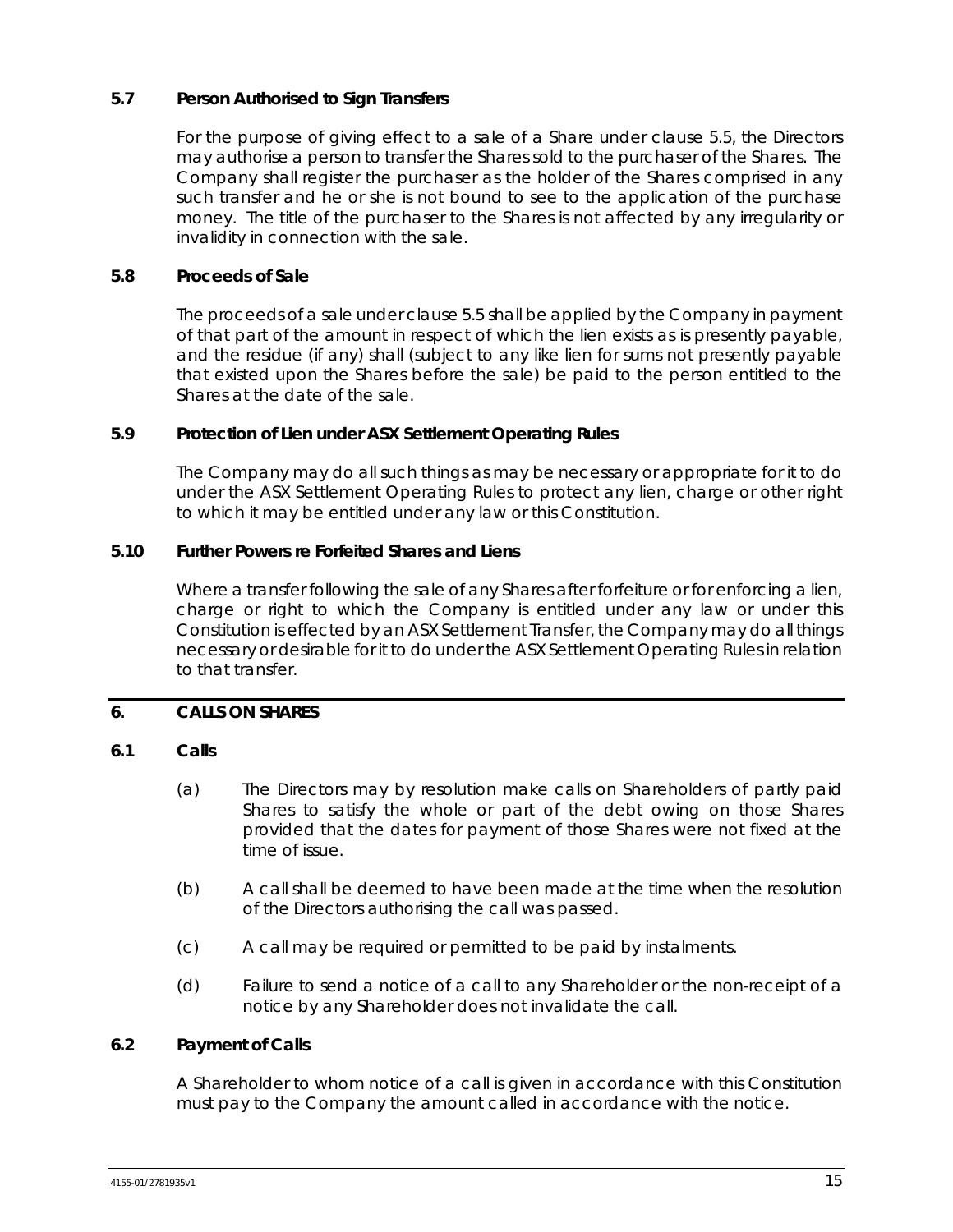## **6.3 Quoted Shares**

- (a) The Directors must not make the date for payment of calls, (**Due Date**), for Shareholders who hold quoted partly paid Shares, less than 30 Business Days and no more than 40 Business Days from the date the Company dispatches notices to relevant Shareholders that a call is made.
- (b) If after a call is made, new Shareholders purchase the same class of Share subject to the call, or if the holdings of the original Shareholders on whom the call was made change, Directors must dispatch a notice informing these Shareholders that a call has been made at least 4 days before the Due Date.
- (c) The Company must enter a call payment on the Company register no more than 5 Business Days after the Due Date.

## **6.4 Unquoted Shares**

The Directors must not make the Due Date for Shareholders who hold unquoted partly paid Shares, less than 5 Business Days from the date the Company dispatches notices to relevant Shareholders that a call is made.

#### **6.5 Joint Liability**

The joint holders of a Share are jointly and severally liable to pay all calls in respect of the Share.

#### **6.6 Deemed Calls**

Any amount that, by the terms of issue of a Share, becomes payable on allotment or at a fixed date, shall for the purposes of this Constitution be deemed to be a call duly made and payable, and, in case of non-payment, all the relevant provisions of this Constitution as to payment of interest and expenses, forfeiture or otherwise apply as if the amount had become payable by virtue of a call duly made and notified.

#### **6.7 Differentiation between Shareholders**

The Directors may, on the issue of Shares, differentiate between the holders as to the amount of calls to be paid and the times of payment.

#### **6.8 Payments in Advance of Calls**

The Directors may accept from a Shareholder the whole or any part of the amount unpaid on a Share even if no part of that amount has been called up, in which case the Directors shall nominate whether the amount so paid is to be treated as capital or a loan to the Company by the Shareholder, and:

- (a) if the amount paid is nominated to be capital, it shall be deemed as from the date of the nomination to have been applied in paying up (so far as it will extend) the unpaid balance of the total issue price of the Share, but the dividend entitlement attaching to the Share shall remain as it was prior to the payment so made until there is a call in respect of the Share under this clause [6](#page-22-0) of an amount equal to or greater than the amount so paid; or
- (b) if the amount paid is nominated to be a loan to the Company, it shall carry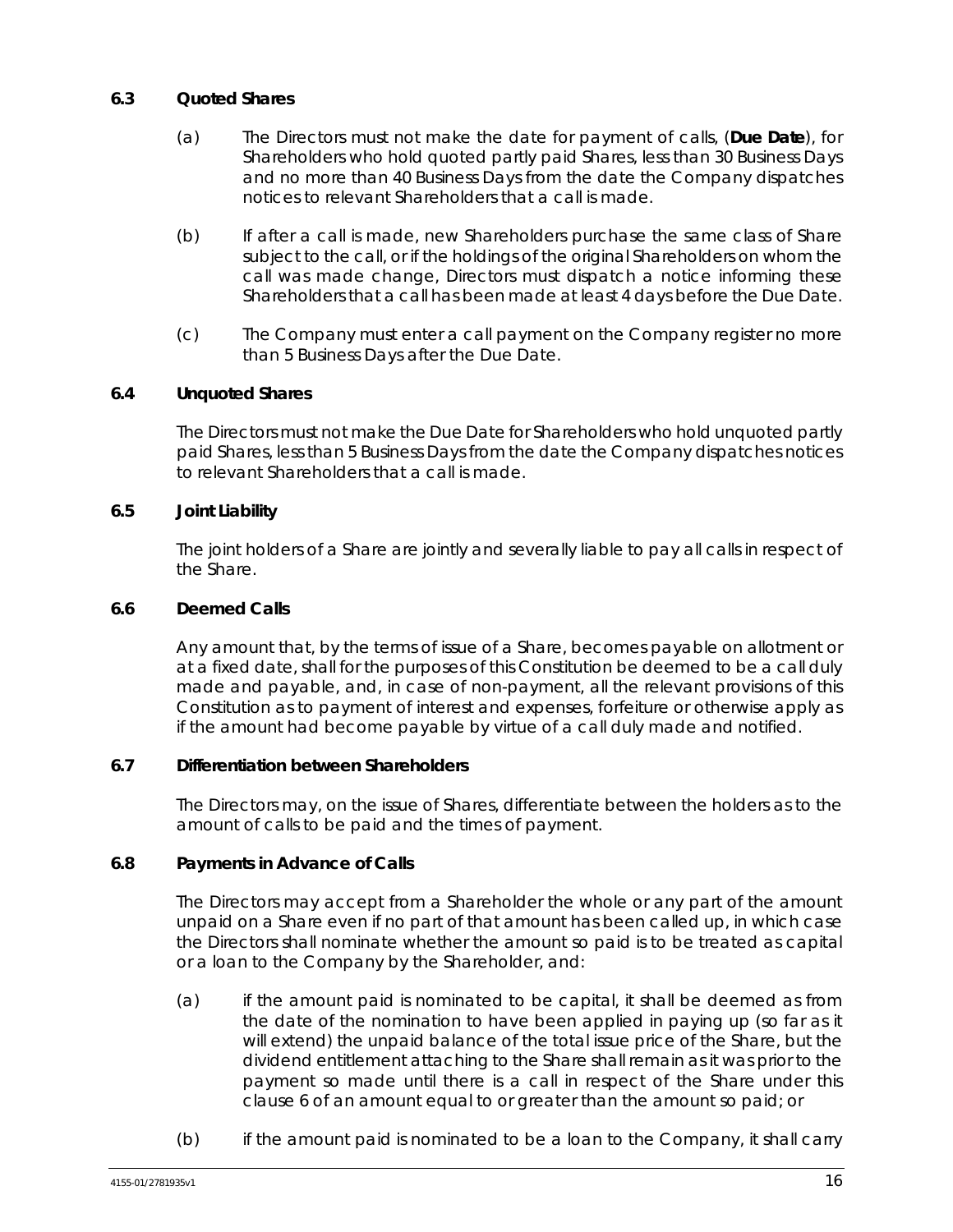interest at a rate, not exceeding the Prescribed Rate, as is agreed between the Directors and the Shareholder, shall not be repayable unless the Directors so determine, shall not confer on the Shareholder any rights attributable to subscribed capital, and shall, unless so repaid, be applied in payment of calls on the Share as and when the calls become due.

## **6.9 Outstanding Moneys**

Any moneys payable in respect of a call made in accordance with this Constitution which remain outstanding shall from and including the day for payment until the date payment is received bear interest at the Prescribed Rate.

## **6.10 Revocation/Postponement or Extension**

The Directors may revoke or postpone a call or extend time for payment in accordance with the Listing Rules and/or the Corporations Act, if revocation or postponement is not prohibited by either.

## **6.11 Compliance with Listing Rules and Corporations Act**

The Company shall comply with the Listing Rules and the Corporations Act in relation to calls. All Listing Rule requirements in relation to calls are not covered in this Constitution.

#### **6.12 Waive**

The Directors may, to the extent the law permits, waive or compromise all or part of any payment due to the Company under the terms of issue of a Share under this clause [6.](#page-22-0)

## <span id="page-24-1"></span>**7. FORFEITURE OF SHARES**

## <span id="page-24-0"></span>**7.1 Failure to Pay Call**

If a Shareholder fails to pay a call or instalment of a call on the day appointed for payment of the call or instalment, the Directors may, at any time after this day during the time any part of the call or instalment remains unpaid (but subject to this clause [7.1\)](#page-24-0) serve a notice on such Shareholder requiring payment of so much of the call or instalment as is unpaid, together with any interest that has accrued and all costs and expenses incurred by the Company as a result of the non-payment. The notice shall name a further day being not less than 14 days after the date of notice on or before which the payment required by the notice is to be made and shall state that, in the event of non-payment at or before the time appointed, the Shares in respect of which the call was made will be liable to be forfeited.

## **7.2 Forfeiture**

If the requirements of a notice served under clause [7.1](#page-24-0) are not complied with, any Share in respect of which a call is unpaid at the expiration of 14 days after the day for its payment may be forfeited by a resolution of the Directors to that effect. Such a forfeiture shall include all dividends and other distributions declared in respect of the forfeited Shares and not actually paid or distributed before the forfeiture.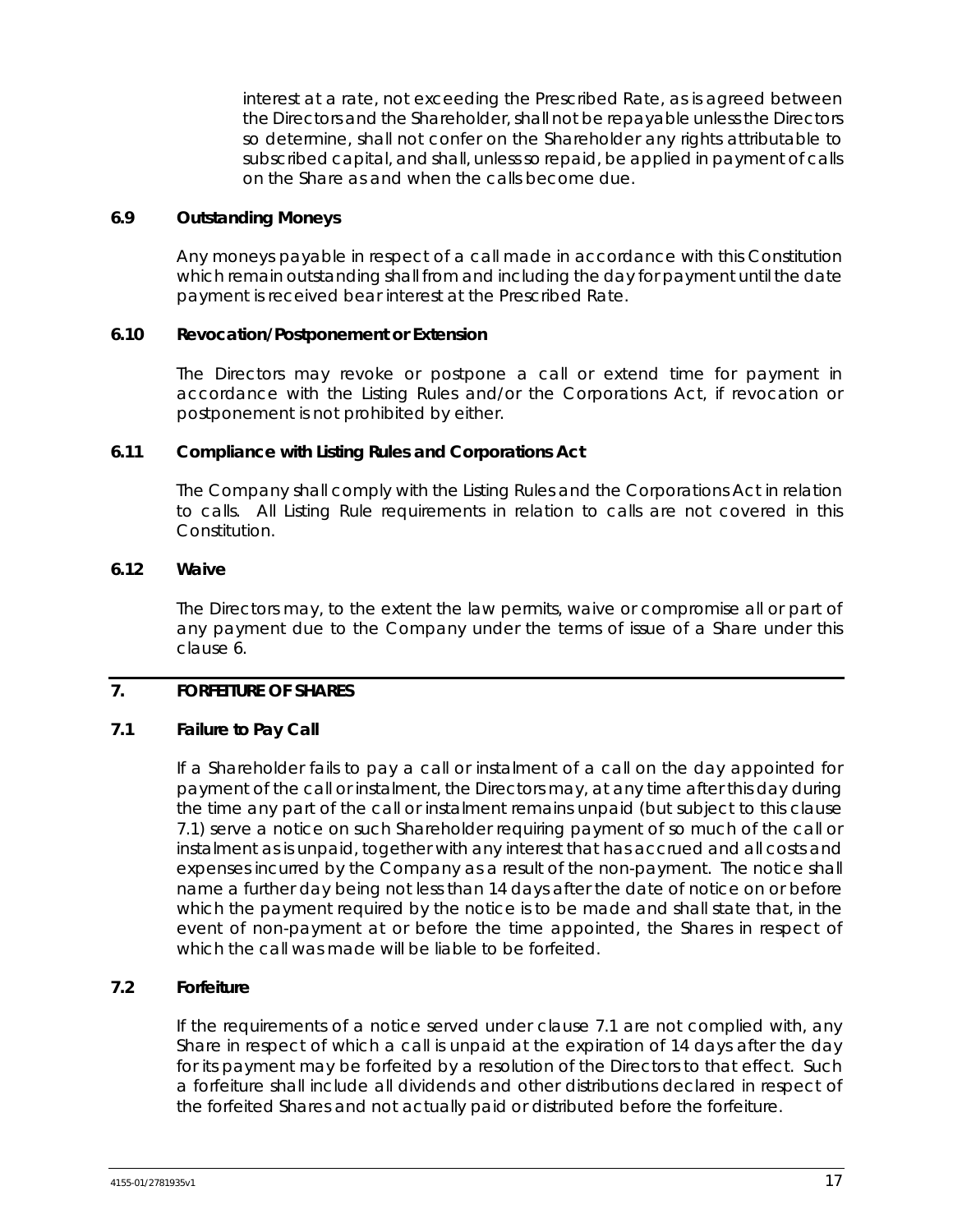## **7.3 Sale of Forfeited Shares**

Subject to the Corporations Act and the Listing Rules, a forfeited Share may be sold or otherwise disposed of on the terms and in the manner that the Directors determine and, at any time before a sale or disposition, the forfeiture may be cancelled on the terms the Directors determine.

## **7.4 Continuing Liability**

A person whose Shares have been forfeited ceases to be a Shareholder in respect of the forfeited Shares, but remains liable to pay the Company all money that, at the date of forfeiture, was payable by him to the Company in respect of the Shares (including interest at the Prescribed Rate from the date of forfeiture on the money for the time being unpaid if the Directors decide to enforce payment of the interest), but his or her liability ceases if and when the Company receives payment in full of all the money (including interest) payable in respect of the Shares.

#### **7.5 Officer's Statement Prima Facie Evidence**

A statement in writing declaring that the person making the statement is a Director or a Secretary of the Company, and that a Share in the Company has been duly forfeited on a date stated in the statement, is prima facie evidence of the facts stated in the statement as against all persons claiming to be entitled to the Share.

## **7.6 Procedures**

The Company may receive the consideration (if any) given for a forfeited Share on any sale or disposition of the Share, execute a transfer of the Share in favour of the person to whom the Share is sold or disposed of and take all other steps necessary or desirable to transfer or dispose of those shares to the relevant transferee. Upon the execution of the transfer, the transferee shall be registered as the holder of the Share and is not bound to see to the application of any money paid as consideration. The title of the transferee to the Share is not affected by any irregularity or invalidity in connection with the forfeiture, sale or disposal of the Share.

## **7.7 Listing Rules and ASX Settlement Operating Rules**

The Company shall comply with the Listing Rules with respect to forfeited Shares and may do all such things as may be necessary or appropriate for it to do under the ASX Settlement Operating Rules to protect any lien, charge or other right to which it may be entitled under any law or this Constitution.

#### **7.8 Waive**

The Directors may:

- (a) exempt a Share from all or part of this clause  $7$ ;
- (b) waive or compromise all or part of any payment due to the Company under this clause [7;](#page-24-1) and
- (c) before a forfeited Share has been sold, reissued and otherwise disposed of, cancel the forfeiture on the conditions they decide.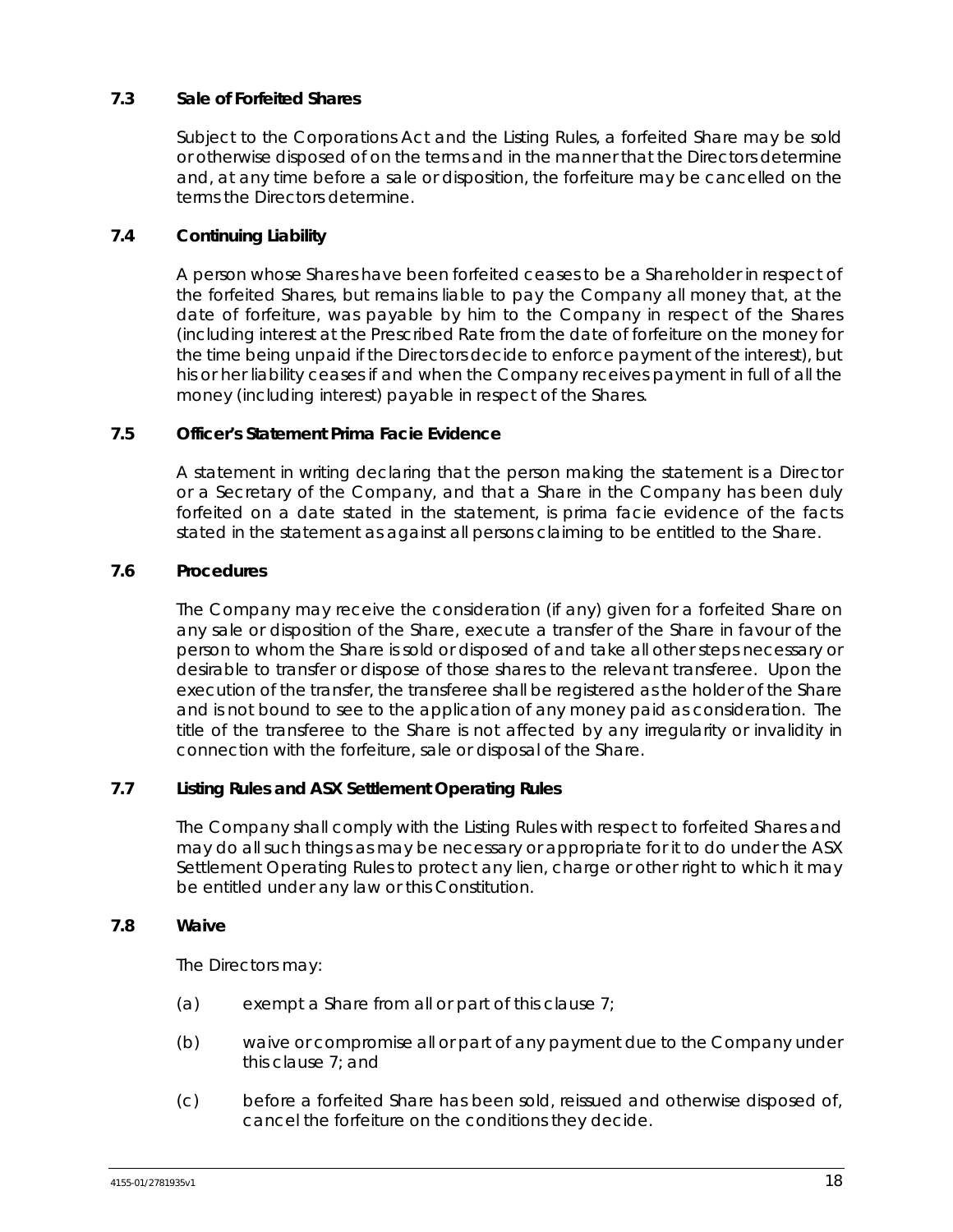## <span id="page-26-1"></span>**8. TRANSFER OF SHARES**

## **8.1 Form of Transfer**

Subject to this Constitution, Shareholders may transfer any Share held by them by:

- (a) an ASX Settlement Transfer or any other method of transferring or dealing in Shares introduced by ASX or operated in accordance with the ASX Settlement Operating Rules or Listing Rules and in any such case recognised under the Corporations Act; or
- (b) an instrument in writing in any usual or common form or in any other form that the Directors approve.

## <span id="page-26-0"></span>**8.2 CHESS Transfers**

- (a) The Company must comply with all obligations imposed on the Company under the Corporations Act, the Listing Rules and the ASX Settlement Operating Rules in respect of an ASX Settlement Transfer or any other transfer of Shares.
- (b) Subject to clause [8.5](#page-27-0) and notwithstanding any other provision in this Constitution, the Company must not prevent, delay or interfere with the registration of an ASX Settlement Transfer or any other transfer of Shares.

## **8.3 Participation in CHESS**

The Directors may do anything they consider necessary or desirable and which is permitted under the Corporations Act, the Listing Rules and the ASX Settlement Operating Rules to facilitate participation by the Company in any system established or recognised by the Corporations Act and the Listing Rules or the ASX Settlement Operating Rules in respect of transfers of or dealings in marketable securities.

#### **8.4 Registration Procedure**

Where an instrument of transfer referred to in clause [8.1\(b\)](#page-26-0) is to be used by a Shareholder to transfer Shares, the following provisions apply:

- (a) the instrument of transfer must be executed by or on behalf of both the transferor and the transferee unless it is a sufficient transfer of marketable securities within the meaning of the Corporations Act and any Duty duly paid if required by law;
- (b) the instrument of transfer shall be left at the Registered Office for registration accompanied by the certificate for the Shares to be transferred (if any) and such other evidence as the Directors may require to prove the title of the transferor and his right to transfer the shares;
- (c) subject to clause [34,](#page-66-0) a reasonable fee may be charged on the registration of a paper-based transfer in a registrable form of Shares or other securities; and
- (d) on registration of a transfer of Shares, the Company must cancel the old certificate (if any).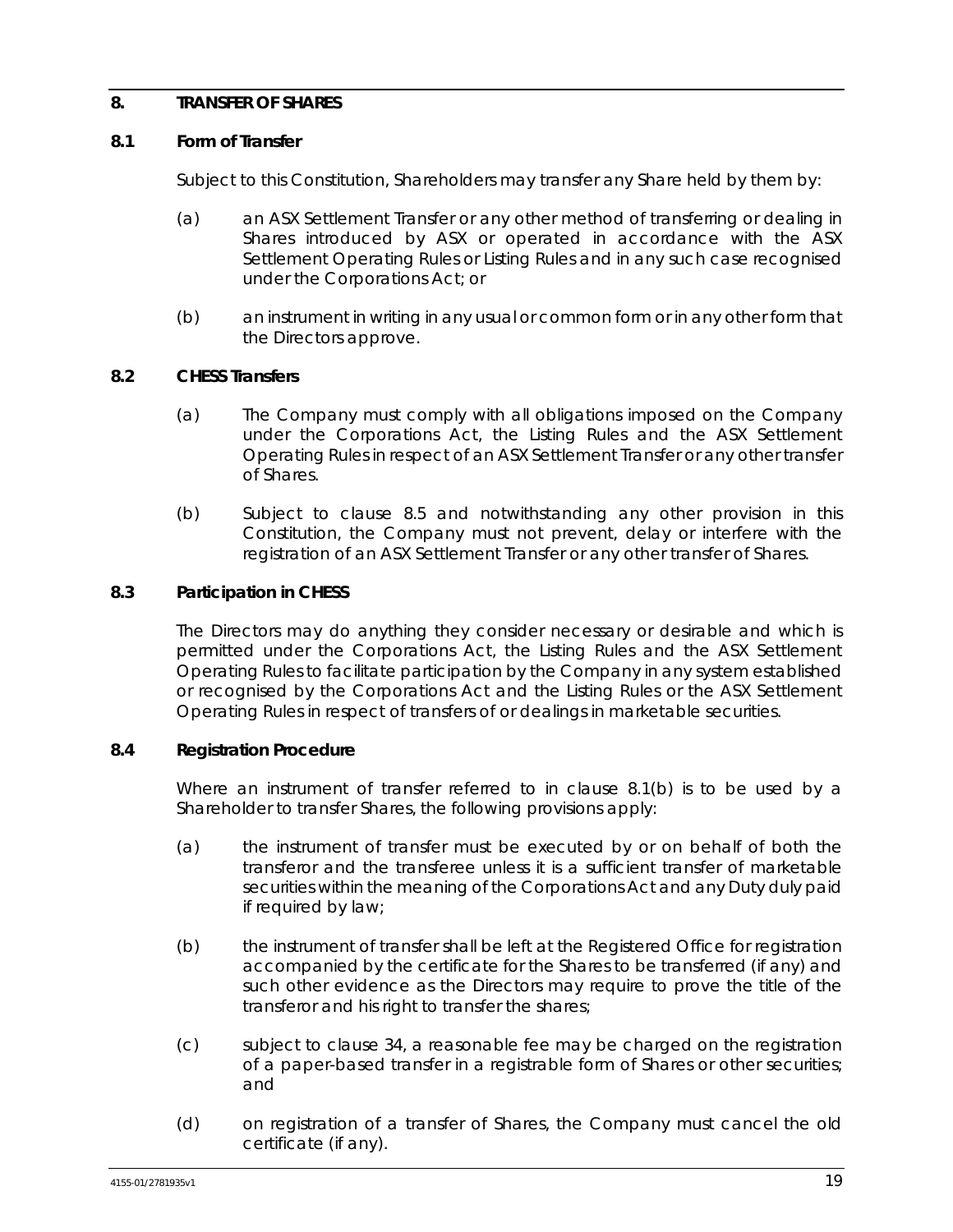## <span id="page-27-0"></span>**8.5 Power to Refuse to Register**

The Directors may refuse to register any transfer of Shares (other than an ASX Settlement Transfer) where:

- (a) the Listing Rules permit the Company to do so;
- (b) the Listing Rules require the Company to do so; or
- (c) the transfer is a transfer of Restricted Securities which is or might be in breach of the Listing Rules or any escrow agreement entered into by the Company in relation to such Restricted Securities pursuant to the Listing Rules.

Where the Directors refuse to register a transfer in accordance with this clause, they shall send notice of the refusal and the precise reasons for the refusal to the transferee and the lodging broker (if any) in accordance with the Listing Rules.

## **8.6 Closure of Register**

Subject to the Listing Rules and the ASX Settlement Operating Rules, the Register of Shareholders may be closed during such time as the Directors may determine, not exceeding 30 days in each calendar year or any one period of more than 5 consecutive Business Days.

## **8.7 Retention of Transfers by Company**

All instruments of transfer which are registered will be retained by the Company, but any instrument of transfer which the Directors decline or refuse to register (except in the case of fraud) shall on demand be returned to the transferee.

#### **8.8 Power to suspend registration of transfers**

The Directors may suspend the registration of transfers at any times, and for any periods, permitted by the ASX Settlement Operating Rules that they decide.

## **8.9 Powers of Attorney**

Any power of attorney granted by a Shareholder empowering the recipient to transfer Shares which may be lodged, produced or exhibited to the Company or any Officer of the Company will be taken and deemed to continue and remain in full force and effect, as between the Company and the grantor of that power, and the power of attorney may be acted on, until express notice in writing that it has been revoked or notice of the death of the grantor has been given and lodged at the Registered Office or at the place where the Register of Shareholders is kept.

#### **8.10 Other Securities**

The provisions of this clause [8](#page-26-1) shall apply, with necessary alterations, to any other Listed Securities for the time being issued by the Company.

#### **8.11 Branch Register**

The Company may cause a Register of Shareholders to be kept in any place (including without limitation, a branch register) and the Directors may from time to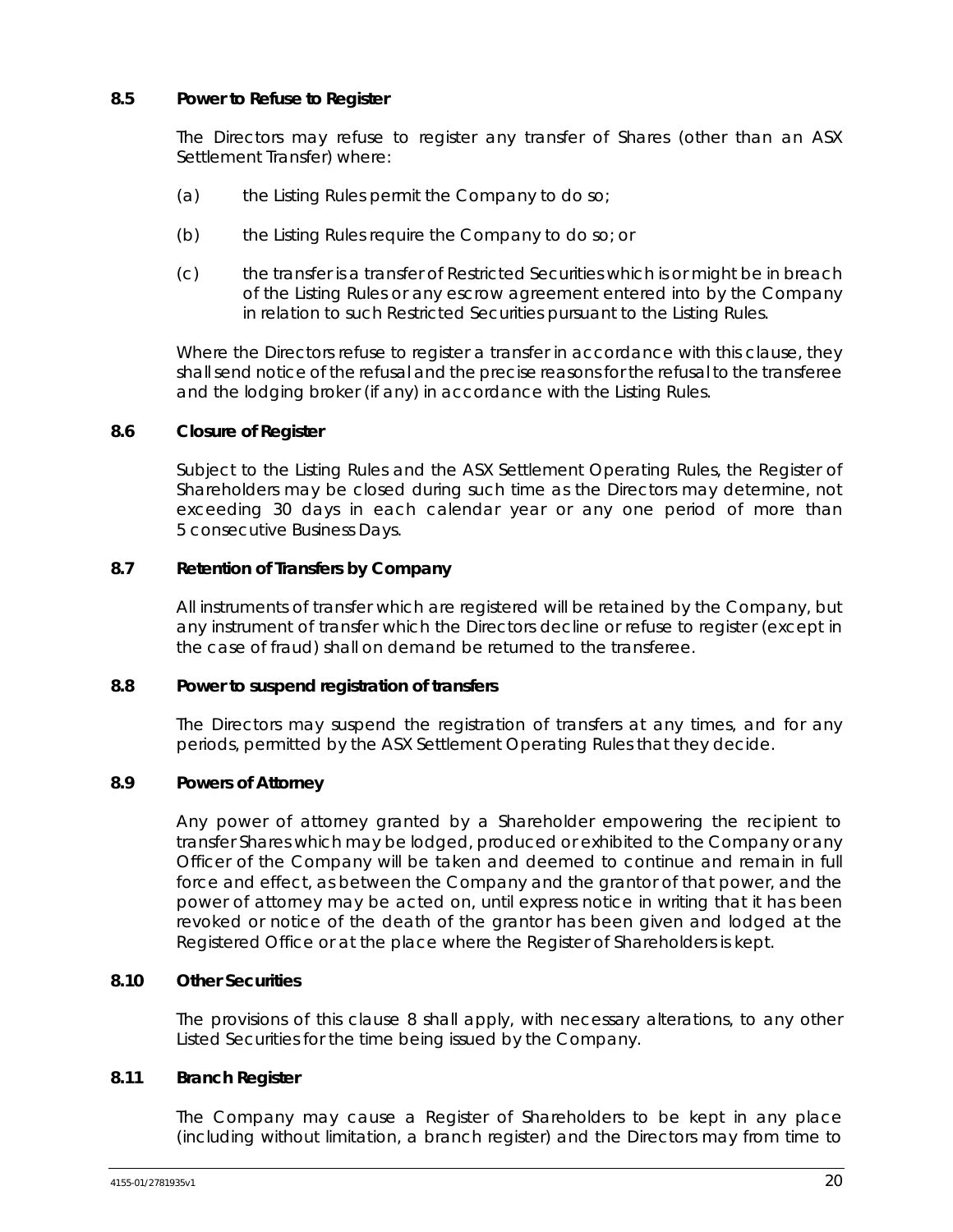time make such provisions as they (subject to the Corporations Act, the Listing Rules and the ASX Settlement Operating Rules) may think fit with respect to the keeping of any such Register.

## **8.12 Compliance with ASX Settlement Operating Rules**

The Company shall comply with the ASX Settlement Operating Rules and the Listing Rules in relation to all matters covered by those rules.

## **8.13 Issuer Sponsored Subregister**

The Company may establish and maintain an issuer sponsored subregister in compliance with any relevant provisions of the Corporations Act, the Listing Rules or the ASX Settlement Operating Rules.

## **8.14 Transferor Holds Shares until Registration of Transfer**

A transferor of Shares remains the registered holder of the Shares transferred until an ASX Settlement Transfer has taken effect in accordance with the ASX Settlement Operating Rules or the transfer is registered in the name of the transferee and is entered in the Register of Shareholders in respect of them, whichever is the earlier.

## **8.15 Waive**

The Directors may, to the extent the law permits, waive any of the requirements of this clause [8](#page-26-1) and prescribe alternative requirements instead.

#### <span id="page-28-0"></span>**9. TRANSMISSION OF SHARES**

## <span id="page-28-2"></span>**9.1 Death of Shareholder Leaving a Will**

On the death of a Shareholder who leaves a will appointing an executor, the executor shall be entitled as from the date of death, and on behalf of the deceased Shareholder's estate, to the same dividends and other advantages and to the same rights whether in relation to meetings of the Company, or voting or otherwise, as the Shareholder would have been entitled to if he or she had not died, whether or not probate of the will has been granted. Nevertheless, if probate of the will is granted to a person or persons other than the executor first referred to in this clause [9,](#page-28-0) his or her executor's rights shall cease, and these rights shall only be exercisable by the person or persons to whom probate is granted as provided in clauses [9.2](#page-28-1) and [9.3.](#page-29-0) The estate of a deceased Shareholder will not be released from any liability to the Company in respect of the Shares.

## <span id="page-28-1"></span>**9.2 Death or Bankruptcy of Shareholder or the Shareholder becomes of unsound mind**

Subject to clause [9.1,](#page-28-2) where the registered holder of a Share dies, becomes bankrupt, or the Shareholder becomes of unsound mind, his or her personal representative or the trustee of his or her estate, as the case may be, shall be entitled upon the production of such information as is properly required by the Directors, to the same dividends and other advantages, and to the same rights (whether in relation to meetings of the Company, or to voting or otherwise), as the registered holder would have been entitled to if he or she had not died or become bankrupt.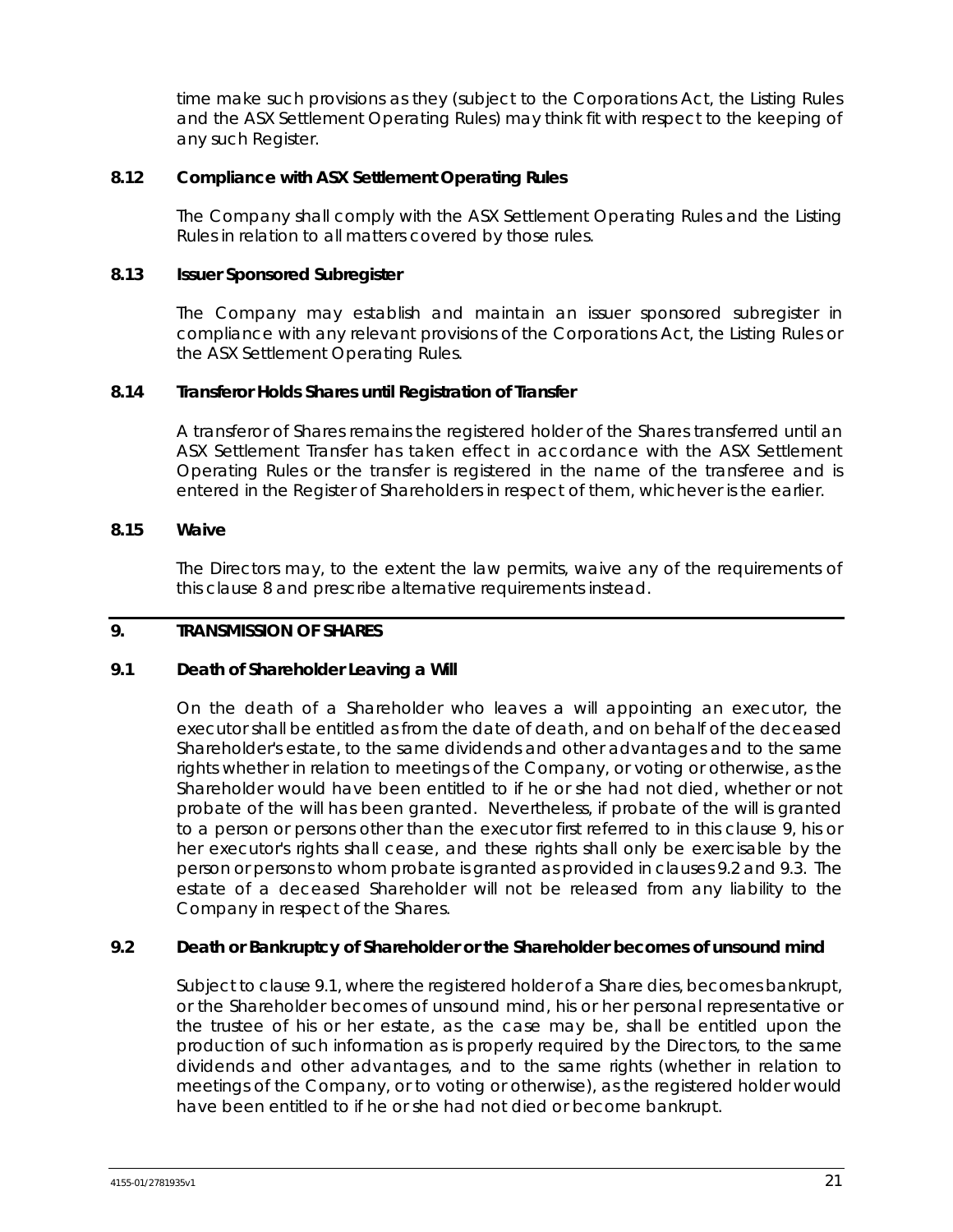## <span id="page-29-0"></span>**9.3 Registration by Transmission or to Beneficiary**

A person becoming entitled to a Share in consequence of the death or, subject to the *Bankruptcy Act 1966*, the bankruptcy of a Shareholder or the Shareholder becoming of an unsound mind may, upon information being produced that is properly required by the Directors, elect by written notice to the Company either to be registered himself or herself as holder of the Share or to have some other person nominated by the person registered as the transferee of the Share. If this person elects to have another person registered, he or she shall execute a transfer of the Share to that other person.

## **9.4 Limitations to Apply**

All the limitations, restrictions and provisions of this Constitution relating to the right to transfer Shares and the registration of a transfer of Shares are applicable to any notice or transfer as if the death, bankruptcy of the Shareholder or on the Shareholder becoming of unsound mind had not occurred and the notice or transfer were a transfer signed by that Shareholder.

#### <span id="page-29-1"></span>**9.5 Death of a Joint Holder**

In the case of the death of a Shareholder who was a joint holder, the survivor or survivors shall be the only persons recognised by the Company as having any title to the deceased's interest in the Shares, but this clause [9.5](#page-29-1) does not release the estate of a deceased joint holder from any liability in respect of a Share that had been jointly held by this person with one or more other persons.

#### **9.6 Joint Personal Representatives**

Where two or more persons are jointly entitled to any Share in consequence of the death of the registered holder, they shall, for the purpose of this Constitution, be deemed to be joint holders of the Share.

#### **9.7 ASX Settlement Transfer**

In the case of an ASX Settlement Transfer the provisions of this clause [9](#page-28-0) are subject to any obligation imposed on the Company or the person entitled to the relevant Shares on the death or bankruptcy of a member by the Listing Rules, the ASX Settlement Operating Rules or any law.

#### **9.8 Joint Holders**

The number of registered joint holders of Securities in the Company shall be as permitted under the Listing Rules and ASX Settlement Operating Rules.

#### **10. CHANGES TO CAPITAL STRUCTURE**

#### **10.1 Alterations to Capital**

Subject to the Corporations Act and the Listing Rules, the Company may, by ordinary resolution:

(a) issue new Shares of such amount specified in the resolution;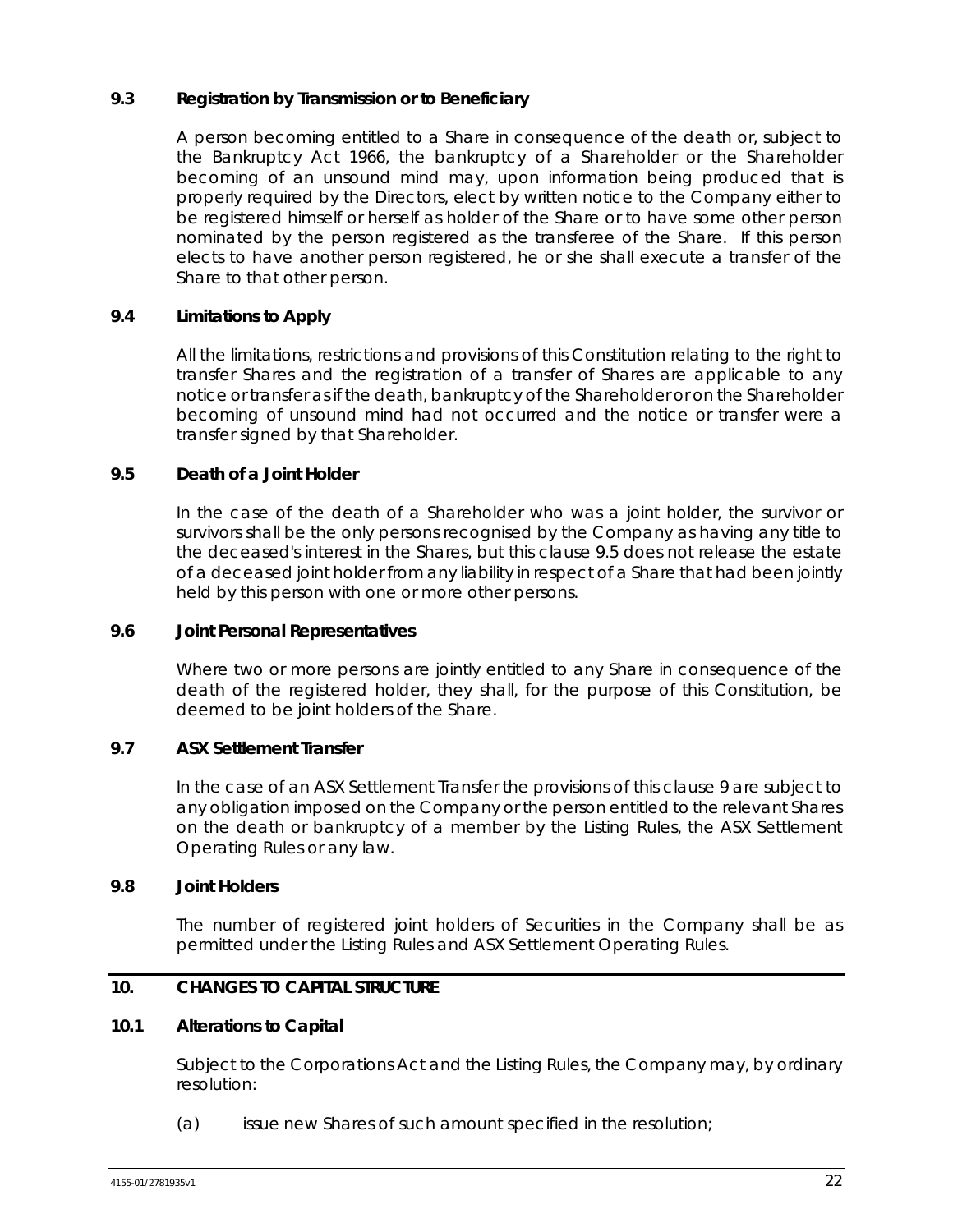- (b) consolidate and divide all or any of its Shares into Shares of larger amount than its existing Shares;
- (c) subject to the Listing Rules, sub-divide all or any of its Shares into Shares of smaller amount, but so that in the sub-division the proportion between the amount paid and the amount (if any) unpaid on each such Share of a smaller amount remains the same; and
- (d) cancel Shares that, at the date of the passing of the resolution, have not been taken or agreed to be taken by any person or have been forfeited and, subject to the Corporations Act, reduce the amount of its share capital by the amount of the Shares so cancelled,

and the Directors may take such action as the Directors think fit to give effect to any resolution altering the Company's share capital.

## **10.2 Reduction of Capital**

Subject to the Corporations Act and the Listing Rules, the Company may reduce its share capital in any way including, but not limited to, distributing to shareholders securities of any other body corporate and, on behalf of the shareholders, consenting to each shareholder becoming a member of that body corporate and agreeing to be bound by the constitution of that body corporate. *Each Shareholder who will hold a parcel of less than a Marketable Parcel following a reduction of capital pursuant*  to this clause 10.2 acknowledges that, subject to compliance with the Listing Rules *and Corporations Act, the Company may arrange for a nominee to dispose of any of its entitlement to participate in any issue of Shares by the Company to Shareholders.*

## **10.3 Buy-Backs**

The Company may, subject to the Corporations Act and the Listing Rules and in accordance with Part 2J.1 Division 2 of the Corporations Act, purchase its own Shares on such terms and at such times as may be determined by the Directors from time to time.

#### **10.4 Financial assistance**

The Company may give financial assistance to any person or entity for the purchase of its own Shares in accordance with Part 2J.3 of the Corporations Act on such terms and at such times as may be determined by the Directors from time to time.

## **10.5 Fractions**

If as a result of any issue of shares or any alteration to the Company's share capital any Shareholders would become entitled to fractions of a share, the Directors may deal with those fractions as the Directors think fit including by:

- (a) ignoring fractional entitlements or making cash payments in lieu of fractional entitlements;
- (b) appointing a trustee to deal with any fractions on behalf of Shareholders; and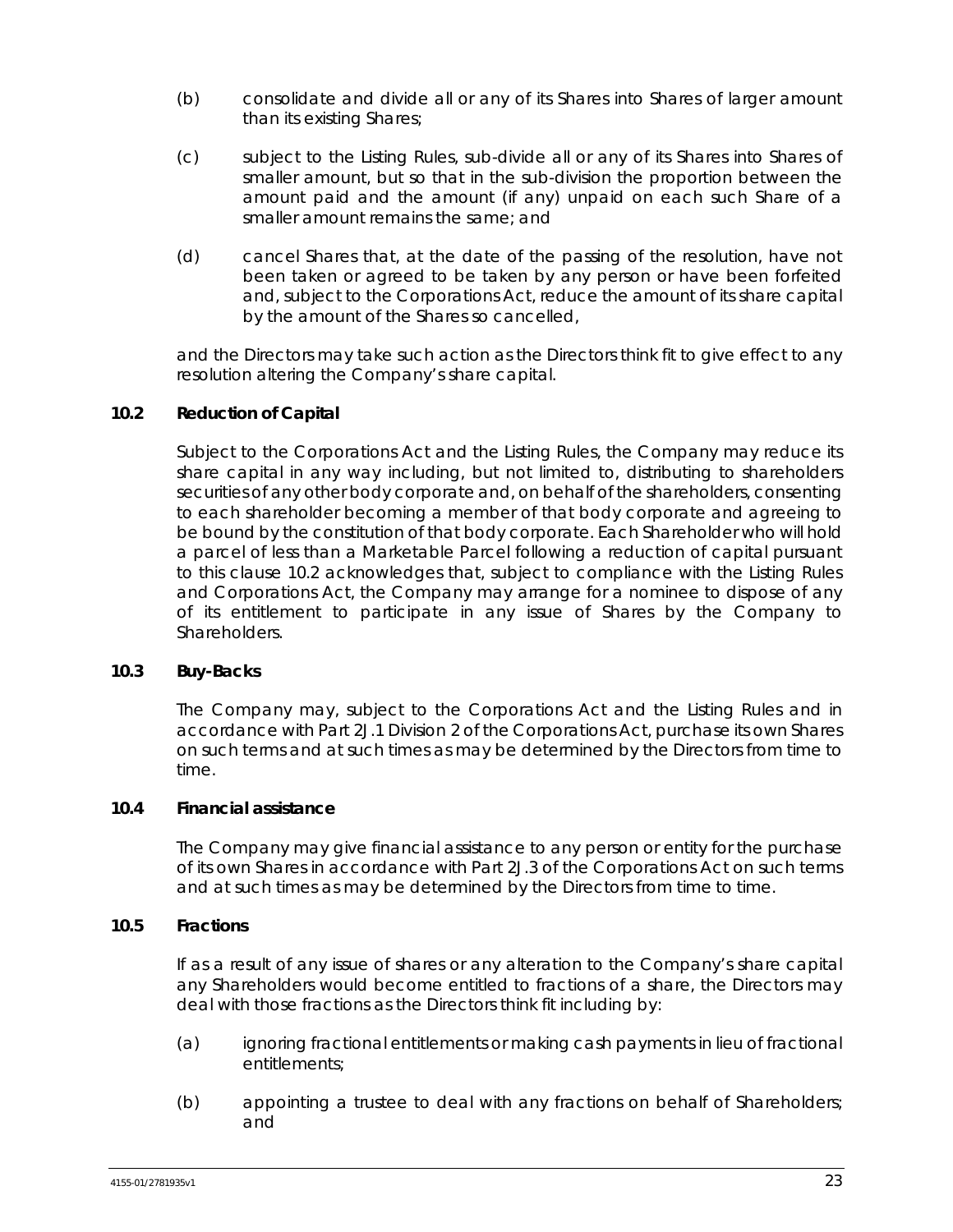(c) rounding up each fractional entitlement to the nearest whole share by capitalising any amount available for capitalisation under clause [24.1](#page-58-0) even though only some of the Shareholders participate in the capitalisation.

## **11. WRITTEN RESOLUTIONS**

Where the Company has only one Shareholder, to the extent permitted by law, a resolution in writing signed by that Shareholder, shall be as valid and effectual as if it had been passed at a meeting of Shareholders duly convened and held. A facsimile transmission, an email bearing the signature of the Shareholder or an email of the Shareholder addressed to an officer of the Company confirming agreement with the resolution and undertaking to sign the resolution as soon as practicable shall be deemed to be a document in writing signed by the Shareholder.

#### <span id="page-31-0"></span>**12. GENERAL MEETINGS**

## <span id="page-31-1"></span>**12.1 Convening of General Meetings of Shareholders by Directors' Resolution**

The Directors may, by a resolution passed by a majority of Directors, convene a general meeting of Shareholders in accordance with this clause [12](#page-31-0) and the requirements of the Corporations Act.

## **12.2 Change of place or postponement of a General Meeting of Shareholders**

The Directors may, subject to the Corporations Act and the Listing Rules, postpone a meeting of Shareholders or change the place for a general meeting of Shareholders by giving written notice to ASX. If a meeting of Shareholders is postponed for one month or more, the Company must give new notice of the postponed meeting. The only business that may be transacted at a general meeting the holding of which is postponed is the business specified at the original meeting.

#### **12.3 Convening of General Meetings of Shareholders by a Director or requisition**

Any Director may, whenever he or she thinks fit, convene a general meeting of Shareholders, and a general meeting shall also be convened on requisition as is provided for by the Corporations Act, or in default, may be convened by such requisitions as empowered to do so by the Corporations Act. If there are no Directors for the time being, a Secretary may convene a general meeting of Shareholders for the purpose of enabling the election of Directors but for no other purpose. A general meeting may be held at two or more venues simultaneously using any technology that gives the Shareholders as a whole a reasonable opportunity to participate.

#### **12.4 Cancellation of a General Meeting of Shareholders**

- (a) A general meeting of Shareholders convened by the Directors in accordance with clause [12.1](#page-31-1) may be cancelled by a resolution passed by a majority of Directors.
- (b) A general meeting of shareholders convened on a requisition as provided for by the Corporations Act, may, if the application for requisition is withdrawn in writing, be cancelled by a resolution passed by a majority of Directors.
- (c) Notice of the cancellation of a general meeting of Shareholders must be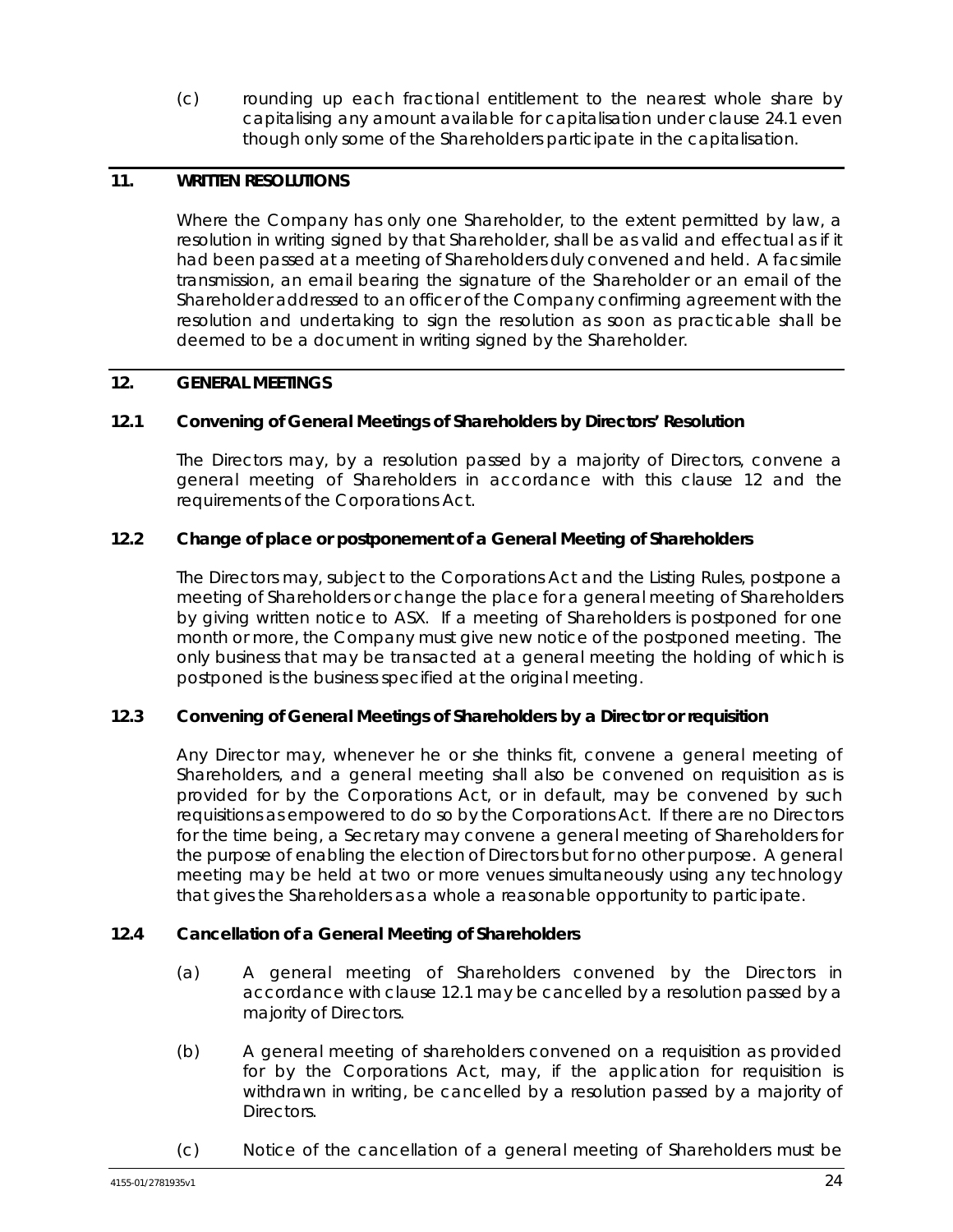given to the Shareholders in accordance with clause [27,](#page-60-0) but notice of such cancellation must be given to each Shareholder not less than two (2) days prior to the date on which the meeting was proposed to be held.

#### **12.5 Notice**

A notice of a general meeting shall be given in accordance with the requirements of the Corporations Act, clause [27](#page-60-0) and the Listing Rules, and:

- (a) must specify the place, the day and the time of the meeting;
- (b) must state the general nature of the business to be transacted at the meeting;
- (c) must, if a special resolution is proposed at the meeting, set out an intention to propose the special resolution and state the resolution;
- (d) must include such statements about the appointment of proxies as are required by the Corporations Act;
- (e) must specify a place and fax number for the purposes of receipt of proxy appointments; and
- (f) may specify an electronic address for the purposes of receipt of proxy appointments,

and shall include any other information required to be included in the notice by the Listing Rules. The non-receipt of a notice of a general meeting by a Shareholder or the accidental omission to give this notice to a Shareholder shall not invalidate any resolution passed at the meeting.

## **12.6 Irregularities in giving notice**

A person who attends any general meeting waives any objection that the person may have to any failure to give notice or any other irregularity in the notice of that meeting unless that person objects to the holding of the meeting at the start of the meeting. The accidental failure to give notice of a general meeting to, or the nonreceipt of the notice by, any person entitled to receive notice of that meeting does not invalidate the proceedings at the meeting or any resolution passed at that meeting.

#### **12.7 Business at General Meeting**

Subject to the Corporations Act, only matters that appear in a notice of meeting shall be dealt with at a general meeting or an annual general meeting, as the case may be.

#### **12.8 Notice to Home Branch**

(a) The Company shall notify the Home Branch of any meeting at which Directors are to be elected at least 5 Business Days before the closing day for receipt of nominations for Directors, and in any other case (other than a meeting to pass a special resolution) at least 10 Business Days before the meeting is held, and in the case of a meeting convened to pass a special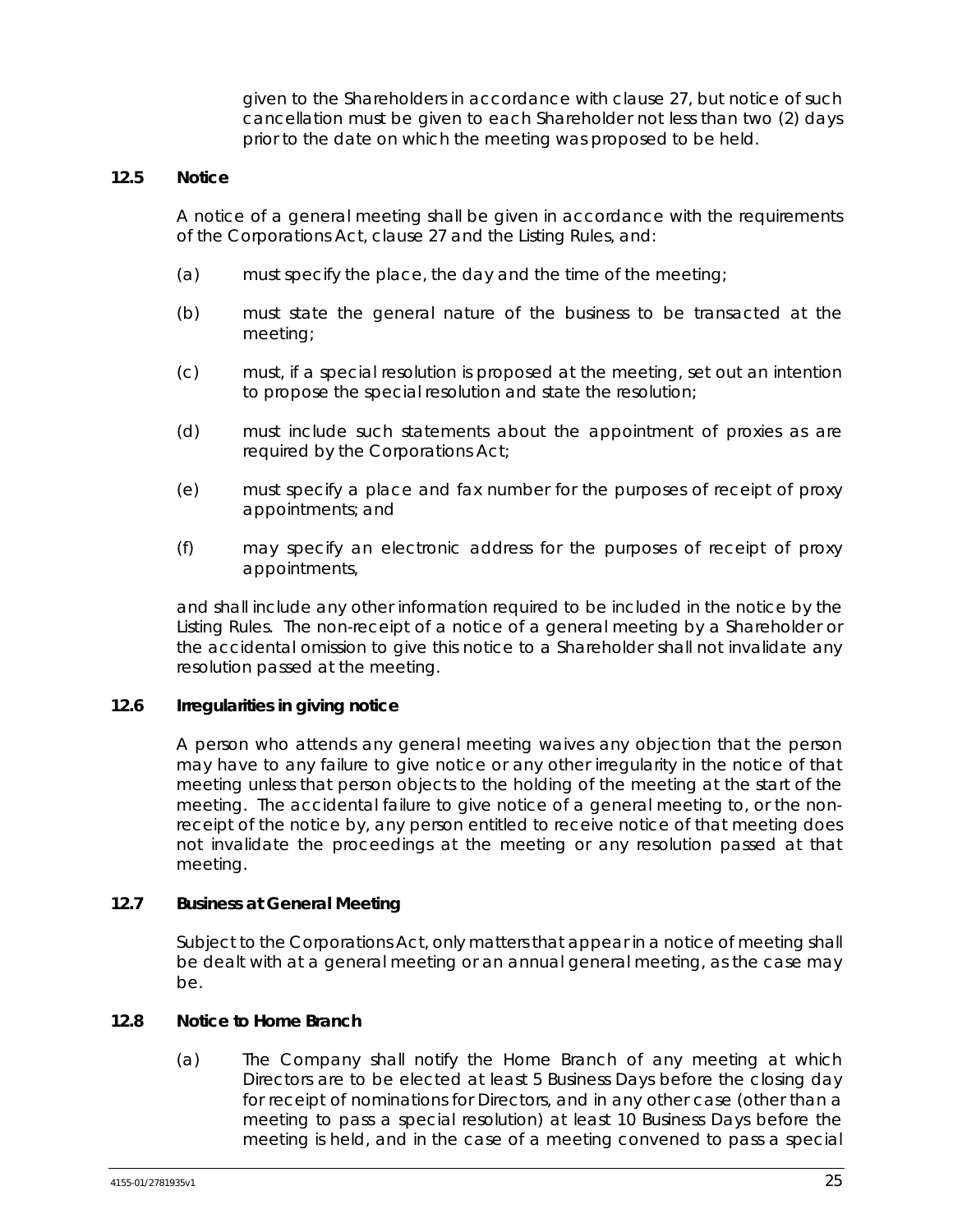resolution, at least 15 Business Days before the meeting is held. All notices convening meetings shall specify the place, date and hour of the meeting, and shall set out all resolutions to be put to the meeting.

(b) The Company shall notify the Home Branch as soon as is practicable after any general meeting in the case of special business as to whether or not the resolutions were carried and in the case of ordinary business as to which of those resolutions were not carried or were amended or were withdrawn.

## **12.9 Annual General Meeting**

An annual general meeting shall be held in accordance with the requirements of the Corporations Act.

## **13. PROCEEDINGS AT GENERAL MEETINGS**

#### **13.1 Quorum**

No business, the election of a chairperson and the adjournment of the meeting, shall be transacted at any general meeting unless a quorum is present comprising two Shareholders present in person, by proxy, attorney or Representative. For the purpose of determining whether a quorum is present, a person attending as a proxy, attorney or Representative, shall be deemed to be the Shareholder present in person. If a quorum is not present within 30 minutes after the time appointed for a general meeting, the meeting, if convened upon a requisition shall be dissolved, but in any other case, it shall stand adjourned to a date and at the time and place to be fixed by the Directors. If at such adjourned meeting a quorum is not present within 30 minutes after the time appointed for the adjourned meeting, the meeting is dissolved.

#### **13.2 Persons Entitled to Attend a General Meeting**

The persons entitled to attend a general meeting shall be:

- (a) Shareholders, in person, by proxy, attorney or Representative;
- (b) Directors and public officers of the Company;
- (c) the Company's auditor; and
- (d) any other person or persons as the chairperson may approve.

#### <span id="page-33-0"></span>**13.3 Refusal of Admission to Meetings**

The chairperson of a general meeting may refuse admission to a person, or require a person to leave and not return to, a meeting if the person:

- (a) refuses to permit examination of any article in the person's possession;
- (b) is in possession of any:
	- (i) electronic or broadcasting or recording device;
	- (ii) placard or banner; or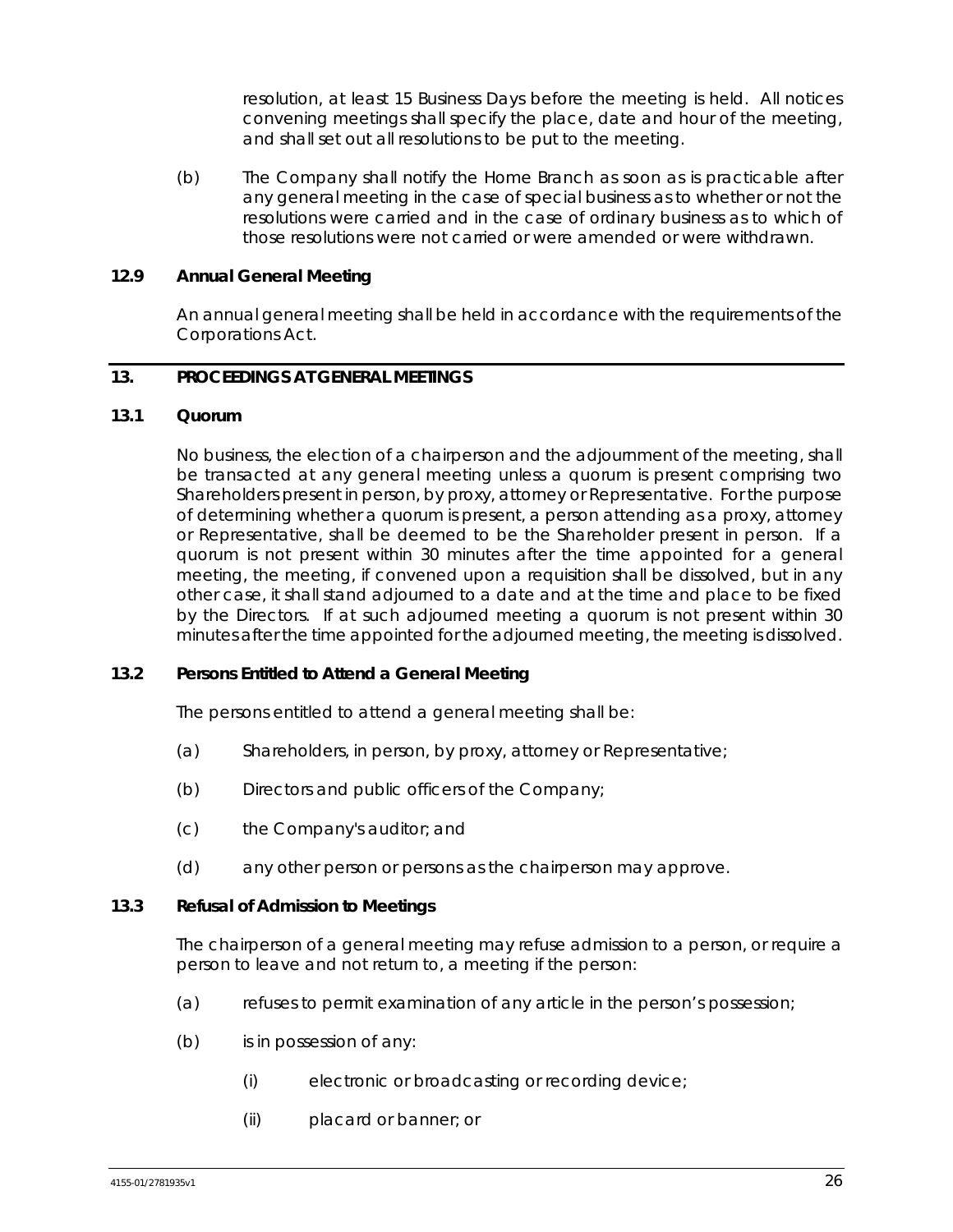(iii) other article,

which the chairperson considers to be dangerous, offensive or liable to cause disruption;

- (c) causes any disruption to the meeting; or
- (d) is not entitled to attend the meeting under the Corporations Act or this Constitution.

The Chairperson may delegate the powers conferred by this clause [13.3](#page-33-0) to any person. Nothing in this clause limits the powers conferred on the chairperson by law.

## **13.4 Insufficient room**

The chairperson may arrange for any persons attending the meeting who the chairperson considers cannot reasonably be accommodated in the place where the meeting is to take place to attend or observe the meeting from a separate place using any technology that gives members present at the meeting as a whole a reasonable opportunity to participate in the meeting.

## **13.5 Chairperson**

The Directors may elect an individual to act as chairperson at a general meeting or at all general meetings of the Company's members. Where a general meeting is held and a chairperson has not been elected or the chairperson is not present within 15 minutes after the time appointed for holding of the meeting or is unwilling to act:

- (a) the Directors present may elect an individual to act as chairperson of the meeting; or
- (b) if no chairperson is elected in accordance with subsection (a), the Shareholders present shall elect one of their number to be the acting chairperson of the meeting.

#### **13.6 Vacating Chair**

At any time during a meeting the chairperson may elect to vacate the chair in favour of another person nominated by the chairperson either for specific resolutions or the remainder of the meeting. That person is to be taken to be the chairperson and will have all the power of the chairperson (other than the power to adjourn the meeting).

#### **13.7 Disputes Concerning Procedure**

If there is a dispute at a general meeting about a question of procedure, the chairperson may determine the question.

#### **13.8 General Conduct**

The general conduct of each general meeting of the Company and the procedures to be adopted at the meeting will be determined by the chairperson, including the procedure for the conduct of the election of Directors.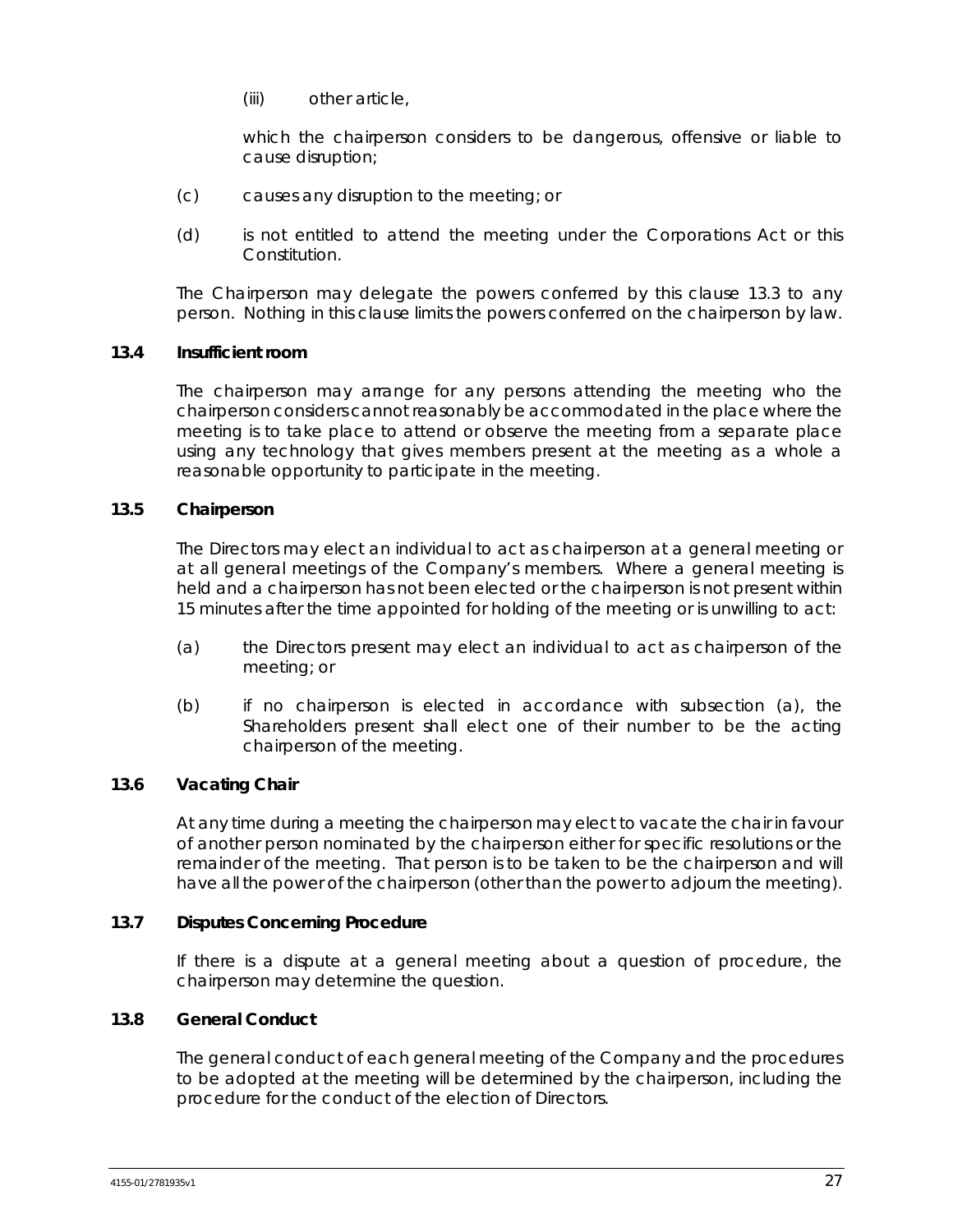## **13.9 Adjournment**

The chairperson may adjourn the meeting from time to time and from place to place, but no business shall be transacted on the resumption of any adjourned meeting other than the business left unfinished at the meeting from which the adjournment took place. A poll cannot be demanded on any resolution concerning the adjournment of a general meeting except by the chairperson.

## **13.10 Notice of Resumption of Adjourned Meeting**

When a meeting is adjourned for 30 days or more, notice of the resumption of the adjourned meeting shall be given in the same manner as for the original meeting, but otherwise, it is not necessary to give any notice of any adjournment or of the business to be transacted on the resumption of the adjourned meeting.

## **13.11 How resolutions are decided**

Subject to the requirements of the Corporations Act, a resolution is taken to be carried if a majority of the votes cast on the resolution are in favour of it.

## **13.12 Casting Vote**

In the case of an equality of votes, the chairperson of the meeting shall have a second or casting vote.

## **13.13 Voting Rights**

Subject to any rights or restrictions for the time being attached to any class or classes of Shares, at meetings of Shareholders or classes of Shareholders:

- (a) each Shareholder entitled to vote may vote in person or by proxy, attorney or Representative or, if a determination has been made by the Board in accordance with clause [13.35,](#page-40-0) by Direct Vote);
- (b) on a show of hands, every person present who is a Shareholder or a proxy, attorney or Representative of a Shareholder has one vote (even though he or she may represent more than one member); and
- (c) on a poll, every person present who is a Shareholder or a proxy, attorney or Representative of a Shareholder (or where a Direct Vote has been lodged) shall, in respect of each fully paid Share held by him, or in respect of which he is appointed a proxy, attorney or Representative, have one vote for the Share, but in respect of partly paid Shares, shall have such number of votes being equivalent to the proportion which the amount paid (not credited) is of the total amounts paid and payable in respect of those Shares (excluding amounts credited).

## **13.14 Voting - Show of Hands**

At any general meeting a resolution put to the vote of the meeting shall be decided on a show of hands unless a poll is demanded in accordance with clause [13.16.](#page-36-0)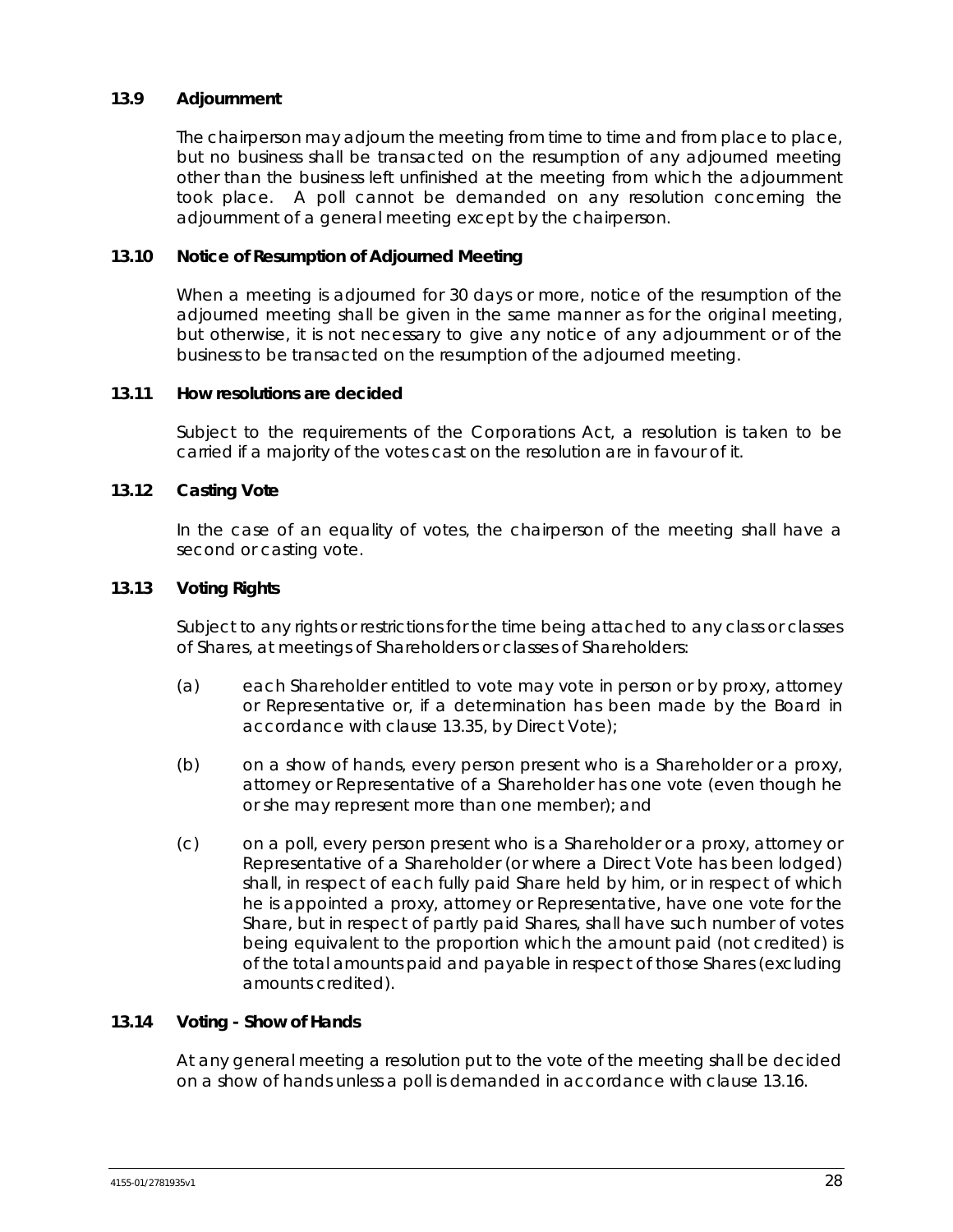## **13.15 Results of Voting**

Unless a poll is so demanded, a declaration by the chairperson that a resolution has on a show of hands been carried or carried unanimously or by a particular majority, or lost, and an entry to that effect in the book containing the minutes of the proceedings of general meetings of the Company, is conclusive evidence of the fact without proof of the number or proportion of the votes recorded in favour of or against the resolution.

## **13.16 Poll**

A poll may be demanded before or immediately upon the declaration of the result of the show of hands by:

- (a) the chairperson of the general meeting;
- (b) at least 5 Shareholders present in person or by proxy, attorney or Representative having the right to vote on the resolution; or
- (c) any one or more Shareholders holding not less than 5% of the total voting rights of all Shareholders having the right to vote on the resolution.

The chairperson must demand a poll if, having regard to the number of votes cast by proxy and Direct Vote, the outcome of the poll will or may be different from the outcome of a show of hands.

## **13.17 Manner of Taking Poll**

A poll shall be taken in such manner and either at once or after an interval or adjournment or otherwise as the chairperson directs, and the result of the poll shall be the resolution of the meeting at which the poll was demanded. A poll demanded on the election of a chairperson or on a question of adjournment shall be taken forthwith.

## **13.18 Meeting May Continue**

A demand for a poll shall not prevent the continuation of the meeting for the transaction of other business.

## **13.19 Voting by Joint Holders**

In the case of joint holders of Shares, the vote of the senior who tenders a vote, whether in person or by proxy, attorney or Representative or by Direct Vote, shall be accepted to the exclusion of the votes of the other joint holders and, for this purpose, seniority shall be determined by the order in which the names stand in the Register of Shareholders.

#### **13.20 Shareholder under Disability**

If a Shareholder is of unsound mind or is a person whose person or estate is liable to be dealt with in any way under the law relating to mental health, his committee or trustee or any other person that properly has the management of his estate may exercise any rights of the Shareholder in relation to a general meeting as if the committee, trustee or other person were the Shareholder.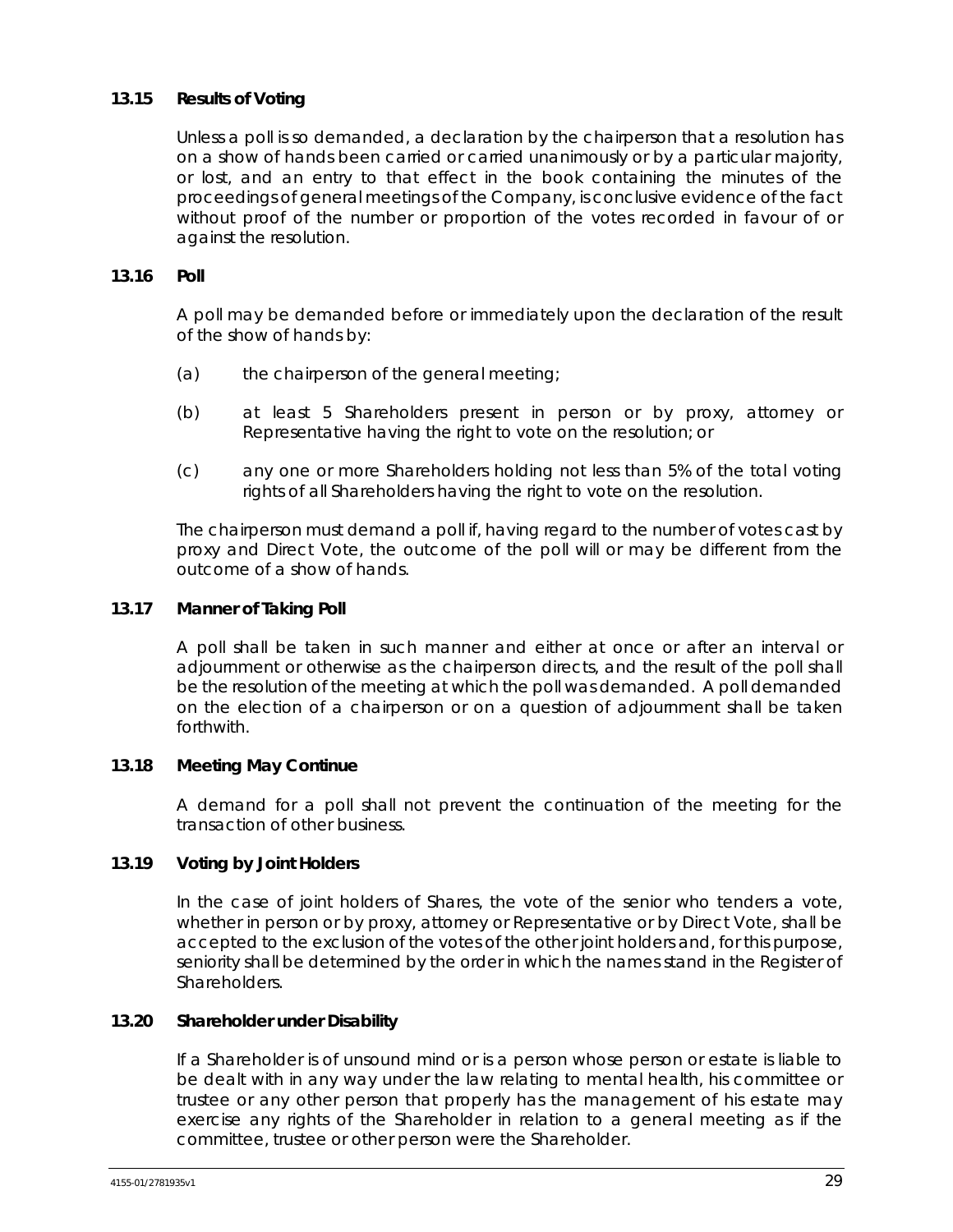# **13.21 Payment of Calls**

A Shareholder is not entitled to any vote at a general meeting unless all calls presently payable by him in respect of Shares have been paid. Nothing in this clause prevents such a Shareholder from voting at a general meeting in relation to any other Shares held by that Shareholder provided all calls and other sums payable by him have been paid on those other Shares.

# **13.22 Objection to Voting**

An objection may be raised to the qualification of a voter only at the meeting or adjourned meeting at which the vote objected to is given or tendered. This objection shall be referred to the chairperson of the meeting, whose decision shall be final. A vote not disallowed pursuant to such an objection is valid for all purposes.

# <span id="page-37-0"></span>**13.23 Restrictions on voting**

A Shareholder is not entitled to vote on a resolution at a general meeting if they are prevented from doing so by the Corporations Act, the Listing Rules or this Constitution. The Company must disregard any vote (including a Direct Vote) purported to be cast on a resolution by a member or a Representative, proxy or attorney in breach of this clause [13.23.](#page-37-0)

# <span id="page-37-1"></span>**13.24 Proxies**

A Shareholder who is entitled to attend and cast a vote at a general meeting may appoint a person as the Shareholder's proxy to attend and vote for the Shareholder at the general meeting. The appointment may specify the proportion or number of votes that the proxy may exercise. Each Shareholder may appoint a proxy. A Shareholder who is entitled to cast two (2) or more votes at the meeting may appoint 2 proxies. If the Shareholder appoints two (2) proxies and the appointment does not specify the proportion of votes that the proxy may exercise, each proxy may exercise half the votes. Any fraction of votes resulting from the application of this clause [13.23](#page-37-0) shall be disregarded. An instrument appointing a proxy:

- (a) shall be in writing under the hand of the appointor or of his attorney, or, if the appointor is a corporation, executed in accordance with the Corporations Act;
- (b) may specify the manner in which the proxy is to vote in respect of a particular resolution and, where an instrument of proxy so provides, the proxy is not entitled to vote on the resolution except as specified in the instrument;
- (c) shall be deemed to confer authority to demand or join in demanding a poll;
- (d) shall be in such form as the Directors determine and which complies with Division 6 of Part 2G.2 of the Corporations Act;
- <span id="page-37-2"></span>(e) shall not be valid unless the original instrument and the power of attorney or other authority (if any) under which the instrument is signed, or a copy or facsimile which appears on its face to be an authentic copy of that proxy, power or authority, is or are deposited or sent by facsimile or electronic transmission to the Registered Office, or at such other place (being the place or being in the reasonable proximity of the place at which the meeting is to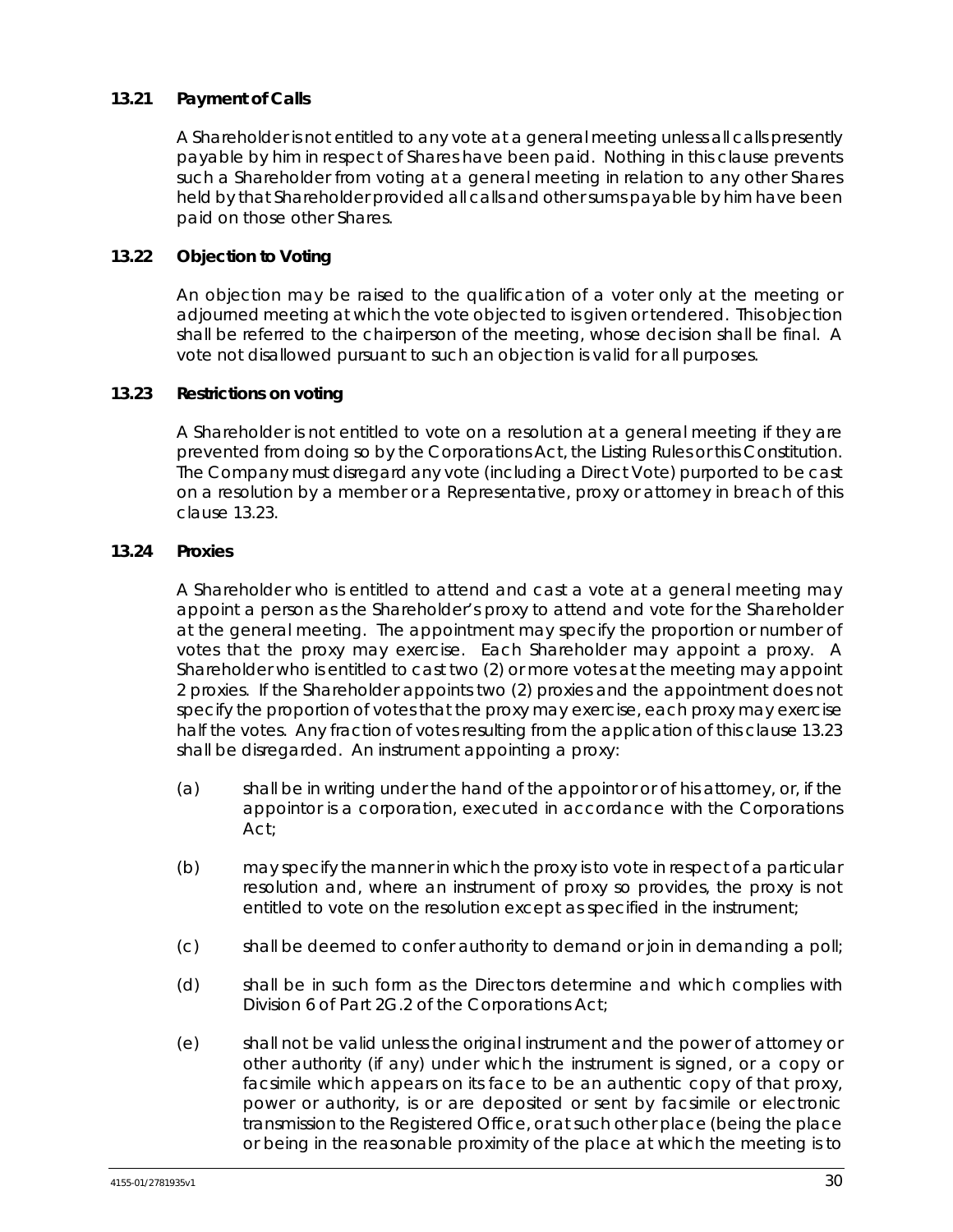be held) as is specified for that purpose in the notice convening the meeting (with any Duty paid where necessary), by the time (being not less than 48 hours) prior to the commencement of the meeting (or the resumption of the meeting if the meeting is adjourned and notice is given in accordance with clause [13.10\)](#page-35-0) as shall be specified in the notice convening the meeting (or the notice under clause [13.10,](#page-35-0) as the case may be); and

(f) shall comply with the Listing Rules.

# **13.25 Electronic Appointment of Proxy**

For the purposes of clause [13.24,](#page-37-1) a proxy appointment received at an electronic address will be taken to be signed by the appointor if:

- (a) a personal identification code allocated by the Company to the appointor has been input into the appointment;
- (b) the appointment has been verified in another manner approved by the Directors; or
- (c) is otherwise authenticated in accordance with the Corporations Act.

# **13.26 Name of proxy**

A proxy form issued by the Company must allow for the insertion of the name of the person to be primarily appointed as proxy and may provide that, in circumstances and on conditions specified in the form that are not inconsistent with this Constitution, the chairperson of the relevant meeting (or another person specified in the form) is appointed as proxy.

# **13.27 Incomplete proxy appointment**

Where an instrument appointing a proxy has been received by the Company within the period specified in clause [13.24\(e\)](#page-37-2) and the Company considers that the instrument has not been duly executed or authenticated or is otherwise incomplete (other than by reason only that the name or office of the proxy has not been completed), the board, in its discretion, may:

- (a) return the instrument appointing the proxy to the appointing Shareholder; and
- (b) request that the appointing Shareholder take such steps to complete, sign, execute or authenticate the proxy instrument within the time period notified to the appointing Shareholder.

# **13.28 No right to speak or vote if appointing Shareholder present**

The appointment of a proxy is not revoked by the appointing Shareholder attending and taking part in the meeting, unless the appointing Shareholder actually votes at the meeting on the resolution for which the proxy is proposed to be used, in which case the proxy's appointment is deemed to be revoked with respect to voting on that resolution.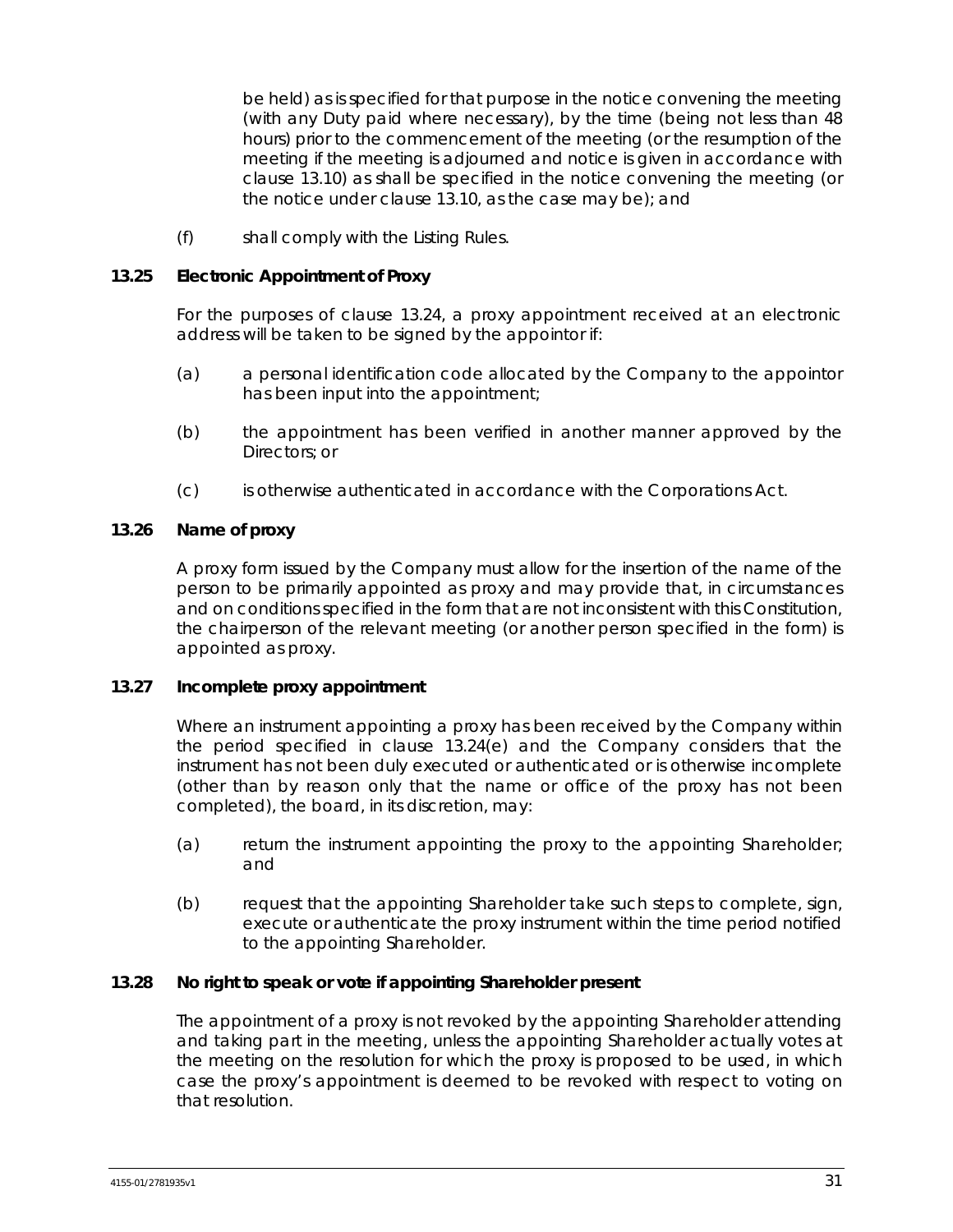## **13.29 Rights where 2 proxies or attorneys are appointed**

Where a Shareholder appoints 2 proxies or attorneys to vote at the same general meeting:

- (a) on a show of hands, if more than one proxy or attorney attends, neither may vote; and
- (b) on a poll, each proxy or attorney may only exercise votes in respect of those shares or voting rights the proxy or attorney represents.

## **13.30 More than 2 proxies or attorneys appointed**

If the Company receives notice of the appointment of a proxy or attorney in accordance with this Constitution that results in more than 2 proxies or attorneys being entitled to act at a general meeting then in determining which proxies or attorneys may act at that meeting:

- <span id="page-39-0"></span>(a) a proxy or attorney appointed for that particular meeting may act ahead of any proxy or attorney whose appointment is a standing appointment; and
- (b) subject to clause [13.30\(a\)](#page-39-0) the proxies or attorneys whose appointments are received by the Company most recently in time may act.

## **13.31 Proxy Votes**

A vote given in accordance with the terms of an instrument of proxy or attorney is valid notwithstanding the previous death or unsoundness of mind of the principal, the revocation of the instrument (or the authority under which the instrument was executed) or the transfer of the Share in respect of which the instrument or power is given, if no intimation in writing of the death, unsoundness of mind, revocation or transfer has been received by the Company at the Registered Office before the commencement of the meeting or adjourned meeting at which the instrument is used or the power is exercised.

## <span id="page-39-1"></span>**13.32 Representatives of Corporate Shareholders**

A body corporate (the **appointor**) that is a Shareholder may authorise, in accordance with section 250D of the Corporations Act, by resolution of its Directors or other governing body, such person or persons as it may determine to act as its Representative at any general meeting of the Company or of any class of Shareholders. A person so authorised shall be entitled to exercise all the rights and privileges of the appointor as a Shareholder. When a Representative is present at a general meeting of the Company, the appointor shall be deemed to be personally present at the meeting unless the Representative is otherwise entitled to be present at the meeting. The original form of appointment of a Representative, a certified copy of the appointment, or a certificate of the body corporate evidencing the appointment of a Representative is evidence of a Representative having been appointed.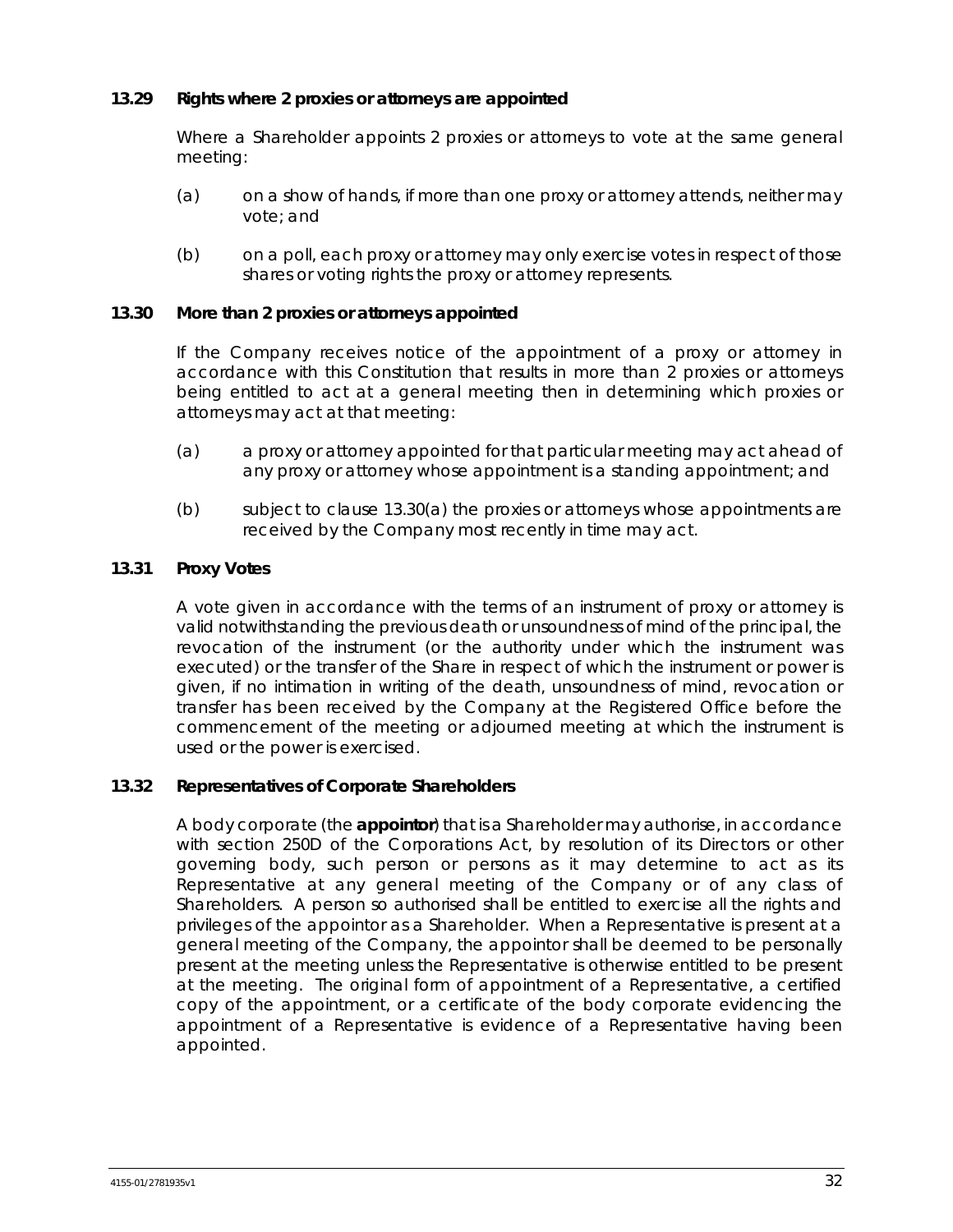## <span id="page-40-1"></span>**13.33 More than one Representative present**

If more than one Representative appointed by a Shareholder (and in respect of whose appointment the Company has not received notice of revocation) is present at a general meeting then:

- <span id="page-40-0"></span>(a) a Representative appointed for that particular meeting may act to the exclusion of a Representative whose appointment is a standing appointment; and
- (b) subject to clause [13.33\(a\),](#page-40-0) the Representative appointed most recently in time may act to the exclusion of a Representative appointed earlier.

## <span id="page-40-2"></span>**13.34 Rights of Representatives, proxies and attorneys**

Subject to clauses [13.23](#page-37-0) to [13.33,](#page-40-1) unless the terms of appointment of a Representative, proxy or attorney provide otherwise, the Representative, proxy or attorney:

- (a) has the same rights to speak, demand a poll, join in the demanding of a poll or act generally at the meeting as the appointing Shareholder would have if the Shareholder had been present but may not cast a vote by Direct Vote;
- (b) is taken to have authority to vote on any amendment moved to the proposed resolutions, any motion that the proposed resolutions not be put or any similar motion and any procedural resolution, including any resolution for the election of a chairperson or the adjournment of a general meeting; and
- (c) may attend and vote at any postponed or adjourned meeting unless the appointing Shareholder gives the Company notice in writing to the contrary not less than 48 hours before the time to which the holding of the meeting has been postponed or adjourned.

This clause [13.34](#page-40-2) applies even if the terms of appointment of a Representative, proxy or attorney refers to specific resolutions or to a specific meeting to be held at a specific time.

## <span id="page-40-3"></span>**13.35 Board may determine Direct Voting to apply**

- (a) The Board may determine that Shareholders may cast votes to which they are entitled on any or all of the resolutions (including any special resolution) proposed to be considered at, and specified in the notice convening, a meeting of Shareholders, by Direct vote.
- (b) If the Board determines that votes may be cast by Direct Vote, the Board may make such regulations as it considers appropriate for the casting of Direct Votes, including regulations for:
	- (i) the form, method and manner of voting by Direct Vote; and
	- (ii) the time by which the votes of Shareholders to be cast by Direct Vote must be received by the Company in order to be effective.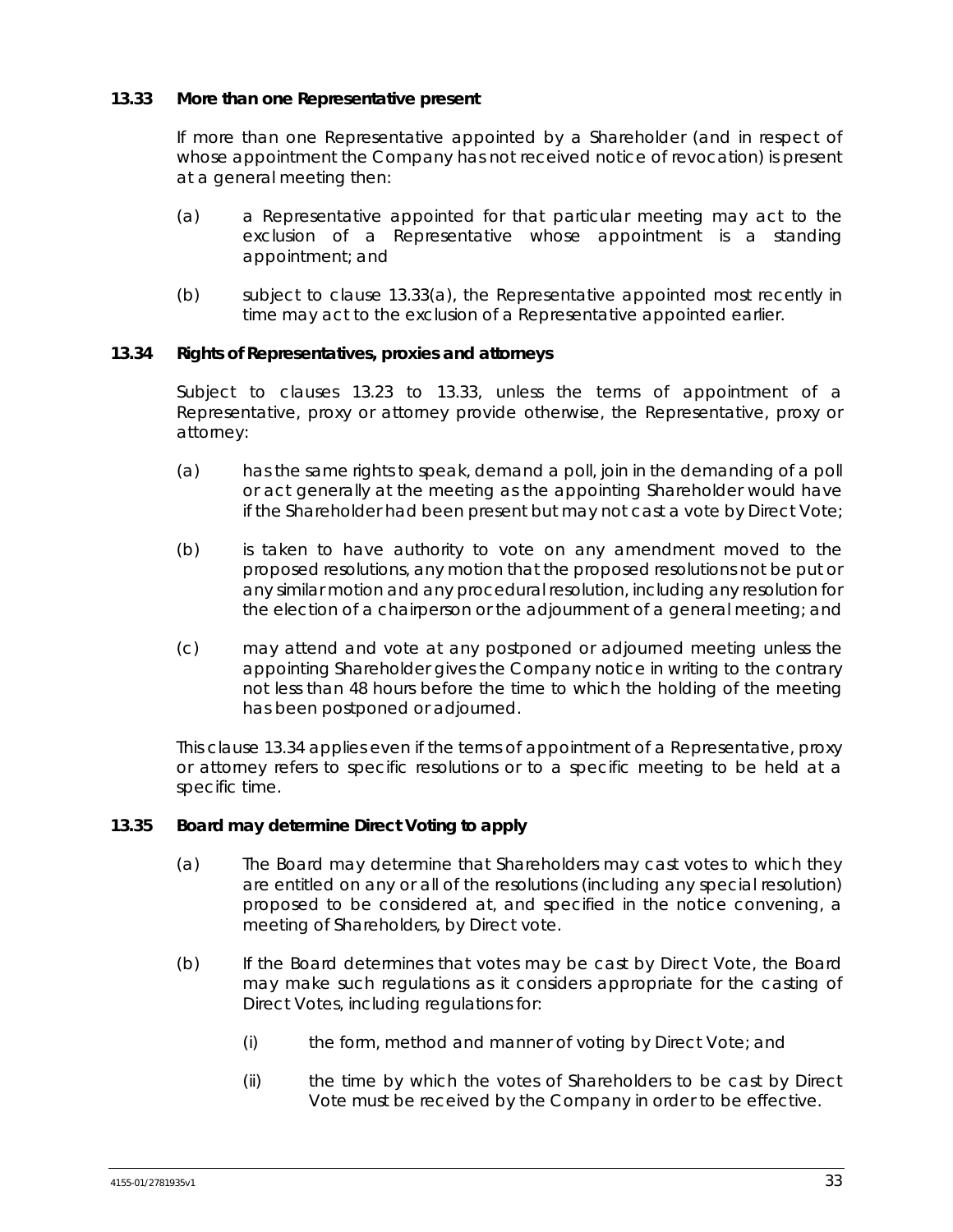(c) If the Board determines to allow voting by Direct Vote on a resolution at a meeting, the notice of meeting must inform shareholders of their right to vote by direct vote in respect of that resolution.

## **13.36 Direct Voting instrument – form, signature and deposit**

- (a) If sent by post or fax, a Direct Vote must be signed by the Shareholder or properly authorised attorney or, if the Shareholder is a company, either under seal or by a duly authorised officer, attorney or representative.
- (b) If sent by electronic transmission, a Direct Vote is taken to have been signed if it has been signed or authorised by the Shareholder in the manner approved by the Board or specified in the notice of meeting.
- (c) At least 48 hours before the time for holding the relevant meeting, an adjourned meeting or a poll at which a person proposes to vote, the Company must receive at its registered office or such other place as specified for that purpose in the notice of meeting, or be transmitted to a facsimile number or electronic address specified for that purpose in the notice of meeting:
	- (i) the Direct Vote; and
	- (ii) if relevant, any authority or power under which the Direct Vote was signed or a certified copy of that power or authority if not already lodged with the Company.
- (d) A notice of intention of voting is valid if it contains the following information:
	- (i) the Shareholder's name and address and any applicable identifying notations such as the holder identification number or similar approved by the Board or specified in the notice of meeting; and
	- (ii) the Shareholder's voting intention on any or all of the resolutions to be put before the meeting.

# **13.37 Voting Forms**

- (a) If a single voting form contains instructions for both a Direct Vote and appointment of a proxy, the Shareholder will be understood not to have appointed a proxy by exercising their right to Direct Vote pursuant to that voting form. The authority of any proxy will be revoked and only the Direct Votes will be counted.
- (b) If a single voting form is received and neither the direct voting box nor the appointment of proxy box is selected, the Shareholder will be taken to have appointed the person named in the form as proxy and if no person is named, the chair of the meeting as proxy.
- (c) The Shareholder may include in their voting form the number of shares to be voted on any resolution by inserting the percentage or number of shares. Otherwise the instructions apply to all Shares held by the Shareholder.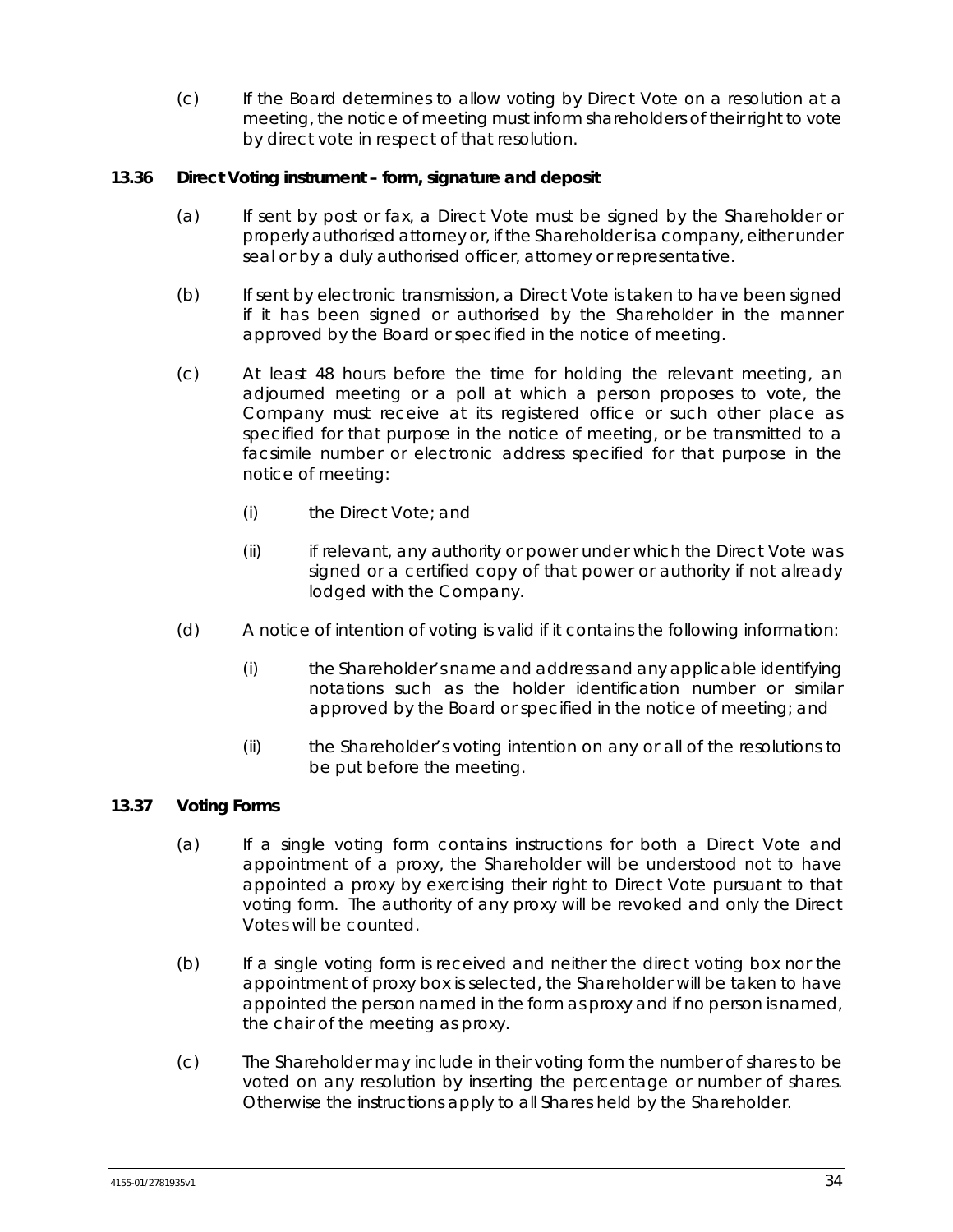(d) If more than one joint holder votes on a resolution, only the vote of the joint holder whose name appears first in the register of members is counted.

# **13.38 Direct Votes count on a poll**

- (a) Direct Votes are not counted if a resolution is decided on a show of hands.
- (b) Subject to clauses [13.39](#page-42-0) and [13.40,](#page-43-0) if a poll is held on a resolution a vote cast by Direct Vote by a Shareholder entitled to vote on the resolution is taken to have been cast on the poll as if the Shareholder had cast the vote in the poll at the meeting.
- (c) Direct Votes abstained will not be counted in computing the required majority on a poll.
- (d) If the Direct Votes lodged (together with the proxies received) could result in a different outcome from a vote on a show of hands, the Chair of the meeting should call for a poll.
- (e) A Direct Vote received by the Company on a resolution which is amended is taken to be a Direct Vote on that resolution as amended, unless the Chair of the meeting determines that this is not appropriate.
- (f) Receipt of a Direct Vote from a Shareholder has the effect of revoking (or, in the case of a standing appointment, suspending) the appointment of a proxy, attorney or representative made by the shareholder under an instrument received by the Company before the Direct Vote was received.

## <span id="page-42-0"></span>**13.39 Withdrawal of a Direct Vote**

A Direct Vote:

- (a) may be withdrawn by the Shareholder by notice in writing received by the Company before the commencement of the meeting (or in the case of an adjournment, the resumption of the meeting;
- (b) is automatically withdrawn if:
	- (i) the Shareholder attends the meeting in person and registers to vote at the meeting (including in the case of a body corporate, by representative);
	- (ii) the Company receives from the Shareholder a further Direct Vote or Direct Votes (in which case the most recent Direct Vote is, subject to the rules in clause [13.35](#page-40-3) t[o 13.40,](#page-43-0) counted in lieu of the prior Direct Vote;
	- (iii) the Company receives, after the Direct Vote, an instrument under which a representative, proxy or attorney is appointed to act for the Shareholder at the meeting in accordance with clause [13.24](#page-37-1) and [13.32.](#page-39-1)

A Direct Vote withdrawn under this clause [13.39](#page-42-0) is not counted.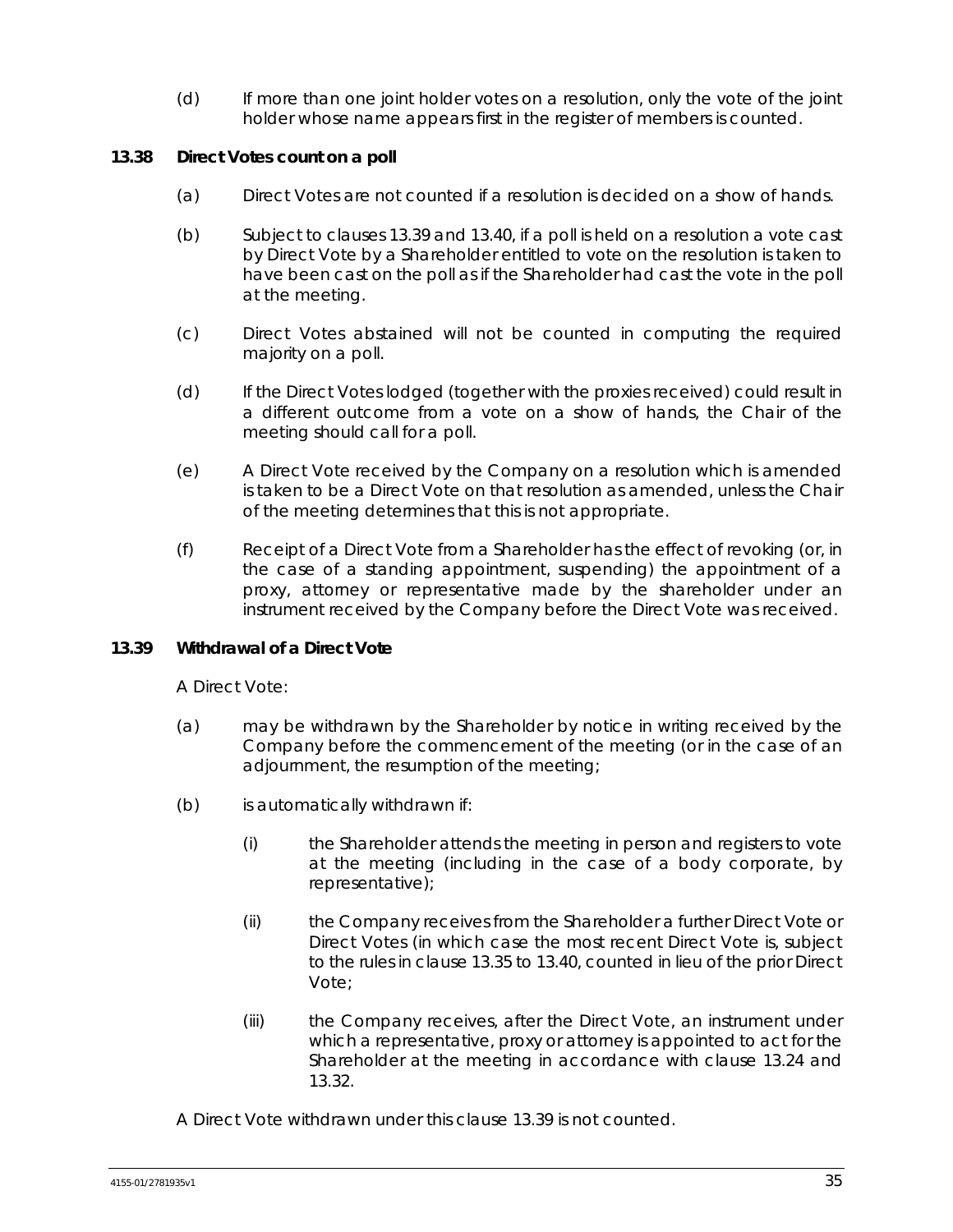# <span id="page-43-0"></span>**13.40 Validity of Direct Vote**

- (a) A Direct Vote received by the Company is valid even if, before the meeting, the Shareholder:
	- (i) dies or becomes mentally incapacitated;
	- (ii) becomes bankrupt or an insolvent under administration or is wound up;
	- (iii) transfers the Shares in respect of which the Direct vote was given;
	- (iv) where the Direct Vote is given on behalf of the Shareholder by an attorney, revokes the appointment of the attorney or the authority under which the appointment was made by a third party,

unless the Company has received written notice of the matter before the commencement or resumption of the meeting.

(b) A decision by the Chair of the meeting as to whether a Direct Vote is valid is conclusive.

# **14. USE OF TECHNOLOGY AT GENERAL MEETINGS**

## **14.1 Use of technology**

- (a) To the extent permitted under the Corporations Act, Listing Rules and any other applicable law, a general meeting may be convened using virtual technology only, or at two or more venues, provided that the form of technology used provides all shareholders entitled to attend the meeting, as a whole, a reasonable opportunity to participate in the meeting without being physically present in the same place.
- (b) The provisions of this Constitution relating to general meetings apply, so far as they can and with any necessary changes to ensure compliance with the Corporations Act, Listing Rules and any other applicable law, to general meetings held using that technology.
- (c) Where a general meeting is held using virtual technology only or at two or more venues using any form of technology:
	- (i) a Shareholder participating in the meeting is taken to be present in person at the meeting;
	- (ii) any documents required or permitted to be tabled at the meeting will be taken to have been tabled at the meeting if the document is given, or made available, to the persons entitled to attend the meeting (whether physically or using technology) before or during the meeting; and
	- (iii) the meeting is taken to be held at the physical venue set out in the notice of meeting, or at the registered office of the Company if the meeting is held using virtual technology only.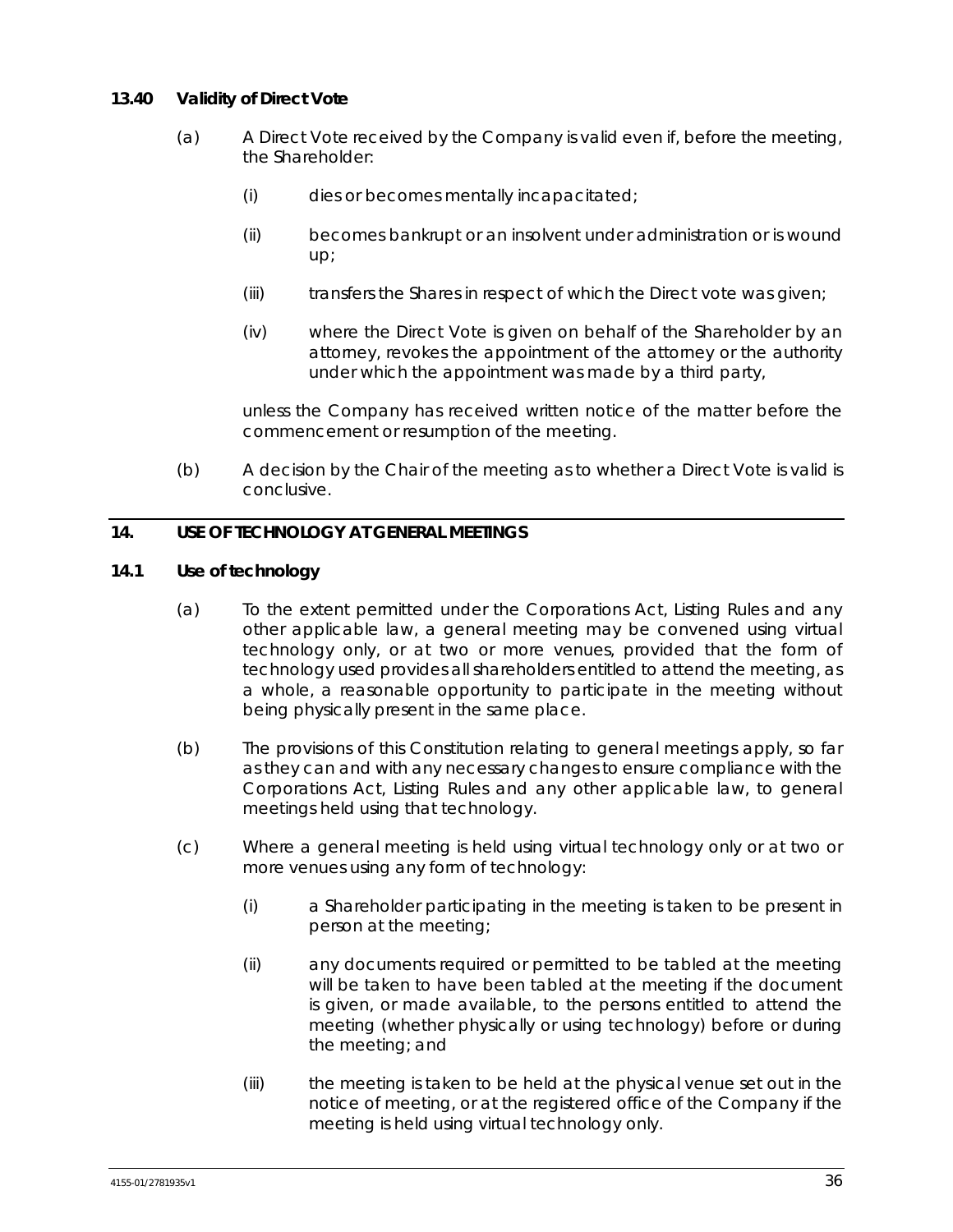# **14.2 Communication of meeting documents**

To the extent permitted under the Corporations Act, Listing Rules and any other applicable law, any document that is required or permitted to be given to a Shareholder that relates to a Shareholders' meeting (including, but not limited to, the notice of meeting) may be distributed:

- (a) by means of electronic communication; or
- (b) by giving the Shareholder (by means of an electronic communication or otherwise) sufficient information to allow the person to access the document electronically.

## **15. THE DIRECTORS**

## **15.1 Number of Directors**

The Company shall at all times have at least 3 Directors. The number of Directors shall not exceed 9. Subject to the Corporations Act, the Company may, by ordinary resolution, increase or reduce the number of Directors and may also determine in what rotation the increased or reduced number is to go out of office. Subject to any resolution of the Company determining the maximum and minimum numbers of Directors, the Directors may from time to time determine the respective number of Executive and non-executive Directors.

## <span id="page-44-0"></span>**15.2 Rotation of Directors**

Subject to clause [19.4,](#page-54-0) at the Company's annual general meeting in every year, onethird of the Directors for the time being, or, if their number is not a multiple of 3, then the number nearest one-third (rounded upwards in case of doubt), shall retire from office, provided always that no Director except a Managing Director shall hold office for a period in excess of 3 years, or until the third annual general meeting following his or her appointment, whichever is the longer, without submitting himself for reelection. The Directors to retire at an annual general meeting are those who have been longest in office since their last election, but, as between persons who became Directors on the same day, those to retire shall (unless they otherwise agree among themselves) be determined by drawing lots. A retiring Director is eligible for reelection. An election of Directors shall take place each year.

In determining the number of Directors to retire, no account is to be taken of:

- (a) a Director who only holds office until the next annual general meeting pursuant to clause [15.4;](#page-45-0) and/ or
- (b) a Managing Director,

each of whom are exempt from retirement by rotation. However, if more than one Managing Director has been appointed by the Directors, only one of them (nominated by the Directors) is entitled to be excluded from any determination of the number of Directors to retire and/or retirement by rotation.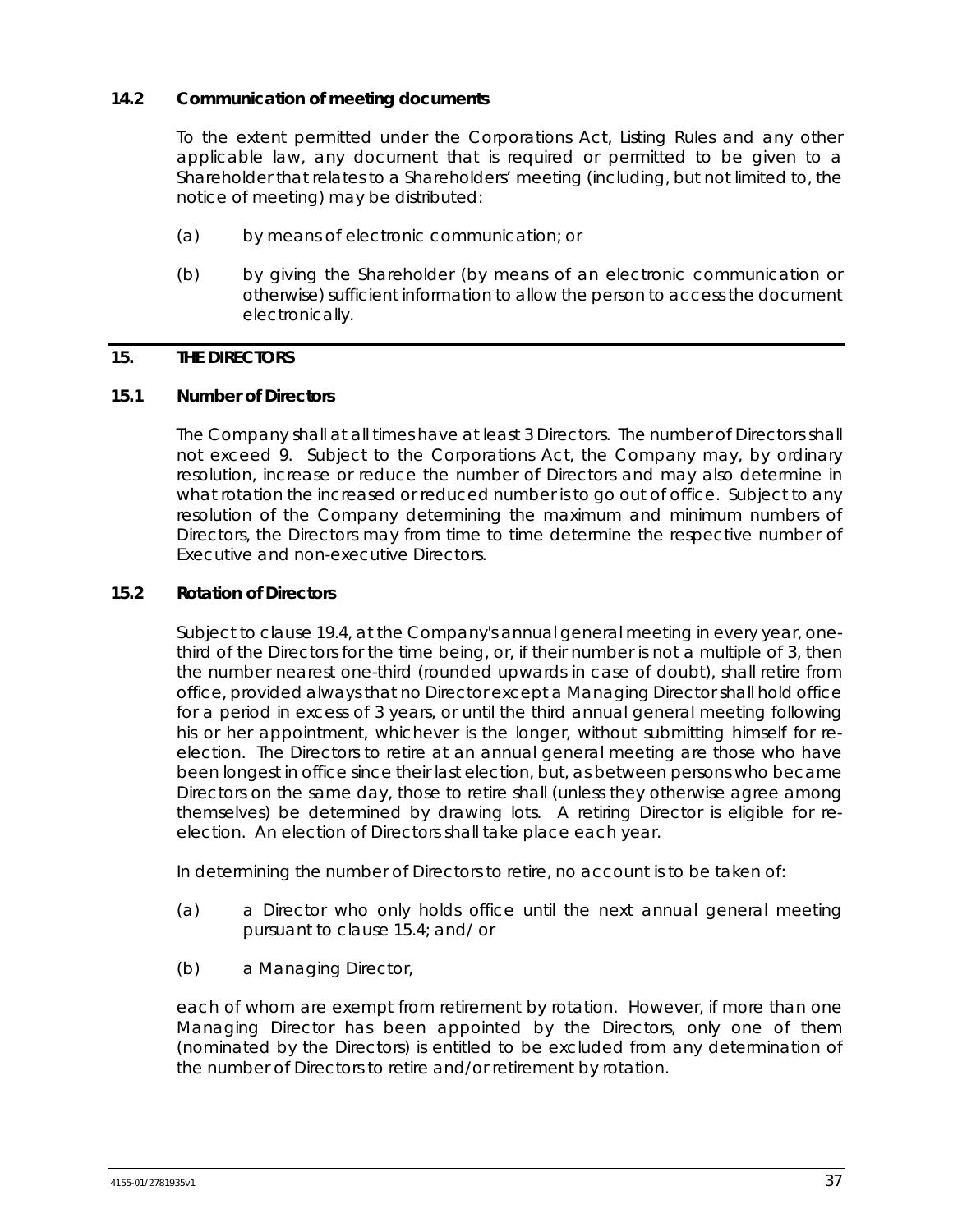# **15.3 Election of Directors**

Subject to the provisions of this Constitution, the Company may elect a person as a Director by resolution passed in general meeting. A Director elected at a general meeting is taken to have been elected with effect immediately after the end of that general meeting unless the resolution by which the Director was appointed or elected specifies a different time. No person other than a Director seeking re-election shall be eligible for election to the office of Director at any general meeting unless the person or some Shareholder intending to propose his or her nomination has, at least 30 Business Days before the meeting, left at the Registered Office a notice in writing duly signed by the nominee giving his or her consent to the nomination and signifying his or her candidature for the office or the intention of the Shareholder to propose the person. Notice of every candidature for election as a Director shall be given to each Shareholder with or as part of the notice of the meeting at which the election is to take place. The Company shall observe the requirements of the Corporations Act with respect to the election of Directors. If the number of nominations exceeds the vacancies available having regard to clause15.1, the order in which the candidates shall be put up for election shall be determined by the drawing of lots supervised by the Directors and once sufficient candidates have been elected to fill up the vacancies available, the remaining candidates shall be deemed defeated without the need for votes to be taken on their election.

# <span id="page-45-0"></span>**15.4 Additional Directors**

The Directors may at any time appoint a person to be a Director, either to fill a casual vacancy or as an addition to the existing Directors, but so that the total number of Directors does not at any time exceed the maximum number specified by this Constitution. Any Director so appointed holds office only until the next following annual general meeting and is then eligible for re-election but shall not be taken into account in determining the Directors who are to retire by rotation (if any) at that meeting.

# <span id="page-45-1"></span>**15.5 Removal of Director**

The Company may by resolution remove any Director before the expiration of his period of office, and may by resolution appoint another person in his place. The person so appointed is subject to retirement at the same time as if he had become a Director on the day on which the Director in whose place he is appointed was last elected a Director.

## **15.6 Vacation of Office**

The office of Director shall automatically become vacant if the Director:

- (a) ceases to be a Director by virtue of section 203D or any other provision of the Corporations Act;
- (b) becomes bankrupt or insolvent or makes any arrangement or composition with his creditors generally;
- (c) becomes prohibited from being a Director by reason of any order made under the Corporations Act;
- (d) becomes of unsound mind or a person whose person or estate is liable to be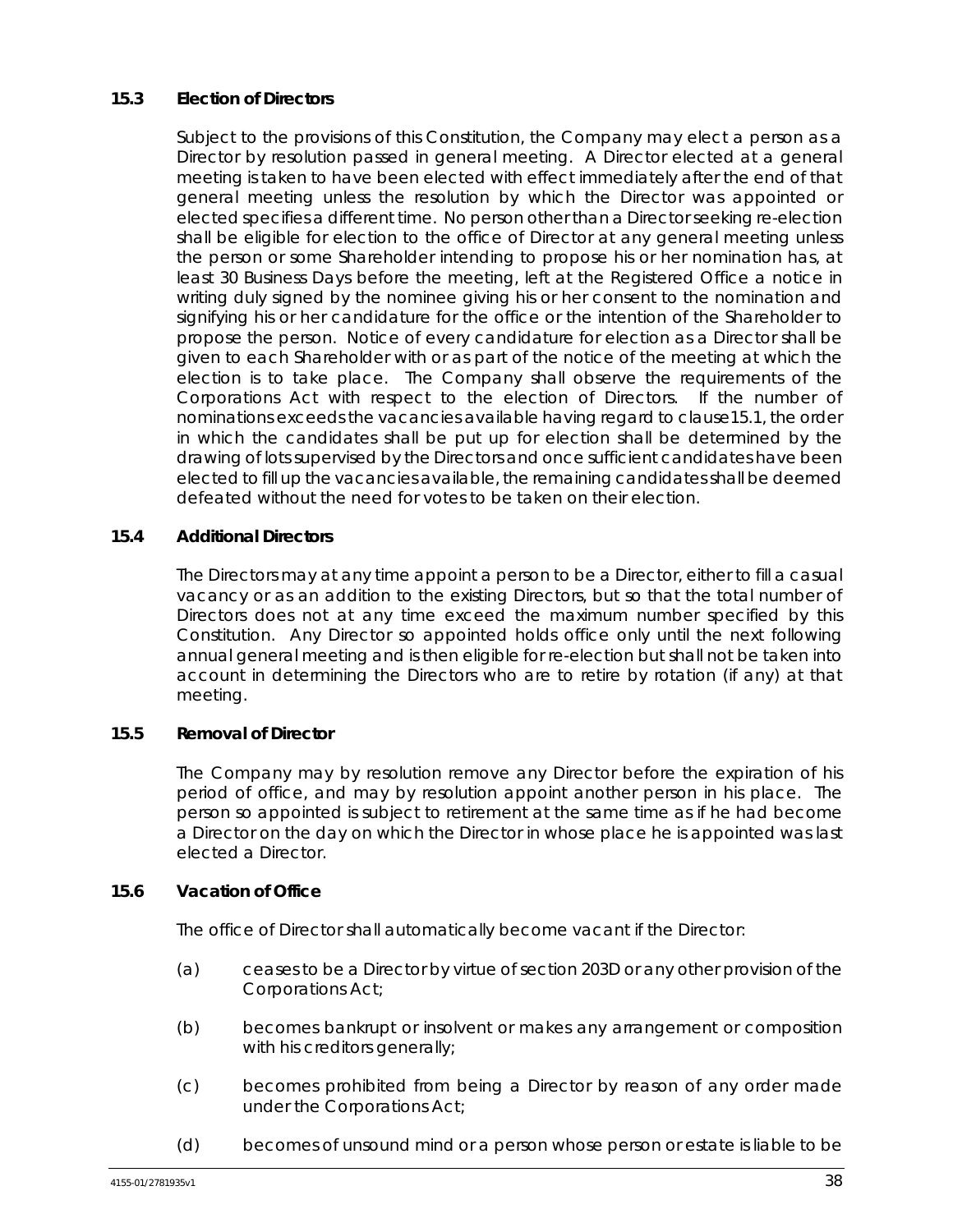dealt with in any way under the law relating to mental health;

- (e) resigns his or her office by notice in writing to the Company;
- (f) is removed from office under clause [15.5;](#page-45-1) or
- (g) is absent for more than  $[6]$  months, without permission of the Directors, from meetings of the Directors held during that period.

## <span id="page-46-1"></span>**15.7 Remuneration**

The Directors shall be paid out of the funds of the Company, by way of remuneration for their services as Directors. The remuneration of the Managing Director and executive Directors shall be determined by the Directors. Subject to clause [15.8](#page-46-0) below, the total aggregate fixed sum per annum to be paid to the non-executive Directors from time to time will not exceed the sum determined by the Shareholders in general meeting and the total aggregate fixed sum will be divided between the non-executive Directors as the Directors shall determine and, in default of agreement between them, then in equal shares. No non-executive Director shall be paid as part or whole of his remuneration a commission on or a percentage of profits or a commission or a percentage of operating revenue, and no executive Director shall be paid as whole or part of his remuneration a commission on or percentage of operating revenue. The remuneration of a Director shall be deemed to accrue from day to day. Remuneration under this clause [15.7](#page-46-1) may be provided in such manner that the Directors decide (including by way of contribution to a superannuation fund on behalf of the Director) and if any part of the fees of any Director is to be provided other than in cash the Directors may determine the manner in which the non-cash component of the fees is to be valued.

## <span id="page-46-0"></span>**15.8 Initial Fees to Non-Executive Directors**

The total aggregate fixed sum per annum to be paid to non-executive Directors in accordance with clause [15.7](#page-46-1) has already been approved by ordinary resolution of the Shareholders and may be varied by ordinary resolution of the Shareholders in general meeting.

## **15.9 Expenses**

The Directors shall be entitled to be paid reasonable travelling, accommodation and other expenses incurred by them respectively in or about the performance of their duties as Directors. If any of the Directors being willing are called upon to perform extra services or make any special exertions on behalf of the Company or its business, the Directors may remunerate this Director in accordance with such services or exertions, and this remuneration may be either in addition to or in substitution for his or her share in the remuneration provided for by clause [15.7.](#page-46-1)

## **15.10 No Share Qualification**

A Director is not required to hold any Shares.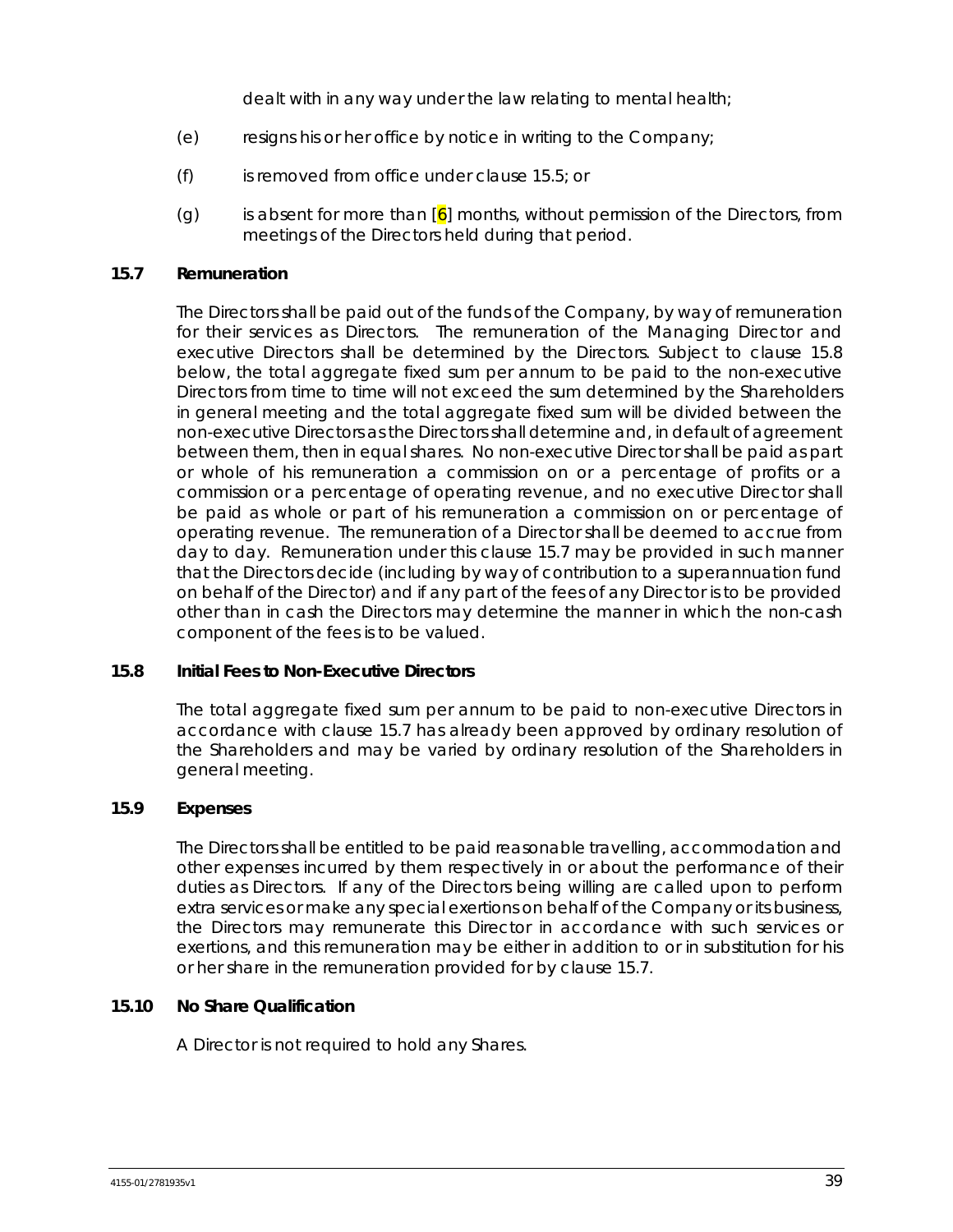# **16. POWERS AND DUTIES OF DIRECTORS**

## <span id="page-47-0"></span>**16.1 Management of the Company**

Subject to the Corporations Act and the Listing Rules and to any other provision of this Constitution, the business of the Company shall be managed by the Directors, who may pay all expenses incurred in promoting and forming the Company, and may exercise all such powers of the Company as are not, by the Corporations Act or the Listing Rules or by this Constitution, required to be exercised by the Company in general meeting.

## **16.2 Borrowings**

Without limiting the generality of clause [16.1,](#page-47-0) the Directors may at any time:

- (a) exercise all powers of the Company to borrow money, to charge any property or business of the Company or all or any of its uncalled capital and to issue debentures or give any other security for a debt, liability or obligation of the Company or of any other person;
- (b) sell or otherwise dispose of the whole or any part of the assets, undertakings and other properties of the Company or any that may be acquired on such terms and conditions as they may deem advisable, but:
	- (i) if the Company is listed on ASX, the Company shall comply with the Listing Rules which relate to the sale or disposal of a company's assets, undertakings or other properties; and
	- (ii) on the sale or disposition of the Company's main undertaking or on the liquidation of the Company, no commission or fee shall be paid to any Director or Directors or to any liquidator of the Company unless it shall have been ratified by the Company in general meeting, with prior notification of the amount of such proposed payments having been given to all Shareholders at least 7 days prior to the meeting at which any such payment is to be considered; and
- (c) take any action necessary or desirable to enable the Company to comply with the Listing Rules.

# **16.3 Attorneys**

The Directors may, by power of attorney, appoint any person or persons to be the attorney or attorneys of the Company for the purposes, with the powers, authorities and discretions (being powers, authorities and discretions vested in or exercisable by the Directors), for the period and subject to the conditions as they think fit. This power of attorney may contain provisions for the protection and convenience of persons dealing with the attorney as the Directors may determine and may also authorise the attorney to delegate all or any of the powers, authorities and discretions vested in the person.

## **16.4 Cheques, etc.**

All cheques, promissory notes, bankers drafts, bills of exchange, electronic transfers and other negotiable instruments, and all receipts for money paid to the Company,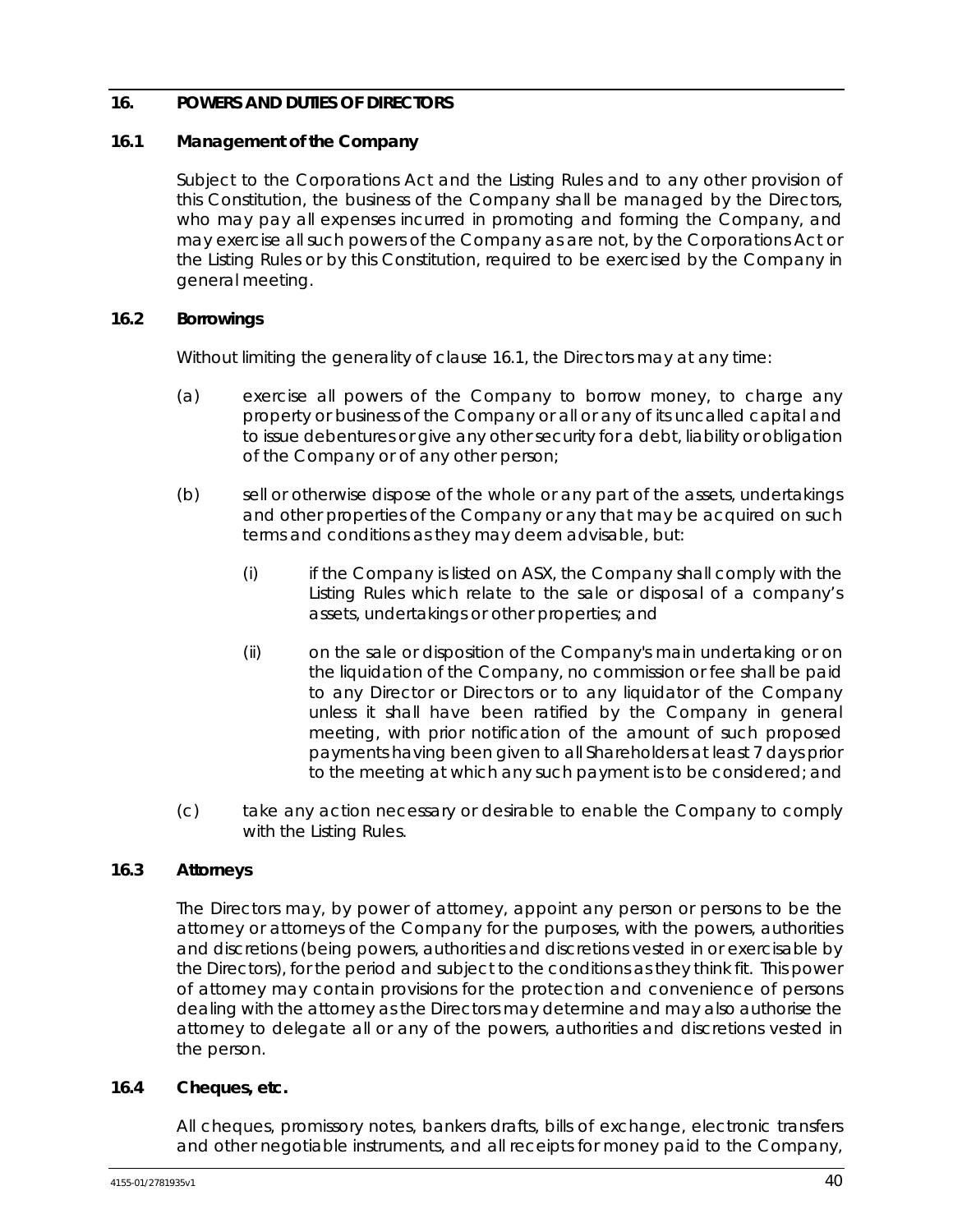shall be signed, drawn, accepted, endorsed or otherwise executed, as the case may be, by any two Directors or any Director and Secretary or in any other manner as the Directors determine.

## **16.5 Retirement Benefits for Directors**

The Directors may at any time, subject to the Listing Rules, adopt any scheme or plan which they consider to be in the interests of the Company and which is designed to provide retiring or superannuation benefits for both present and future non-executive Directors, and they may from time to time vary this scheme or plan. Any scheme or plan may be effected by agreements entered into by the Company with individual Directors, or by the establishment of a separate trust or fund, or in any other manner the Directors consider proper. The Directors may attach any terms and conditions to any entitlement under any such scheme or plan that they think fit, including, without limitation, a minimum period of service by a Director before the accrual of any entitlement and the acceptance by the Directors of a prescribed retiring age. No scheme or plan shall operate to confer upon any Director or on any of the dependants of any Director any benefits exceeding those contemplated in section 200F of the Corporations Act or the Listing Rules, except with the approval of the Company in general meeting.

## **16.6 Securities to Directors or Shareholders**

If a Director acting solely in the capacity of Director of the Company shall become personally liable for the payment of any sum primarily due by the Company, the Directors may create any mortgage, charge or security over or affecting the whole or any part of the assets of the Company by way of indemnity to secure the persons or person so becoming liable from any loss in respect of such liability.

# <span id="page-48-0"></span>**17. PROCEEDINGS OF DIRECTORS**

# **17.1 Convening a Meeting**

A Director may at any time, and a Secretary shall, whenever requested to do so by one or more Directors, convene a meeting of the Directors, but not less than 24 hours' notice of every such meeting shall be given to each Director, and to each Alternate Director, either by personal telephone contact or in writing (including by electronic communication) by the convenor of the meeting. The Directors may by unanimous resolution agree to shorter notice. An accidental omission to send a notice of a meeting of Directors to any Director or the non-receipt of such a notice by any Director does not invalidate the proceedings, or any resolution passed, at the meeting.

# **17.2 Procedure at Meetings**

The Directors may meet together for the despatch of business and adjourn and, subject to this clause [17,](#page-48-0) otherwise regulate the meetings as they think fit.

# **17.3 Quorum**

No business shall be transacted at any meeting of Directors unless a quorum is present, comprising two Directors present in person, or by instantaneous communication device, notwithstanding that less than two Directors may be permitted to vote on any particular resolution or resolutions at that meeting for any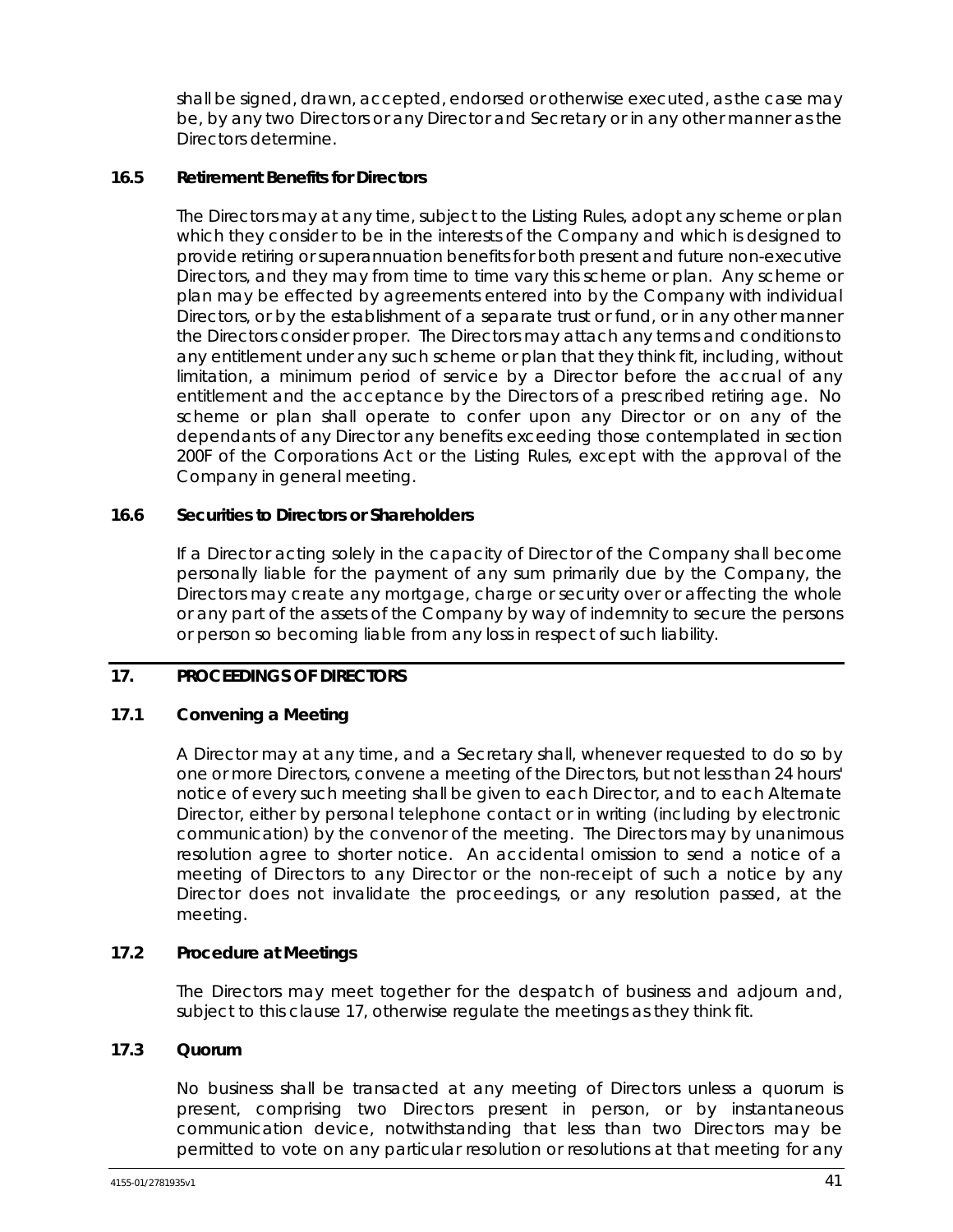reason whatsoever. Where a quorum cannot be established for the consideration of a particular matter at a meeting of Directors, one or more of the Directors may call a general meeting of the Company to deal with the matter. In determining whether a quorum is present, each individual participating as a Director or as an Alternate Director for another Director is to be counted except that an individual participating in more than one capacity is to be counted only once.

## **17.4 Secretary May Attend and Be Heard**

The Secretary is entitled to attend any meeting of Directors and is entitled to be heard on any matter dealt with at any meeting of Directors.

# **17.5 Majority Decisions**

Questions arising at any meeting of Directors shall be decided by a majority of votes. A resolution passed by a majority of Directors shall for all purposes be deemed a determination of "the Directors". An Alternate Director has one vote for each Director for whom he or she is an alternate. If an Alternate Director is also a Director, he or she also has a vote as a Director.

## **17.6 Casting Votes**

In the case of an equality of votes, the chairperson of the meeting shall have a second or casting vote, but the chairperson shall have no casting vote where only 2 Directors are competent to vote on the question.

## **17.7 Alternate Directors**

A Director may, with the approval of a majority of the other Directors, appoint any person to be an alternate Director in his or her place during any period as he or she thinks fit, and the following provisions shall apply with respect to any Alternate Director:

- (a) he or she is entitled to notice of meetings of the Directors and, if his or her appointor Director is not present at such a meeting, he or she is entitled to attend and vote in the place of the absent Director;
- (b) he or she may exercise any powers that his or her appointor Director may exercise (except the power to appoint an Alternate Director), and the exercise of any such power by the alternate Director shall be deemed to be the exercise of the power by his or her appointor Director;
- (c) he or she is subject to the provisions of this Constitution which apply to Directors, except that Alternate Directors are not entitled in that capacity to any remuneration from the Company (but Alternate Directors are entitled to reasonable travelling, accommodation and other expenses as the Alternate Director may properly incur in travelling to, attending and returning from meetings of Directors or meetings of a committees by the Directors of which the appointor is not present);
- (d) he or she is not required to hold any Shares;
- (e) his or her appointment may be terminated at any time by his or her appointor Director notwithstanding that the period of the appointment of the alternate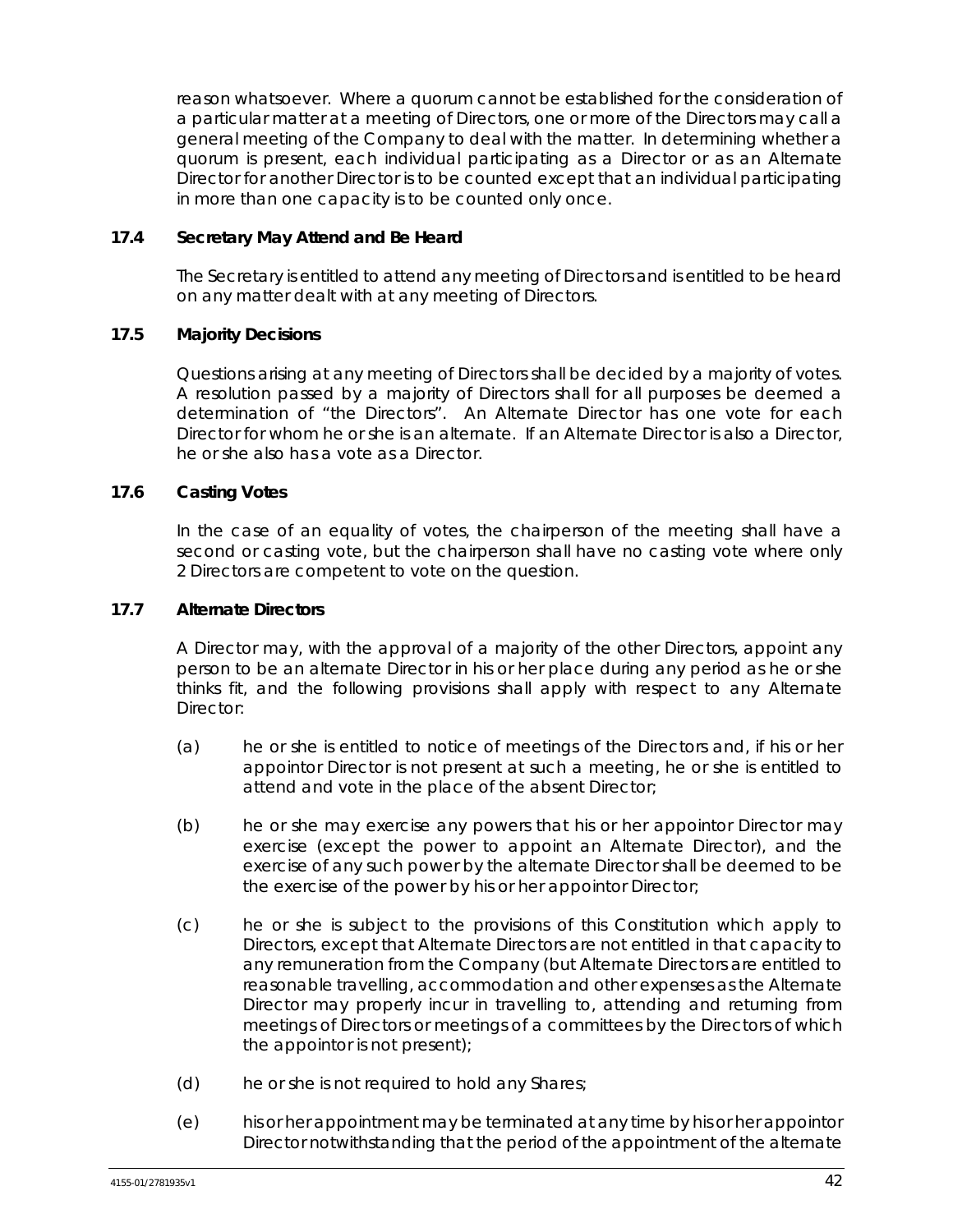Director has not expired, and the appointment shall terminate in any event if his or her appointor Director vacates office as a Director;

- (f) the appointment, or the termination of an appointment, of an alternate Director shall be effected by a written notice signed by the Director who made the appointment given to the Company; and
- (g) is, whilst acting as an Alternate Director, an officer of the Company and not the agent of the appointor and is responsible to the exclusion of the appointor for the Alternate Director's own acts and defaults.

# **17.8 Continuing Directors May Act**

In the event of a vacancy or vacancies in the office of a Director, the remaining Directors may act but, if the number of remaining Directors is not sufficient to constitute a quorum at a meeting of Directors, they may act only for the purposes of appointing a Director or Directors, or in order to convene a general meeting of the Company.

## **17.9 Chairperson**

The Directors shall elect from their number a chairperson of their meetings and may determine the period for which he or she is to hold office. Where a Directors' meeting is held and a chairperson has not been elected or is not present at the meeting within 10 minutes after the time appointed for the meeting to begin, the Directors present shall elect one of their number to be the acting chairperson of the meeting. The Directors may elect a Director as deputy chairperson to act as chairperson in the chairperson's absence.

## <span id="page-50-0"></span>**17.10 Committees**

The Directors may delegate any of their powers to a committee or committees consisting of such of their number as they think fit. The Directors may at any time revoke any such delegation of power. A committee to which any powers have been so delegated shall exercise the powers delegated in accordance with any directions of the Directors, and a power so exercised shall be deemed to have been exercised by the Directors. The members of such a committee may elect one of their number as chairperson of their meetings. Questions arising at a meeting of a committee shall be determined by a majority of votes of the members present and voting. In the case of an equality of votes, the chairperson shall have a casting vote. The provisions of this Constitution applying to meetings and resolutions of Directors apply, so far as they can and with any necessary changes, to meetings and resolutions of a committee of Directors, except to the extent they are contrary to any direction given under this clause [17.10.](#page-50-0)

# **17.11 Written Resolutions**

A resolution in writing signed by all the Directors for the time being (or their respective alternate Directors), except those Directors (or their alternates) who expressly indicate their abstention in writing to the Company and those who would not be permitted, by virtue of section 195 of the Corporations Act to vote, shall be as valid and effectual as if it had been passed at a meeting of the Directors duly convened and held. This resolution may consist of several documents in like form, each signed by one or more Directors. Copies of the documents to be signed under this clause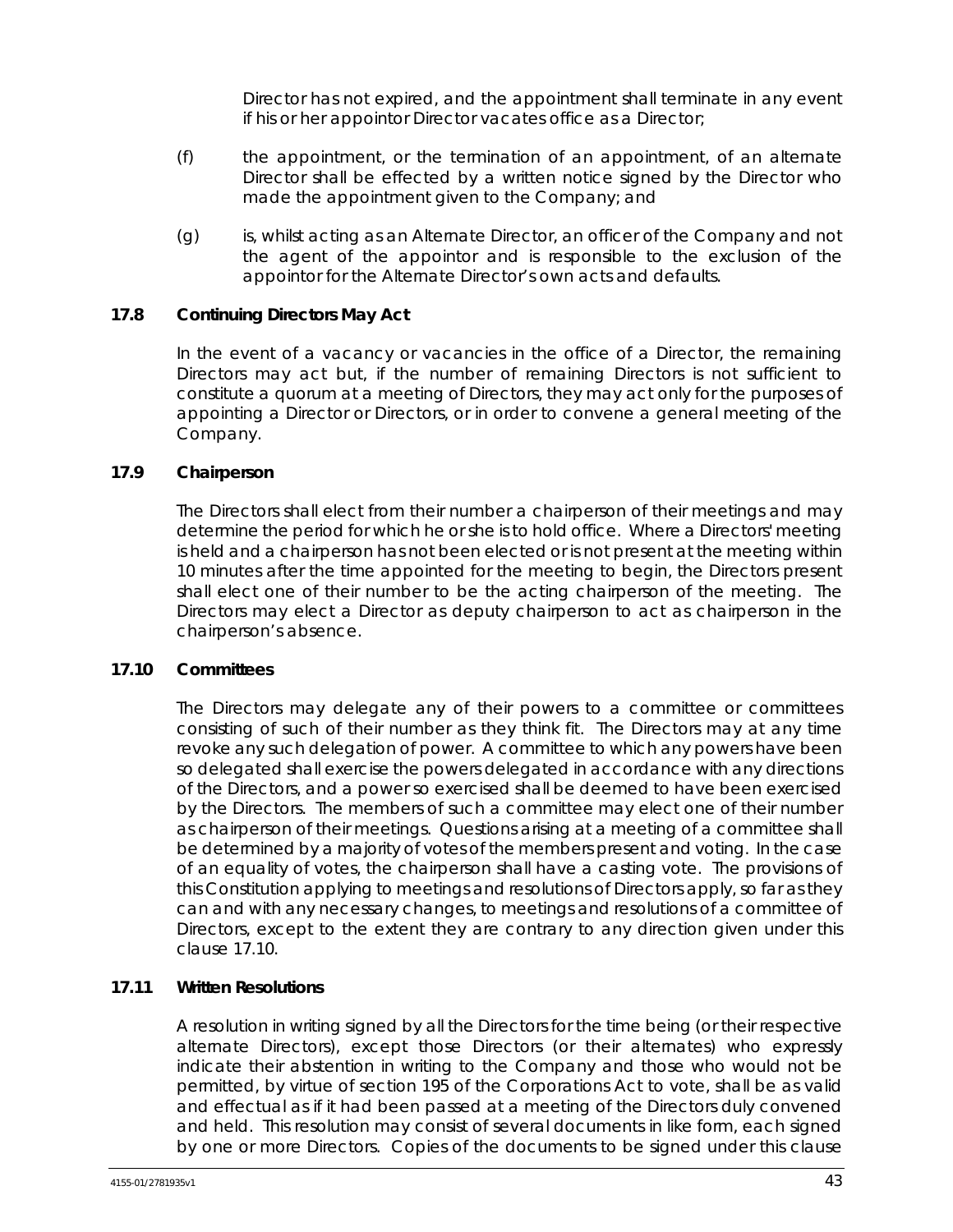must be sent to every Director who is entitled to vote on the resolution. The resolution is taken to have been passed when the last Director signs the relevant documents. A facsimile transmission, an email bearing the signature of the Director or an email of the Director addressed to another officer of the Company confirming agreement with the resolution and undertaking to sign the resolution as soon as practicable shall be deemed to be a document in writing signed by the Directors.

## **17.12 Defective Appointment**

All acts done by any meeting of the Directors or of a committee of Directors or by any person acting as a Director are, notwithstanding that it is afterwards discovered that there was some defect in the appointment of a person to be, or to act as, a Director, or that a person so appointed was disqualified, as valid as if the person had been duly appointed and was qualified to be a Director or to be a member of the committee.

# **17.13 Directors May Hold Other Offices**

A Director may hold any other office or place of profit in or in relation to the Company or a related body corporate of the Company (except that of auditor) in conjunction with his or her office of Director and on any terms as to remuneration or otherwise that the Directors shall approve.

## <span id="page-51-0"></span>**17.14 Directors May Hold Shares, etc.**

A Director may be or become a shareholder in or director of or hold any other office or place of profit in or in relation to any other company promoted by the Company or a related body corporate of the Company or in which the Company may be interested, whether as a vendor, shareholder or otherwise.

## **17.15 Directors Not Accountable for Benefits**

No Director shall be accountable for any benefits received as the holder of any other office or place of profit in or in relation to the Company or any other company referred to in clause [17.14](#page-51-0) or as a shareholder in or director of any such company.

## **17.16 Disclosure of Interests in Related Matters**

As required by the Corporations Act, a Director must give the Directors notice of any material personal interest in a matter that relates to the affairs of the Company. No Director shall be disqualified by his office from contracting with the Company whether as vendor, purchaser or otherwise, nor shall any such contract or any contract or arrangement entered into by or on behalf of the Company in which any Director shall be in any way interested be avoided or prejudiced on that account, nor shall any Director be liable to account to the Company for any profit arising from any such contract or agreement by reason only of such Director holding that office or of the fiduciary relationship thereby established. A Director who has a material personal interest in a matter that is being considered at a meeting of Directors must not be present while the matter is being considered at the meeting or vote on that matter except where permitted by the Corporations Act. Nothing in this Constitution shall be read or construed so as to place on a Director any restrictions other than those required by the Corporations Act or the Listing Rules.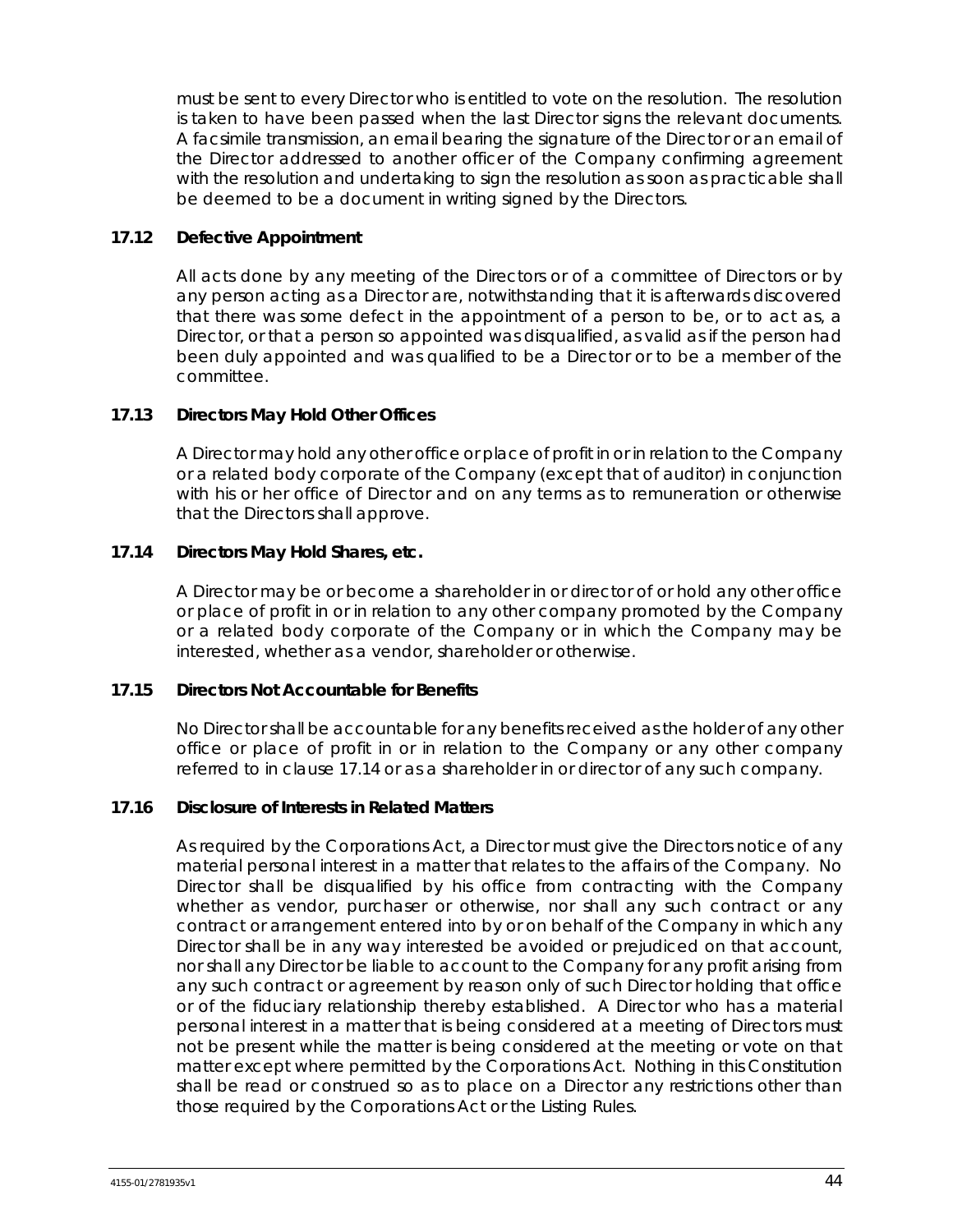## **17.17 Disclosure of Shareholding**

A Director must give to the Company such information about the Shares or other securities in the Company in which the Director has a relevant interest and at the times that the Secretary requires, to enable the Company to comply with any disclosure obligations it has under the Corporations Act or the Listing Rules.

## **17.18 Related Body Corporate Contracts**

A Director shall not be deemed to be interested or to have been at any time interested in any contract or arrangement by reason only that in a case where the contract or arrangement has been or will be made with, for the benefit of, or on behalf of a Related Body Corporate, he or she is a shareholder in that Related Body Corporate.

## **17.19 Voting, Affixation of Seal**

A Director may in all respects act as a Director in relation to any contract or arrangement in which he or she is interested, including, without limiting the generality of the above, in relation to the use of the Company's common seal, but a Director may not vote in relation to any contract or proposed contract or arrangement in which the Director has directly or indirectly a material interest except as permitted by the Corporations Act.

## **17.20 Home Branch to be Advised**

The Directors shall advise the Home Branch without delay of any material contract involving Director's or Directors' interests. The advice shall include at least the following information:

- $(a)$  the names of the parties to the contract;
- (b) the name or names of the Director or Directors who has or have any material interest in the contract;
- (c) particulars of the contract; and
- (d) particulars of the relevant Director's or Directors' interest or interests in that contract.

## **18. MEETING BY INSTANTANEOUS COMMUNICATION DEVICE**

## <span id="page-52-0"></span>**18.1 Meetings to be Effectual**

A Director shall be entitled to attend a Directors' meeting by means of an instantaneous communication device rather than in person. In those circumstances, a Director shall still receive all materials and information to be made available for the purposes of the Directors' meeting.

For the purposes of this Constitution, the contemporaneous linking together by instantaneous communication device of a number of consenting Directors not less than the quorum, whether or not any one or more of the Directors is out of Australia, shall be deemed to constitute a Directors' meeting and all the provisions of this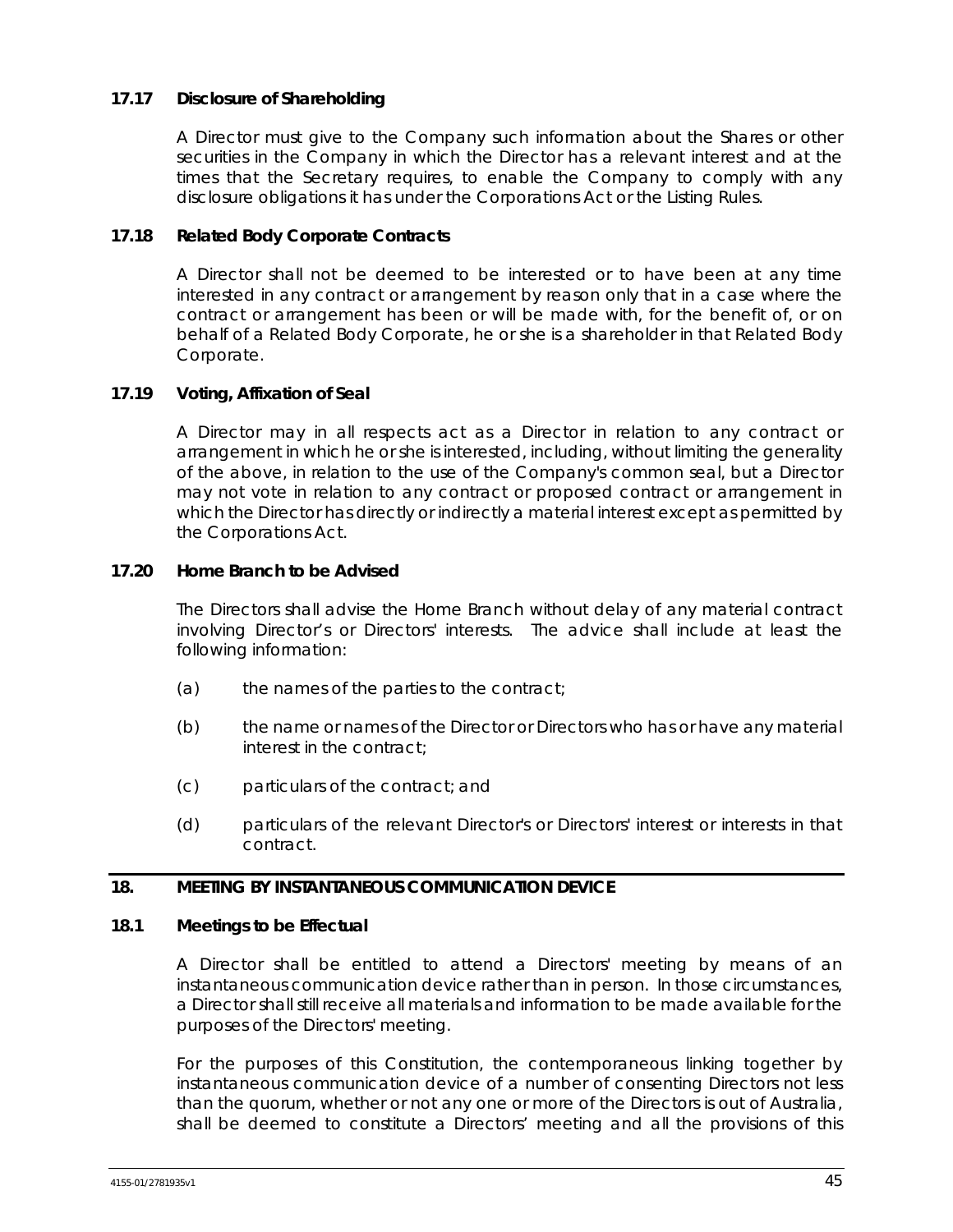Constitution as to the Directors' meetings shall apply to such meetings held by instantaneous communication device so long as the following conditions are met:

- (a) all the directors for the time being entitled to receive notice of the Directors' meeting (including any alternate for any Director) shall be entitled to notice of a meeting by instantaneous communication device for the purposes of such meeting. Notice of any such Directors' meeting shall be given on the instantaneous communication device or in any other manner permitted by this Constitution;
- (b) each of the Directors taking part in the Directors' meeting by instantaneous communication device must be able to hear each of the other Directors taking part at the commencement of the Directors' meeting; and
- (c) at the commencement of the Directors' meeting each Director must acknowledge his or her presence for the purpose of a Directors' meeting of the Company to all the other Directors taking part.

A Directors' meeting held by instantaneous communication device shall be deemed to have been held at the Registered Office.

# **18.2 Procedure at Meetings**

A Director may leave a Directors' meeting held under clause [18.1](#page-52-0) by informing the Chairperson of the Directors' meeting and then disconnecting his instantaneous communication device. Unless this procedure has been followed a Director shall be conclusively presumed to have been present and to have formed part of the quorum at all times during the Directors' meeting by instantaneous communication device.

## **18.3 Minutes**

A minute of the proceedings at a meeting held under clause [18.1](#page-52-0) shall be sufficient evidence of such proceedings and of the observance of all necessary formalities if certified as a correct minute by the chairperson or the person taking the chair at the meeting under clause [18.1.](#page-52-0)

## **18.4 Definition**

For the purposes of this Constitution, "**instantaneous communication device**" shall include telephone, television or any other audio or visual device which permits instantaneous communication.

# **19. MANAGING AND EXECUTIVE DIRECTORS AND SECRETARIES**

## **19.1 Appointment**

The Directors may from time to time appoint one or more of their number to the office of managing director (**Managing Director**) of the Company or to any other office, (except that of auditor), or employment under the Company, either for a fixed term or at will, but not for life and, subject to the terms of any agreement entered into in a particular case, may revoke any such appointment. A Director other than a Managing Director so appointed is in this Constitution referred to as an executive director (**Executive Director**). The appointment of a Managing Director or Executive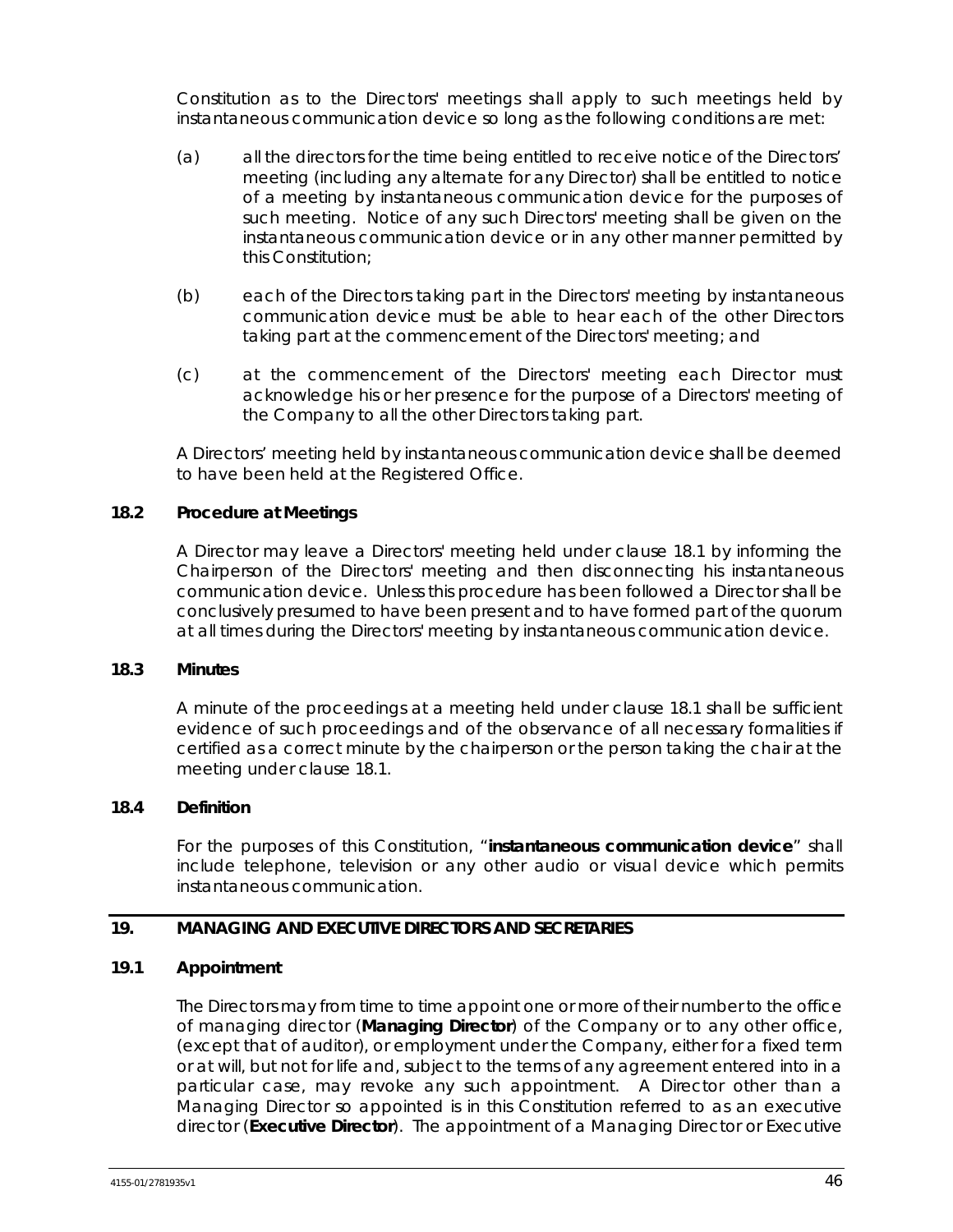Director so appointed automatically terminates if he ceases for any reason to be a Director.

## **19.2 Remuneration**

Subject to clause [15.7,](#page-46-1) a Managing Director or Executive Director shall, subject to the terms of any agreement entered into in a particular case, receive remuneration (whether by way of salary, commission or participation in profits, or partly in one way and partly in another) as the Directors may determine.

## **19.3 Powers**

The Directors may, upon such terms and conditions and with such restrictions as they think fit, confer upon a Managing Director or Executive Director any of the powers exercisable by them. Any powers so conferred may be concurrent with, or be to the exclusion of, the powers of the Directors. The Directors may at any time withdraw or vary any of the powers so conferred on a Managing Director or Executive Director.

## <span id="page-54-0"></span>**19.4 Rotation**

Subject to claus[e 15.2,](#page-44-0) a Managing Director shall not retire by rotation, but Executive Directors shall.

# **19.5 Secretary**

A Secretary of the Company shall hold office on such terms and conditions, as to remuneration and otherwise, as the Directors determine. There must be at least one Secretary of the Company at all times.

## **20. SEALS**

## <span id="page-54-1"></span>**20.1 Common Seal**

Subject to the Corporations Act, the Company may have a Seal. The Directors shall provide for the safe custody of the Seal. The Seal shall only be used by the authority of the Directors, or of a committee of the Directors authorised by the Directors to authorise the use of the Seal. Every document to which the Seal is affixed shall be witnessed by two (2) Directors or a Director and a Secretary.

## **20.2 Execution of Documents Without a Seal**

Without limiting the ways a document can be signed under the Corporations Act, the Company may execute a document without using the Seal if the document is signed by:

- (a) two Directors;
- (b) a Director and a Secretary; or
- (c) any person or persons authorised by the Directors for the purposes of executing that document or the class of document to which that document belongs.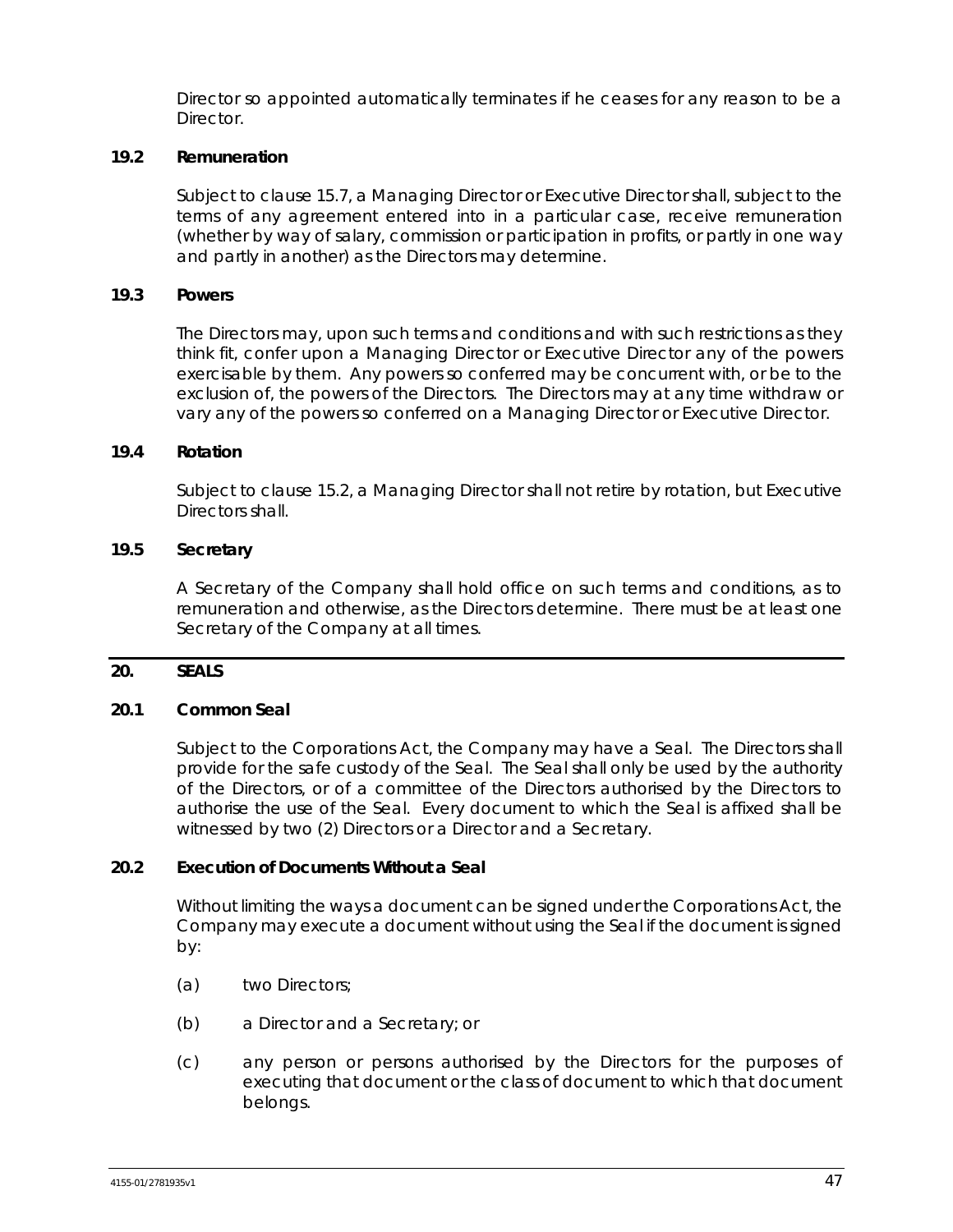## <span id="page-55-0"></span>**20.3 Share Seal**

Subject to the Corporations Act, the Company may have a duplicate Seal, known as the Share Seal, which shall be a facsimile of the Seal with the addition on its face of the words "**Share Seal**", and the following provisions shall apply to its use:

- (a) any certificate for Shares may be issued under the Share Seal and if so issued shall be deemed to be sealed with the Seal;
- (b) subject to the following provisions of this clause [20.3,](#page-55-0) the signatures required by clause [20.1](#page-54-1) on a document to which the Seal is affixed may be imposed by some mechanical means;
- (c) subject to the following provisions of this clause [20.3,](#page-55-0) the Directors may determine the manner in which the Share Seal shall be affixed to any document and by whom a document to which the Share Seal is affixed shall be signed, and whether any signature so required on such a document must be actually written on the document or whether it may be imposed by some mechanical means;
- <span id="page-55-1"></span>(d) the only documents on which the Share Seal may be used shall be Share or stock unit certificates, debentures or certificates of debenture stock, secured or unsecured notes, option certificates and any certificates or other documents evidencing any Share Options or rights to take up any Shares in or debenture stock or debentures or notes of the Company; and
- (e) signatures shall not be imposed by mechanical means nor (except when the requirements of clause [20.1](#page-54-1) as to signatures are complied with) shall the Share Seal be used on any certificate or other document mentioned in clause [20.3](#page-55-0)[\(d\)](#page-55-1) unless the certificate or other document has first been approved for sealing or signature (as the case may be) by the Board or other authorised person or persons.

# **21. ACCOUNTS, AUDIT AND RECORDS**

## **21.1 Accounting records to be kept**

The Directors shall cause proper accounting and other records to be kept by the Company and shall distribute copies of the Company's accounts and reports as required by the Corporations Act and the Listing Rules.

## **21.2 Audit**

The Company shall comply with the requirements of the Corporations Act and the Listing Rules as to the audit of accounts, registers and records.

## **21.3 Inspection**

The Directors shall determine whether and to what extent, and at what time and places and under what conditions, the accounting records and other documents of the Company or any of them will be open to the inspection of Shareholders other than Directors. A Shareholder other than a Director shall not be entitled to inspect any document of the Company except as provided by law or authorised by the Directors or by the Company in general meeting.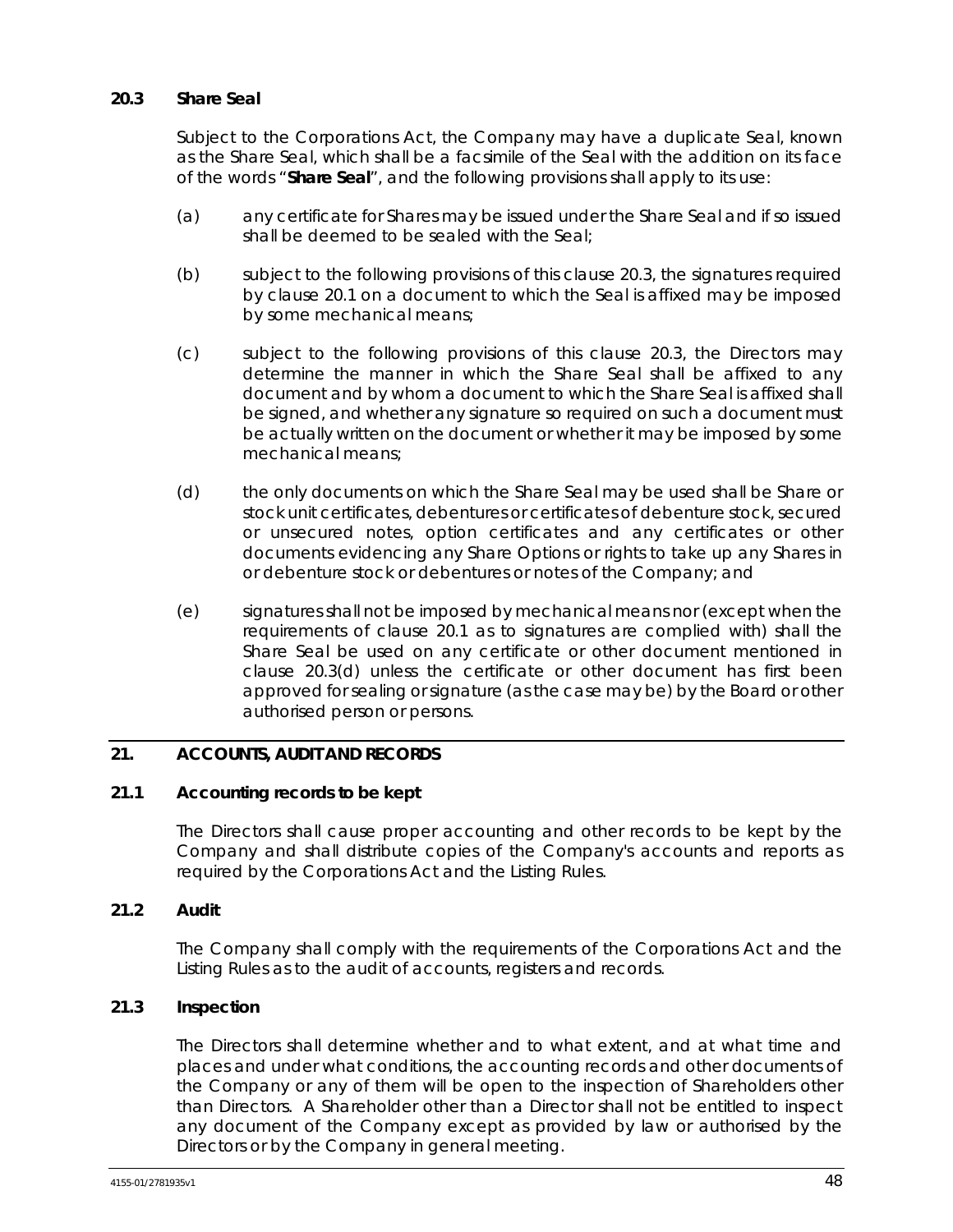# **22. MINUTES**

## **22.1 Minutes to be Kept**

The Directors shall cause to be kept, in accordance with section 1306 of the Corporations Act, minutes of:

- (a) all proceedings of general meetings and Directors meetings; and
- (b) all appointments of Officers and persons ceasing to be Officers.

## **22.2 Signature of Minutes**

All minutes shall be signed by the chairperson of the meeting at which the proceedings took place or by the chairperson of the next succeeding meeting.

## **22.3 Requirements of the Corporations Act**

The Company and the Officers shall comply with the requirements of Part 2G.3 of Chapter 2G of the Corporations Act.

# <span id="page-56-0"></span>**23. DIVIDENDS AND RESERVES**

#### **23.1 Dividends**

Subject to and in accordance with the Corporations Act, the Listing Rules, the rights of any preference Shareholders and to the rights of the holders of any shares created or raised under any special arrangement as to dividend, the Directors may from time to time decide to pay a dividend to the Shareholders entitled to the dividend which shall be payable on all Shares according to the proportion that the amount paid (not credited) is of the total amounts paid and payable (excluding amounts credited) in respect of such Shares. The Directors may rescind a decision to pay a dividend if they decide, before the payment date, that the Company's financial position no longer justifies the payment.

## **23.2 Interim Dividend**

The Directors may from time to time pay to the Shareholders any interim dividends that they may determine.

## **23.3 No Interest**

No dividend shall carry interest as against the Company.

## **23.4 Reserves**

The Directors may set aside out of the profits of the Company any amounts that they may determine as reserves, to be applied at the discretion of the Directors, for any purpose for which the profits of the Company may be properly applied. Pending any application of the reserves, the Directors may invest or use the reserves in the business of the Company or in other investments as they think fit. Any amount set aside as a reserve is not required to be held separately from the Company's other assets and may be used by the Company or invested as the Directors think fit.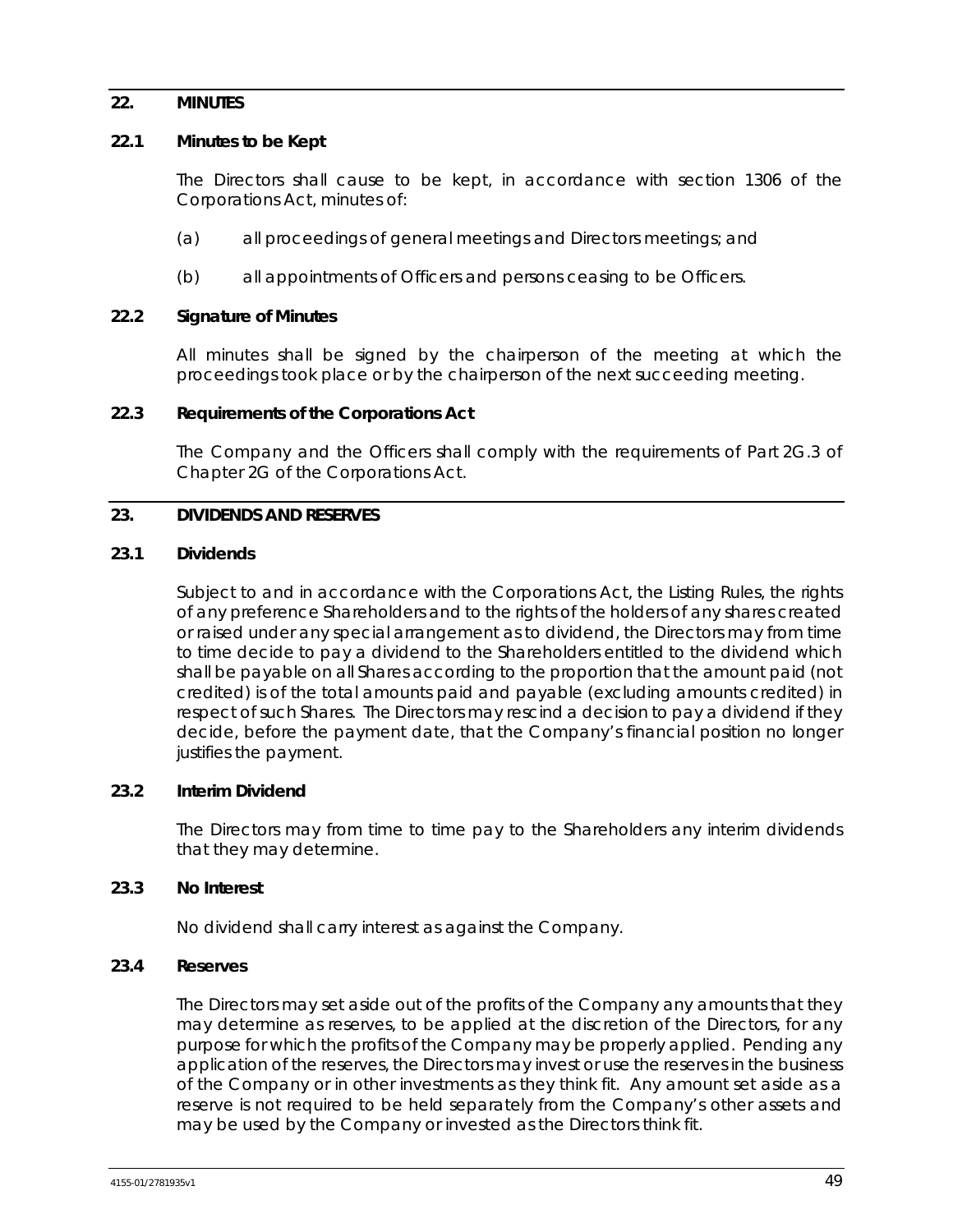# **23.5 Carrying forward profits**

The Directors may carry forward any part of the profits of the Company that it decides not to distribute as dividends without transferring those profits to a reserve.

## **23.6 Alternative Method of Payment of Dividend**

When declaring any dividend and subject at all times to the Corporations Act and the Listing Rules, the Directors may:

- (a) direct payment of the dividend to be made wholly or in part by the distribution of specific assets or documents of title (including, without limitation, paid-up Shares, debentures or debenture stock of this or any other company, gold, gold or mint certificates or receipts and like documents) or in any one or more of these ways, and where any difficulty arises with regard to the distribution the Directors may settle it as they think expedient and in particular may issue fractional certificates and may fix the value for distribution of specific assets or any part of them and may determine that cash payments shall be made to any Shareholders upon the basis of the value so fixed in order to adjust the rights of all parties and may vest any of these specific assets in trustees upon trusts for the persons entitled to the dividend as may seem expedient to the Directors; or
- (b) direct that a dividend be payable to particular Shareholders wholly or partly out of any particular fund or reserve or out of profits derived from any particular source and to the remaining Shareholders wholly or partly or of any other particular fund or reserve or out of profits derived from any other particular source and may so direct notwithstanding that by so doing the dividend will form part of the assessable income for taxation purposes of some Shareholders and will not form part of the assessable income of others.

For the purposes of this clause, the Company is authorised to distribute securities of another body corporate by way of dividend and, on behalf of the Shareholders, provide the consent of each Shareholder to becoming a member of that body corporate and the agreement of each Shareholder to being bound by the constitution of that body corporate.

## **23.7 Shareholders entitled to dividend**

Subject to this Constitution, a dividend in respect of a Share is payable to the person registered as the holder of that share:

- (a) if the Directors have fixed a time for determining entitlements to the dividend, at that time; and
- (b) in any other case, on the date on which the dividend is paid.

## **23.8 Payment of Dividends**

Any dividend payable may be paid by:

- (a) cheque sent through the mail directed to:
	- (i) the address of the Shareholder shown in the Register of Shareholders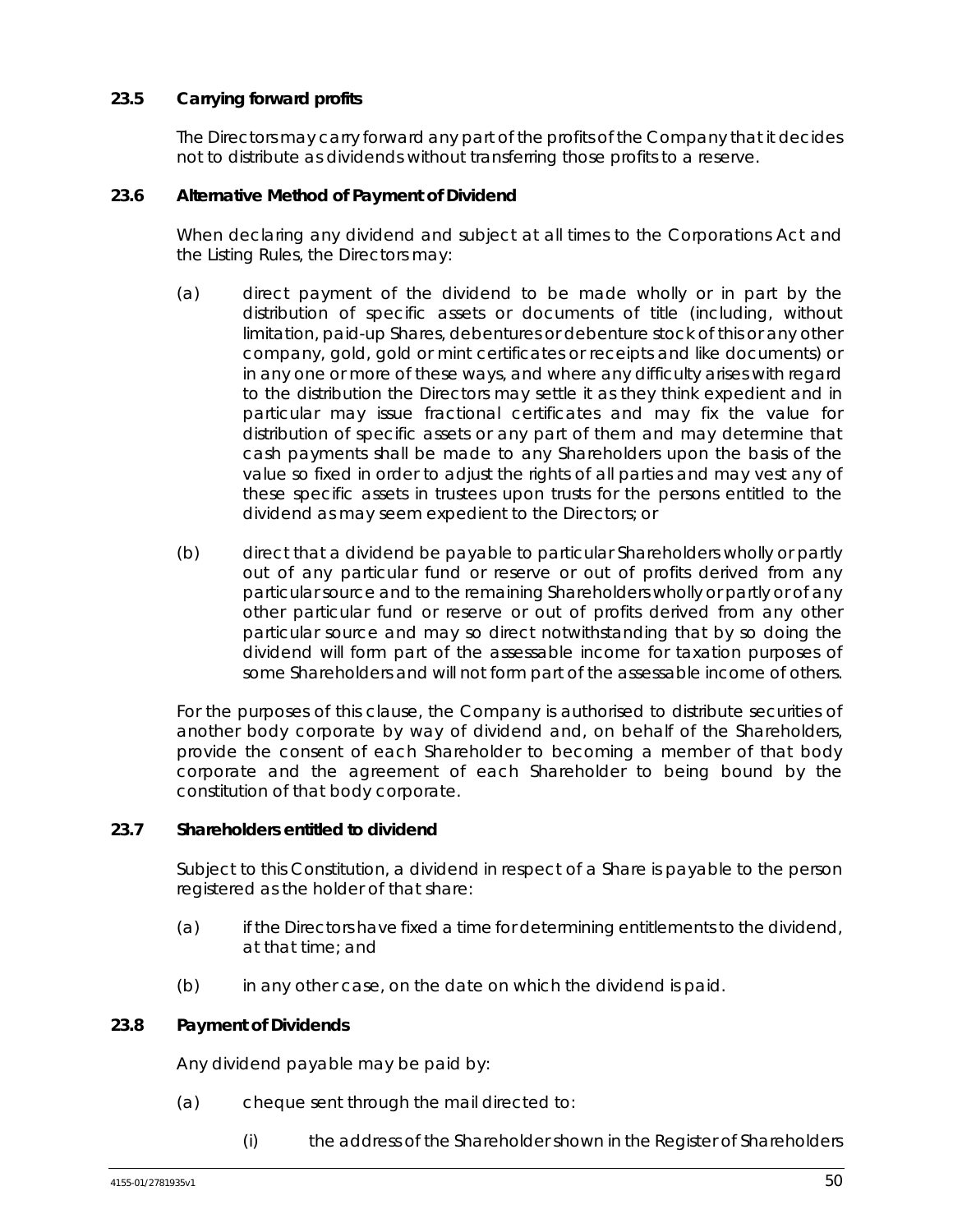or to the address of the joint holders of Shares shown first in the Register of Shareholders; or

- (ii) an address which the Shareholder has, or joint holders have, in writing notified the Company as the address to which dividends should be sent;
- (b) electronic funds transfer to an account with a bank or other financial institution nominated by the Shareholder and acceptable to the Company; or
- (c) any other means determined by the Directors.

## **23.9 Unclaimed Dividends**

Except as otherwise provided by statute, all dividends unclaimed for one year after having been declared may be invested or otherwise made use of by the Directors for the benefit of the Company until claimed.

# **23.10 Breach of Restriction Agreement**

In the event of a breach of the Listing Rules relating to Restricted Securities or of any escrow arrangement entered into by the Company under the Listing Rules in relation to any Shares which are classified under the Listing Rules or by ASX as Restricted Securities, the Shareholder holding the Shares in question shall cease to be entitled to be paid any dividends in respect of those Shares for so long as the breach subsists.

# **24. CAPITALISATION OF PROFITS**

## <span id="page-58-1"></span>**24.1 Capitalisation**

The Directors, subject to the Listing Rules and any rights or restrictions for the time being attached to any class of Shares, may from time to time resolve to capitalise any amount, being the whole or a part of the amount for the time being standing to the credit of any reserve account or the profit and loss account or otherwise available for distribution to Shareholders, and that that amount be applied, in any of the ways mentioned in clause [24.2](#page-58-0) for the benefit of Shareholders in the proportions to which those Shareholders would have been entitled in a distribution of that amount by way of dividend.

# <span id="page-58-0"></span>**24.2 Application of Capitalised Amounts**

The ways in which an amount may be applied for the benefit of Shareholders under claus[e 24.1](#page-58-1) are:

- <span id="page-58-2"></span>(a) in paying up any amounts unpaid on Shares held by Shareholders;
- <span id="page-58-3"></span>(b) in paying up in full, at an issue price decided by Director's resolution, unissued Shares or debentures to be issued to Shareholders as fully paid; or
- (c) partly as mentioned in clause [24.2\(a\)](#page-58-2) and partly as mentioned in clause  $24.2(b)$ .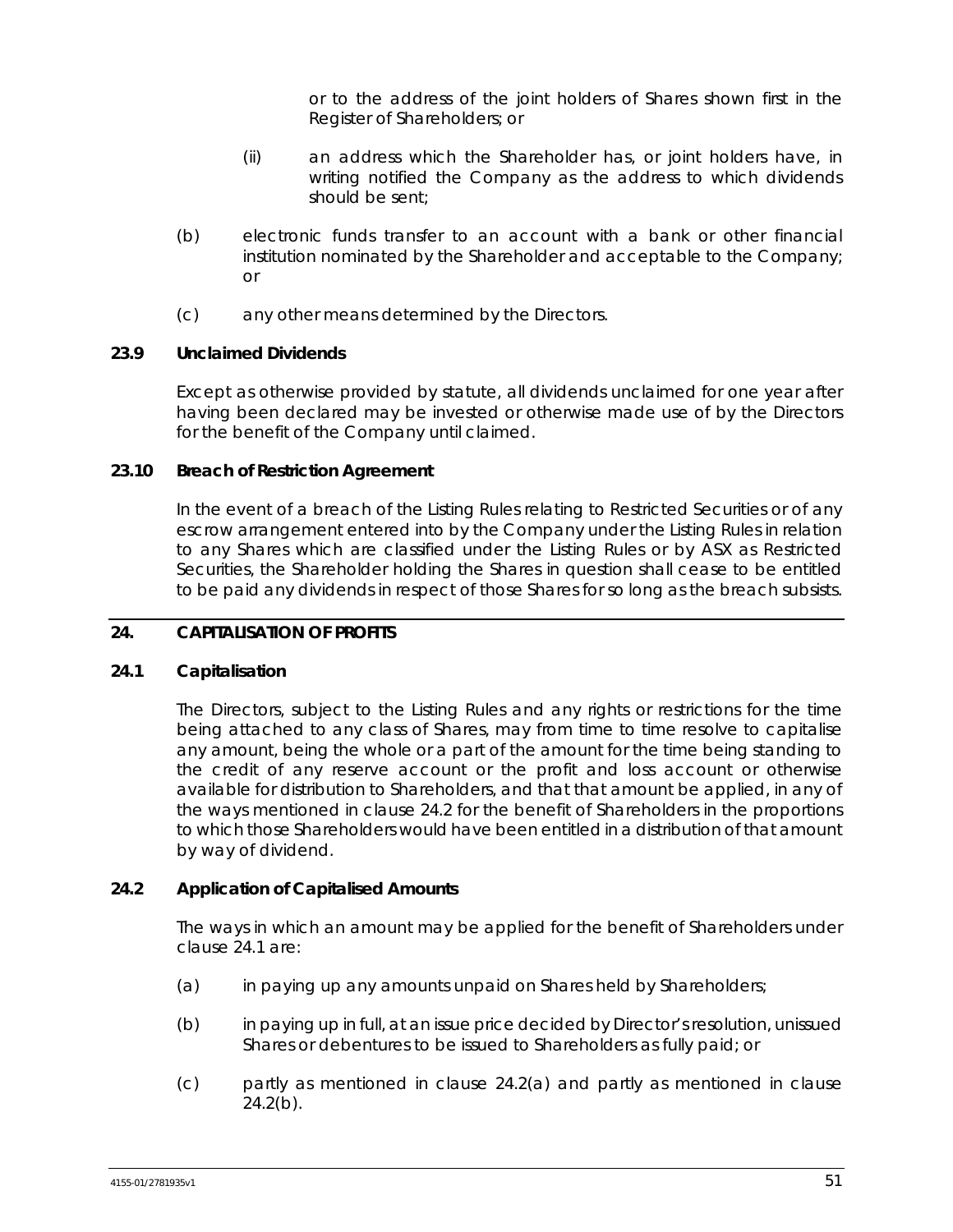# **24.3 Procedures**

The Directors shall do all things necessary to give effect to the resolution referred to in clause [24.1](#page-58-1) and, in particular, to the extent necessary to adjust the rights of the Shareholders among themselves, may:

- (a) issue fractional certificates or make cash payments in cases where Shares or debentures could only be issued in fractions; and
- <span id="page-59-0"></span>(b) authorise any person to make, on behalf of all the Shareholders entitled to any further Shares or debentures upon the capitalisation, an agreement with the Company providing for the issue to them, credited as fully paid up, of any further Shares or debentures or for the payment up by the Company on their behalf of the amounts or any part of the amounts remaining unpaid on their existing Shares by the application of their respective proportions of the sum resolved to be capitalised,

and any agreement made under an authority referred to in clause [24.3\(b\)](#page-59-0) is effective and binding on all the Shareholders concerned.

# **25. BONUS SHARE PLAN**

## <span id="page-59-1"></span>**25.1 Authorisation of Bonus Share Plan**

Subject to the Listing Rules and the Corporations Act, the Company may, by ordinary resolution in general meeting, authorise the Directors to implement a Bonus Share Plan on such terms and conditions as are referred to in the resolution and which plan provides for any dividend which the Directors may declare from time to time under clause [23,](#page-56-0) less any amount which the Company shall either pursuant to this Constitution or any law be entitled or obliged to retain, not to be payable on Shares which are participating Shares in the Bonus Share Plan but for those Shares to carry instead an entitlement to receive an allotment of additional fully paid ordinary Shares to be issued as bonus Shares.

## **25.2 Amendment and Revocation**

Any resolution passed by the Company in general meeting pursuant to clause [25.1](#page-59-1) may, at any time, be amended or revoked by the Company by ordinary resolution in general meeting.

# **26. DIVIDEND REINVESTMENT PLAN**

## <span id="page-59-2"></span>**26.1 Authorisation of Dividend Reinvestment Plan**

Subject to the Listing Rules and the Corporations Act, the Company may, by resolution of the Directors, implement a Dividend Reinvestment Plan on such terms and conditions as are referred to in the resolution and which plan provides for any dividend which the Directors may declare from time to time under clause [23](#page-56-0) and payable on Shares which are participating Shares in the Dividend Reinvestment Plan, less any amount which the Company shall either pursuant to this Constitution or any law be entitled or obliged to retain, to be applied by the Company to the payment of the subscription price of ordinary fully paid Shares.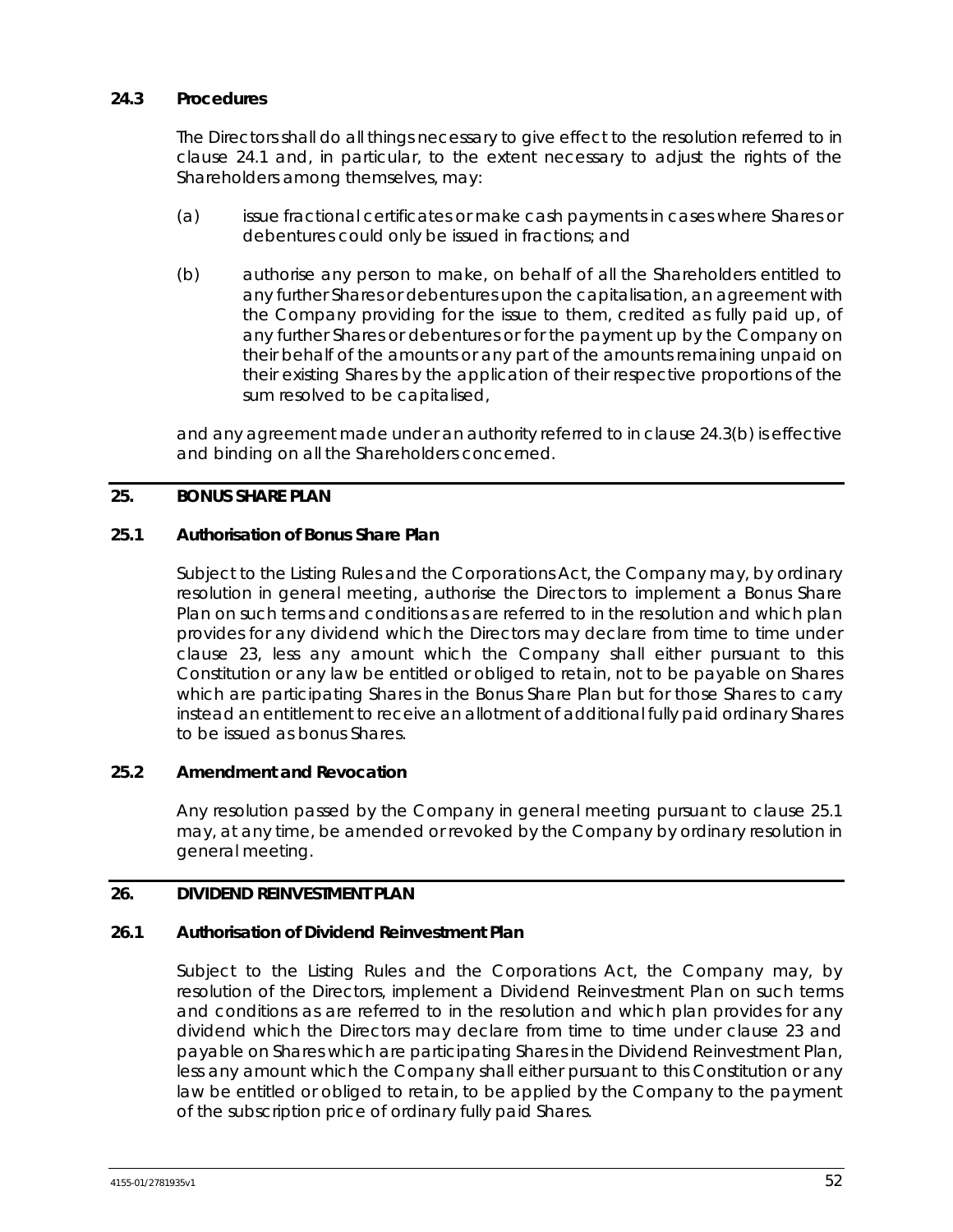# **26.2 Amendment and Revocation**

Any resolution passed by the Directors pursuant to clause [26.1](#page-59-2) may, at any time, be amended or revoked by the Company by ordinary resolution in general meeting.

# **27. NOTICES**

## **27.1 Service by the Company to Shareholders**

A notice may be given by the Company to any Shareholder either by:

- (a) serving it on him or her personally; or
- (b) sending it by post to the Shareholder at his or her address as shown in the Register of Shareholders or the address supplied by the Shareholder to the Company for the giving of notices to this person. Notices to Shareholders whose registered address is outside Australia shall be sent by airmail or, where applicable, by the means provided for by clause [27.9;](#page-62-0) or
- (c) sending it by fax or other electronic means (including providing a URL link to any document or attachment) to the fax number or electronic address nominated by the Shareholder for giving notices.

## **27.2 Service of notices by the Company to Directors**

A notice may be given by the Company to a Director or Alternate Director by:

- (a) serving it on him or her personally;
- (b) sending it by ordinary post to his or her usual residential or business address, or any other address he or she has supplied to the Company for giving notices;
- (c) sending it by fax or other electronic means (including providing a URL link to any document or attachment) to the fax number or electronic address he or she has supplied to the Company for giving notices.

## **27.3 Service of notices by Directors, Alternate Directors and Shareholders to the Company**

Without limiting any other way that a communication may be given under the Corporations Act, a notice may be given by a Director or Alternate Director or a Shareholder to the Company by:

- (a) delivering it to the Company's registered office;
- (b) sending it by ordinary post to the Company's registered office;
- (c) sending it by fax or other electronic means to the principal fax number or electronic address at the Company's registered office.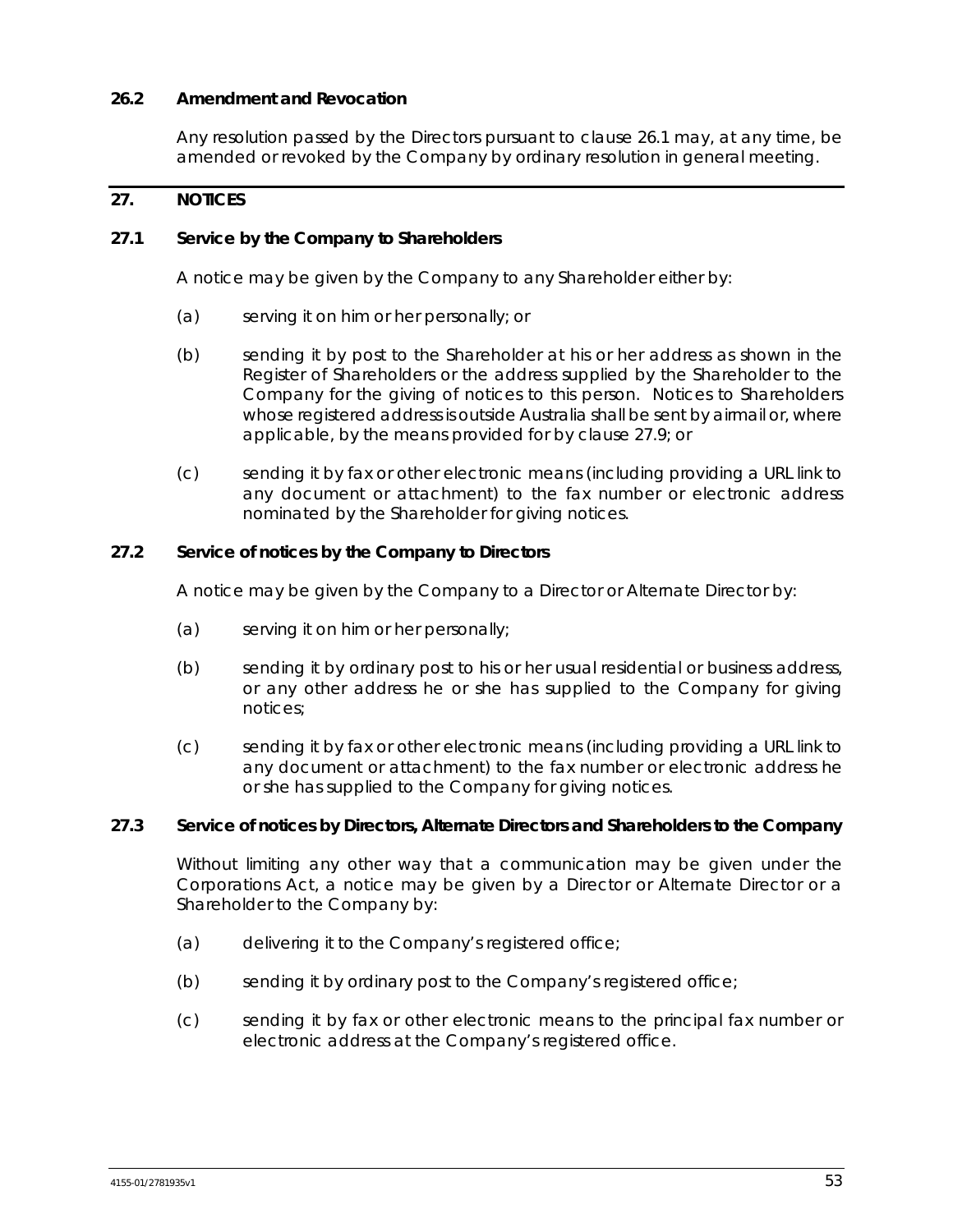# **27.4 Deemed receipt of Notice**

A notice will be deemed to be received by a Shareholder when:

- (a) where a notice is served personally, service of the notice shall be deemed to be effected when hand delivered to the member in person;
- (b) where a notice is sent by post, service of the notice shall be deemed to be effected by properly addressing, pre-paying and posting a letter containing the notice, and to have been effected, in the case of a notice of a meeting, on the date after the date of its posting and, in any other case, at the time at which the letter would be delivered in the ordinary course of post;
- (c) where a notice is sent by facsimile, service of the notice shall be deemed to be effected upon confirmation being received by the Company that all pages of the notice have been successfully transmitted to the Shareholder's facsimile machine at the facsimile number nominated by the Shareholder; and
- (d) where a notice is sent to an electronic address by electronic means, service of the notice shall be deemed to be effected once sent by the Company to the electronic address nominated by the Shareholder (regardless of whether or not the notice is actually received by the Shareholder).

# **27.5 Notice to Joint Holders**

A notice may be given by the Company to the joint holders of a Share by giving the notice to the joint holder first named in the Register of Shareholders in respect of the Share.

# **27.6 Notices to Personal Representatives and Others**

A notice may be given by the Company to a person entitled to a Share in consequence of the death or bankruptcy of a Shareholder by serving it on him or her or by sending it to him or her by post addressed to the person by name or by the title or representative of the deceased or assignee of the bankrupt, or by any like description, at the address (if any) supplied for the purpose by the person or, if such an address has not been supplied, at the address to which the notice might have been sent if the death or bankruptcy had not occurred.

## **27.7 Persons Entitled to Notice**

Notice of every general meeting shall be given to each person who at the time of giving the notice is:

- (a) a Shareholder;
- (b) a person entitled to a Share in consequence of the death or bankruptcy of a Shareholder who, but for his death or bankruptcy, would be entitled to receive notice of the meeting;
- (c) a Director or Alternate Director;
- (d) the auditor for the time being of the Company; and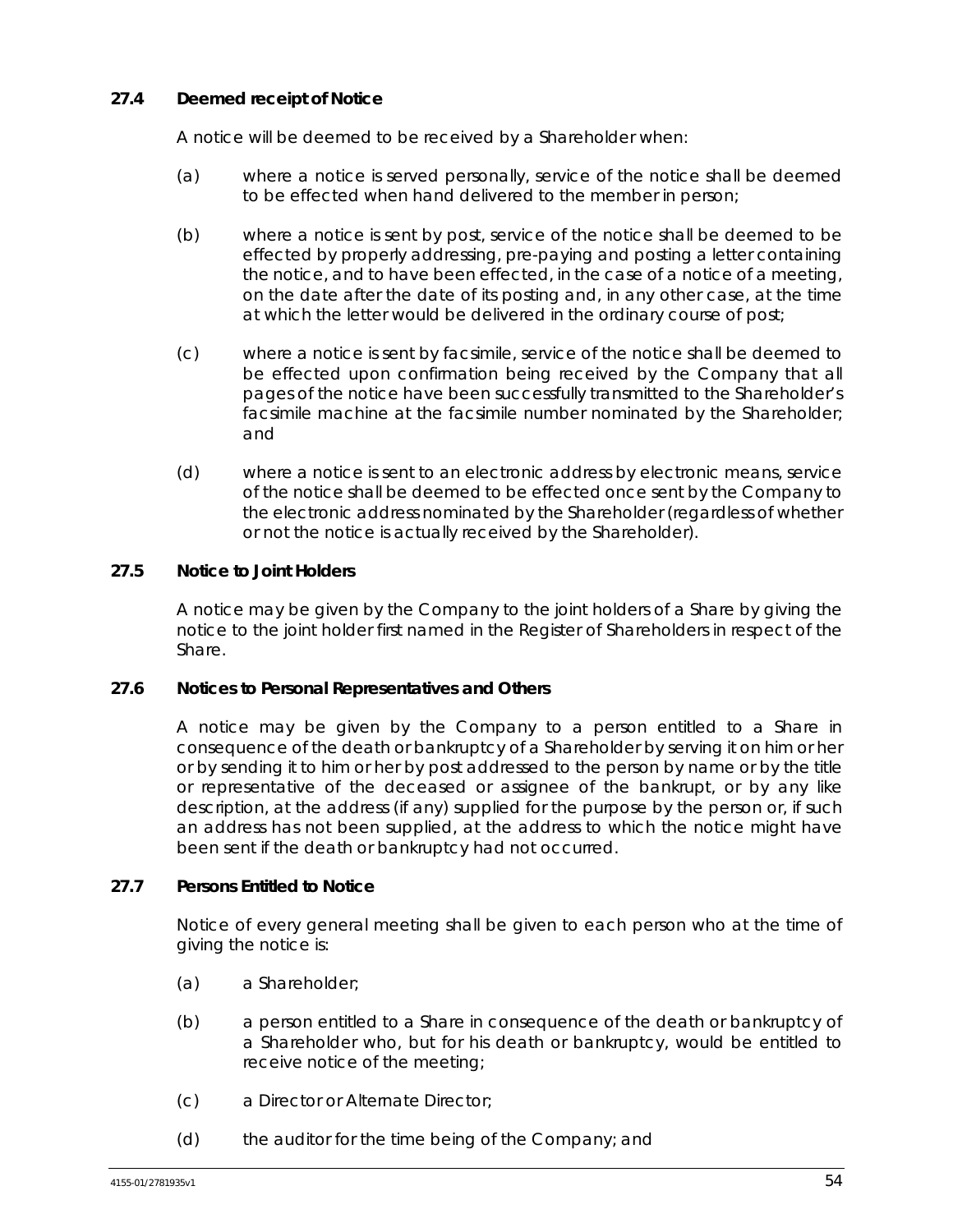(e) if the Company has issued and there are currently any Listed Securities, the Home Branch,

unless that person waives the right to receive notice by written notice to the Company. No other person is entitled to receive notices of general meetings.

## **27.8 Change of Address**

The Company shall amend the Register of Shareholders or Register of Optionholders (as applicable) to record all notifications of change of address by Shareholders or Optionholders (as applicable).

## <span id="page-62-0"></span>**27.9 Incorrect Address**

Where the Company has bona fide reason to believe that a Shareholder is not known at his or her registered physical address, and the Company has subsequently made an enquiry in writing at that address as to the whereabouts of the Shareholder and this enquiry either elicits no response or a response indicating that the Shareholder or their present whereabouts are unknown, all future notices will be deemed to be given to the Shareholder if the notice is exhibited in the Registered Office (or, in the case of a Shareholder registered on a branch register, in a conspicuous place in the place where the branch register is kept) for a period of 48 hours (and shall be deemed to be duly served at the commencement of that period) unless and until the Shareholder informs the Company of a new physical address to which the Company may send his/her notices (which new address shall be deemed his/her registered address).

## **28. WINDING UP**

## **28.1 Distribution in Kind**

If the Company is wound up, the liquidator may, with the authority of a special resolution, divide among the Shareholders in kind the whole or any part of the property of the Company, and may for that purpose set a value as the liquidator considers fair upon any property to be so decided, and may determine how the division is to be carried out as between the Shareholders or different classes of Shareholders. No member is obliged to accept any Shares, securities or other assets in respect of which there is any liability.

## **28.2 Trust for Shareholders**

The liquidator may, with the authority of a special resolution, vest the whole or any part of any property in trustees upon such trusts for the benefit of the contributories as the liquidator thinks fit, but so that no Shareholder is compelled to accept any Shares or other securities in respect of which there is any liability.

# **28.3 Distribution in Proportion to Shares Held**

Subject to the rights of Shareholders (if any) entitled to Shares with special rights in a winding-up and the Corporations Act all monies and property that are to be distributed among Shareholders on a winding-up, shall be distributed in proportion to the Shares held by them respectively, irrespective of the amount paid-up or credited as paid-up on the Shares.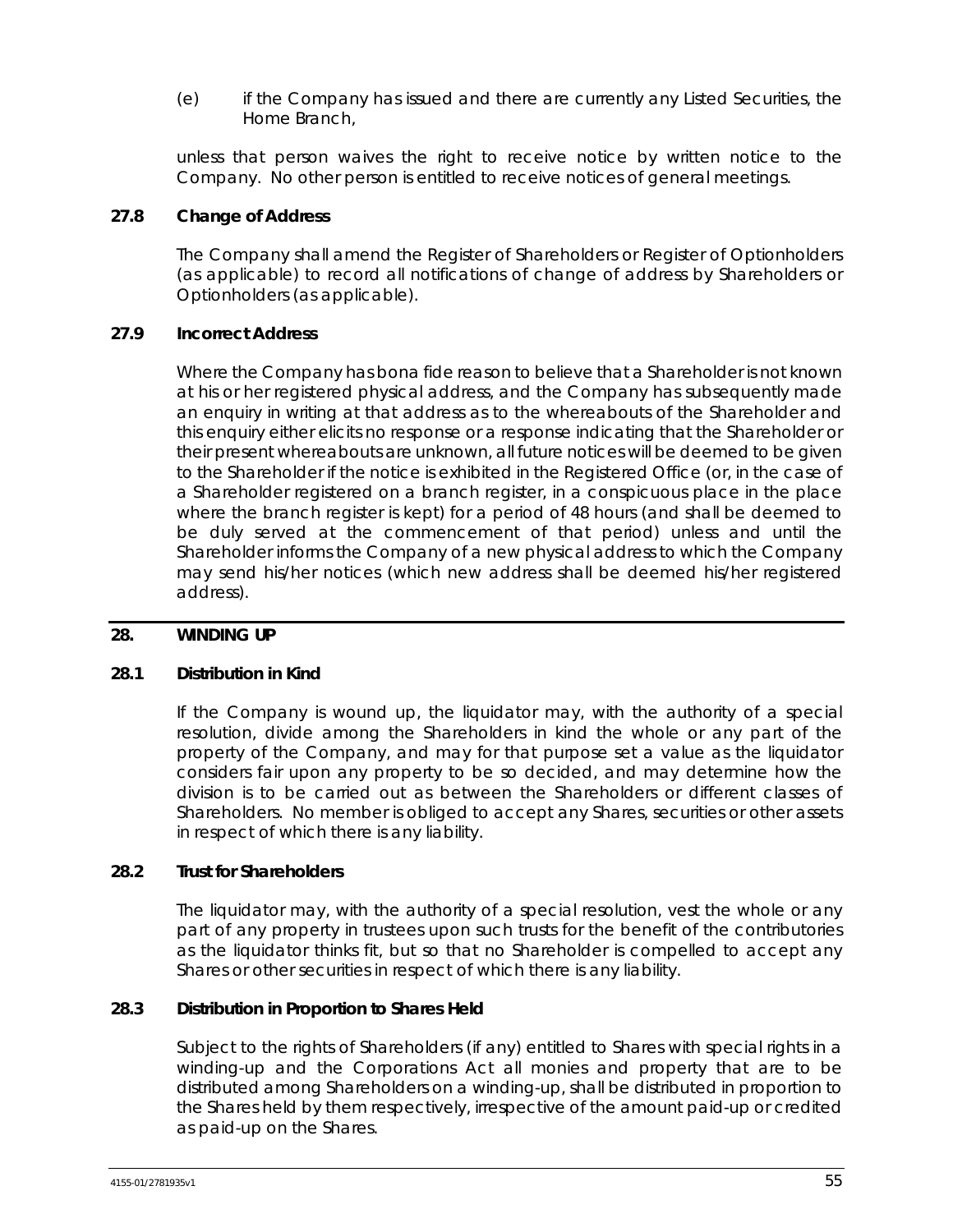# <span id="page-63-1"></span>**29. INDEMNITIES AND INSURANCE**

## **29.1 Liability to Third Parties**

To the extent permitted by law, the Company:

- (a) indemnifies and agrees to keep indemnified every Director, executive officer or Secretary of the Company; and
- (b) may, by deed, indemnify or agree to indemnify an officer (other than a Director, executive officer or Secretary) of the Company,

against a liability to another person, other than the Company or a related body corporate of the Company, PROVIDED THAT:

- (c) the provisions of the Corporations Act (including, but not limited to, Chapter 2E) are complied with in relation to the giving of the indemnity; and
- (d) the liability does not arise in respect of conduct involving a lack of good faith on the part of the officer.

## **29.2 Defending Proceedings**

To the extent permitted by law, the Company:

- (a) hereby indemnifies and agrees to keep indemnified every Director, executive officer and Secretary of the Company; and
- (b) may, by deed, indemnify or agree to indemnify an officer of the Company (other than a director, executive officer or secretary);

out of the property of the Company in relation to the period during which that officer held his or her office against a liability for costs and expenses incurred by that officer in that capacity:

- <span id="page-63-0"></span>(c) in defending proceedings, whether civil or criminal, in which:
	- $(i)$  judgment is given in favour of that officer; or
	- (ii) that officer is acquitted; or
- (d) in connection with an application in relation to any proceedings referred to in clause [29.2\(c\)](#page-63-0) in which relief is granted to that officer by the Court under the Corporations Act.

## **29.3 Insurance**

To the extent permitted by law, the Company or a related body corporate of the Company may pay, or agree to pay, a premium under a contract insuring an officer in relation to the period during which that officer held that office, including in respect of a liability for costs and expenses incurred by a person in defending civil or criminal proceedings whether or not the officer has successfully defended himself or herself in these proceedings, provided that: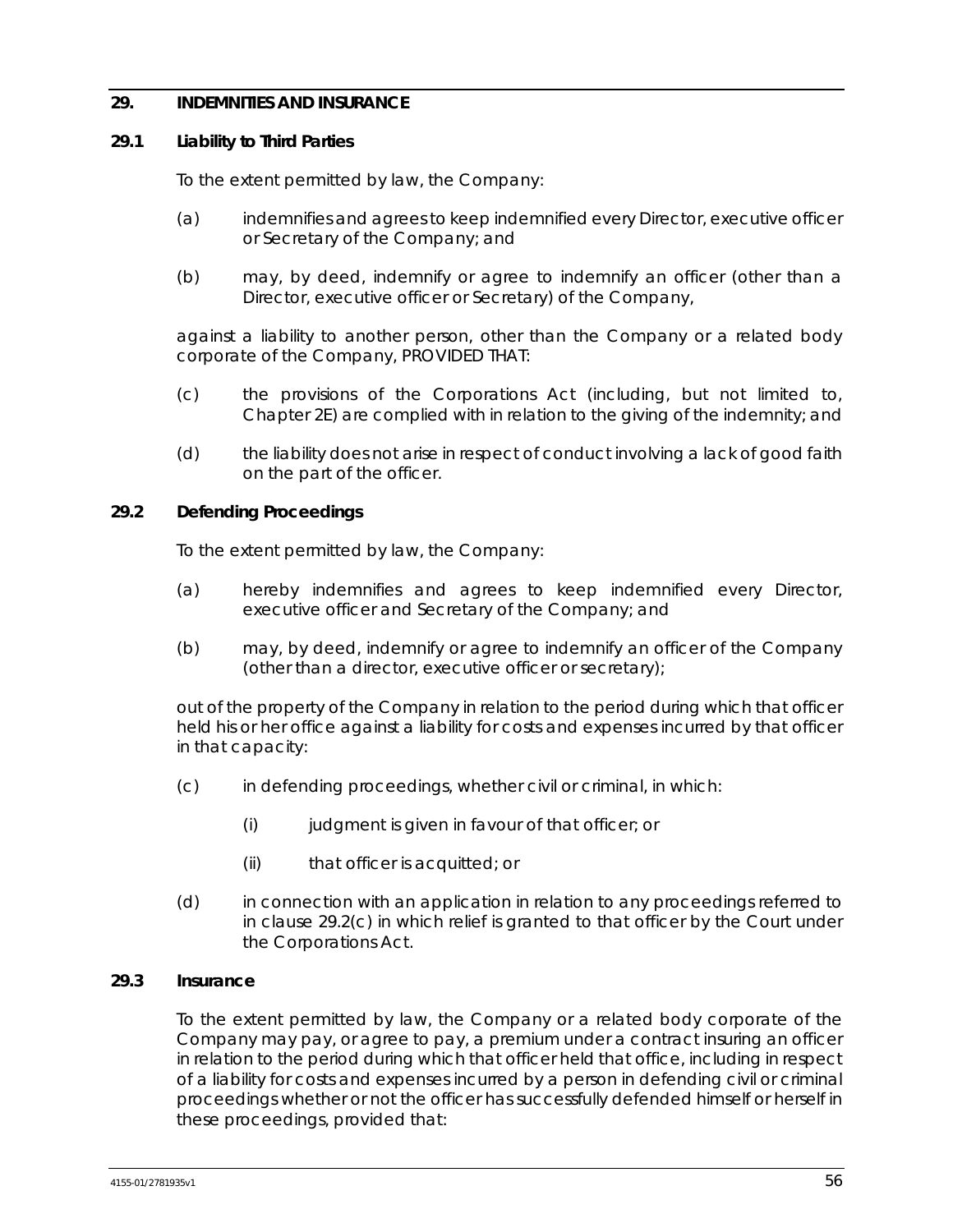- (a) the provisions of the Corporations Act (including, but not limited to, Chapter 2E) are complied with in relation to the payment of the premium; and
- (b) the liability does not arise out of conduct involving a wilful breach of duty to the Company or a contravention of sections 182 or 183 of the Corporations Act.

# **29.4 Disclosure**

Subject to any exception provided for in the Corporations Act, full particulars of the Company's indemnities and insurance premiums in relation to the officers must be included each year in the Directors' Report.

## **29.5 Definition**

For the purposes of this clause [29,](#page-63-1) "**officer**" means:

- (a) a Director, Secretary or executive officer of the Company, whether past, present or future by whatever name called and whether or not validly appointed to occupy or duly authorised to act in such a position; and
- (b) any person who by virtue of any applicable legislation or law is deemed to be a Director or officer of the Company, including without limitation, the persons defined as an officer of a company by section 9 of the Corporations Act.

Nothing in this clause [29](#page-63-1) precludes the Company from indemnifying employees (other than officers) and consultants or sub-contractors where the Directors consider it is necessary or appropriate in the exercise of their powers to manage the Company.

## **30. DIRECTORS' ACCESS TO INFORMATION**

Where the Directors consider it appropriate, the Company may:

- (a) give a former Director access to certain papers, including documents provided or available to the Directors and other papers referred to in those documents; and
- (b) bind itself in any contract with a Director or former Director to give the access.

## **31. OVERSEAS SHAREHOLDERS**

Each Shareholder with a registered address outside Australia acknowledges that, with the approval of the Home Branch, the Company may, as contemplated by the Listing Rules, arrange for a nominee to dispose of any of its entitlement to participate in any issue of Shares or Share Options by the Company to Shareholders.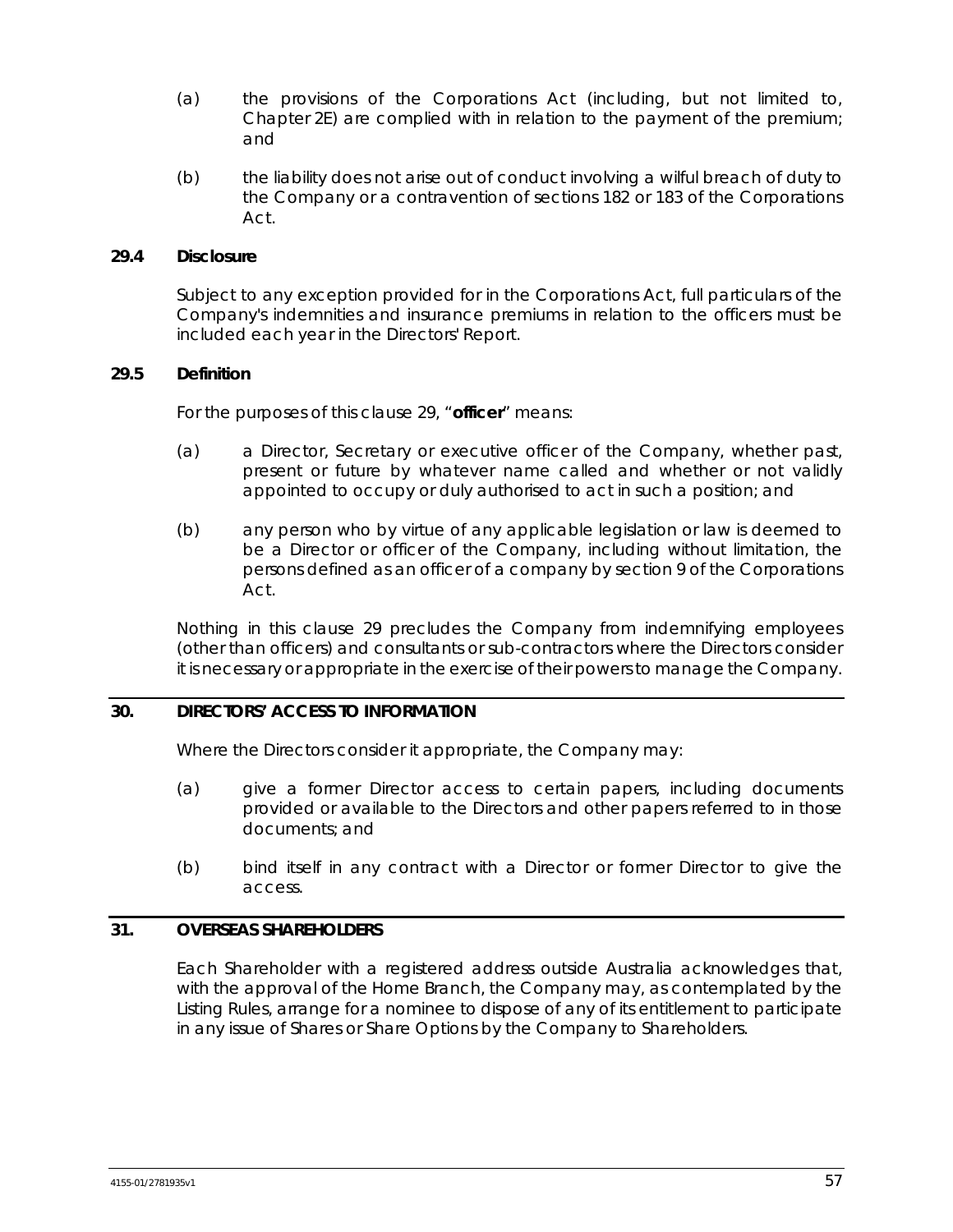# **32. LOCAL MANAGEMENT**

# <span id="page-65-3"></span>**32.1 Local Management**

The Directors may from time to time provide for the management and transaction of the affairs of the Company in any specified locality whether in or outside the State in such manner as it thinks fit and the provisions contained in clauses [32.2,](#page-65-0) [32.3](#page-65-1) an[d 32.4](#page-65-2) shall be without prejudice to the general powers conferred by this clause [32.1.](#page-65-3)

# <span id="page-65-0"></span>**32.2 Local Boards or Agencies**

The Directors may at any time and from time to time establish any local boards or agencies for managing any of the affairs of the Company in any specified locality and appoint any persons to be Shareholders of a local board or any managers or agents and may fix their remuneration. The Directors may from time to time and at any time delegate to any person so appointed any of the powers, authorities and discretions for the time being vested in the Directors other than the power of making calls and may authorise the Shareholders for the time being of any local board or any of them to fill up any vacancies on a local board and to act notwithstanding vacancies. This appointment or delegation may be made on the terms and subject to the conditions that the Directors think fit and the Directors may at any time remove any person so appointed and may annul or vary any or all of this delegation.

# <span id="page-65-1"></span>**32.3 Appointment of Attorneys**

The Company may at any time and from time to time by power of attorney appoint any person or persons to be the attorney or attorneys of the Company for purposes and with powers, authorities and discretions (not exceeding those vested in or exercisable by the Company) and for the period and subject to the conditions that the Company may from time to time think fit. This appointment may (if the Company thinks fit) be made in favour of the Shareholders or any of the Shareholders of any local board established under clause [32.2](#page-65-0) or in favour of any company or of the Shareholders, directors, nominees or managers of any company or firm or in favour of any fluctuating body of persons whether or not nominated directly by the Company. The power of attorney may contain any provisions for the protection or convenience of persons dealing with such attorney or attorneys that the Company thinks fit.

# <span id="page-65-2"></span>**32.4 Authority of Attorneys**

Any such delegates or attorneys as appointed under this Constitution may be authorised by the Company to sub-delegate all or any of the powers, authorities and discretions for the time being vested in them.

# **33. DISCOVERY**

Save as provided by the Corporations Act or the Listing Rules no Shareholder shall be entitled to require discovery of any information in respect of any details of the Company's trading or any matter which is or may be in the nature of a trade secret, mystery of trade or technical process which may relate to the business of the Company and which in the opinion of the Directors it would be expedient in the interests of the Shareholders of the Company to communicate.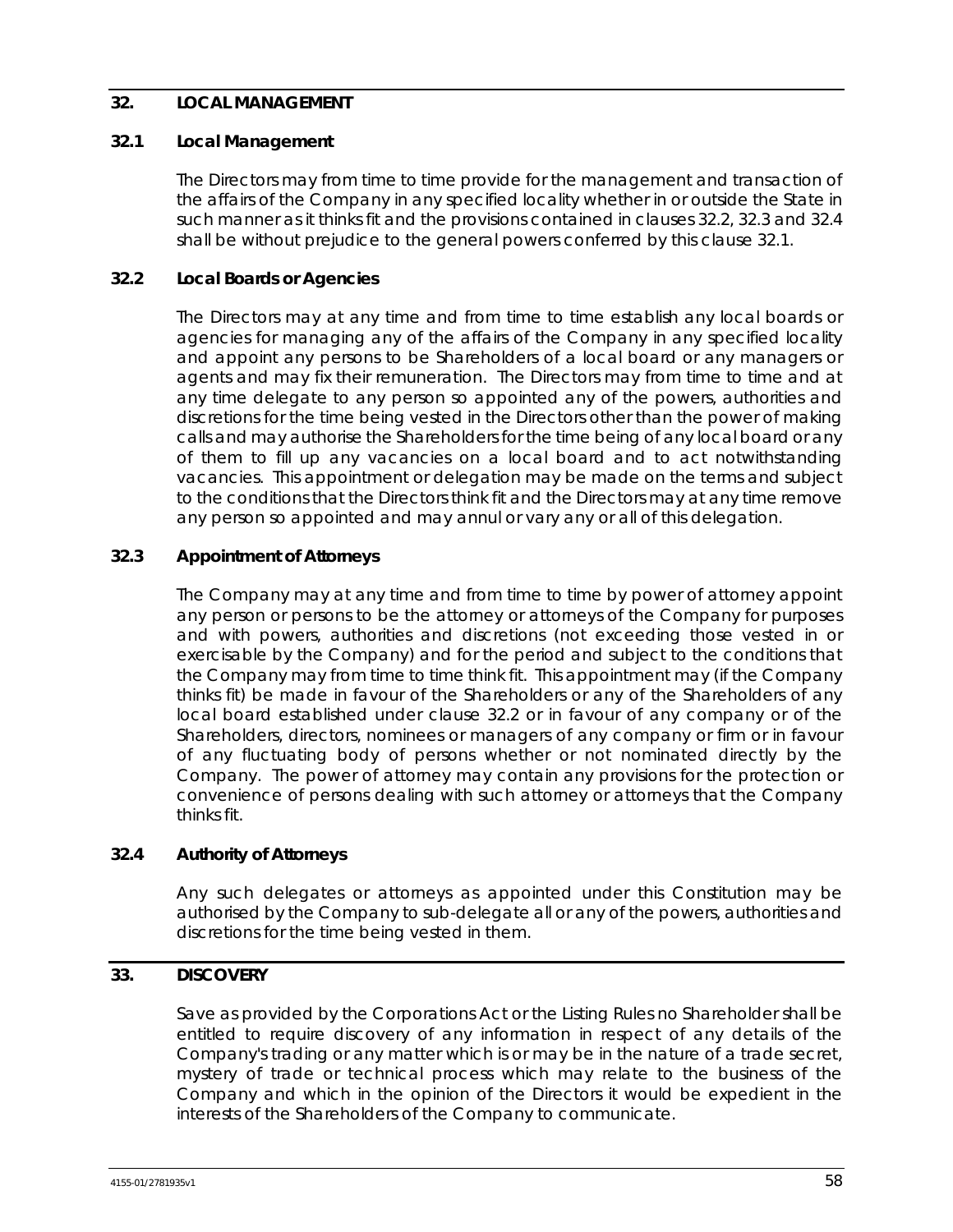## **34. COMPLIANCE (OR INCONSISTENCY) WITH THE LISTING RULES**

- (a) In this Constitution, a reference to the Listing Rules is to have effect if, and only if, at the relevant time, the Company has been admitted to and remains on the Official List and is otherwise to be disregarded.
- (b) If the Company is admitted to the Official List, the following clauses apply:
	- (i) notwithstanding anything contained in this Constitution, if the Listing Rules prohibit an act being done, the act shall not be done;
	- (ii) nothing contained in this Constitution prevents an act being done that the Listing Rules require to be done;
	- (iii) if the Listing Rules require an act to be done or not to be done, authority is given for that act to be done or not to be done (as the case may be);
	- (iv) if the Listing Rules require this Constitution to contain a provision and it does not contain such a provision, this Constitution is deemed to contain that provision;
	- (v) if the Listing Rules require this Constitution not to contain a provision and it contains such a provision, this Constitution is deemed not to contain that provision; and
	- (vi) if any provision of this Constitution is or becomes inconsistent with the Listing Rules, this Constitution is deemed not to contain that provision to the extent of inconsistency.

# <span id="page-66-0"></span>**35. CONSISTENCY WITH CHAPTER 2E OF THE CORPORATIONS ACT**

## **35.1 Requirements of Chapter 2E**

Notwithstanding any other provision to the contrary contained in this Constitution:

- (a) the Company shall not give a financial benefit to a related party except as permitted by Chapter 2E of the Corporations Act;
- (b) all notices convening general meetings for the purposes of section 208 of the Corporations Act shall comply with the requirements of sections 217 to 227 of the Corporations Act;
- (c) all meetings convened pursuant to section 221 shall be held in accordance with the requirements of section 225 of the Corporations Act; and
- (d) no holder of Shares or person on their behalf shall be entitled to vote or vote on a proposed resolution under Part 2E.1 of the Corporations Act if that holder of Shares is a related party of the public company to whom the resolution would permit a financial benefit to be given or an associate of such a related party.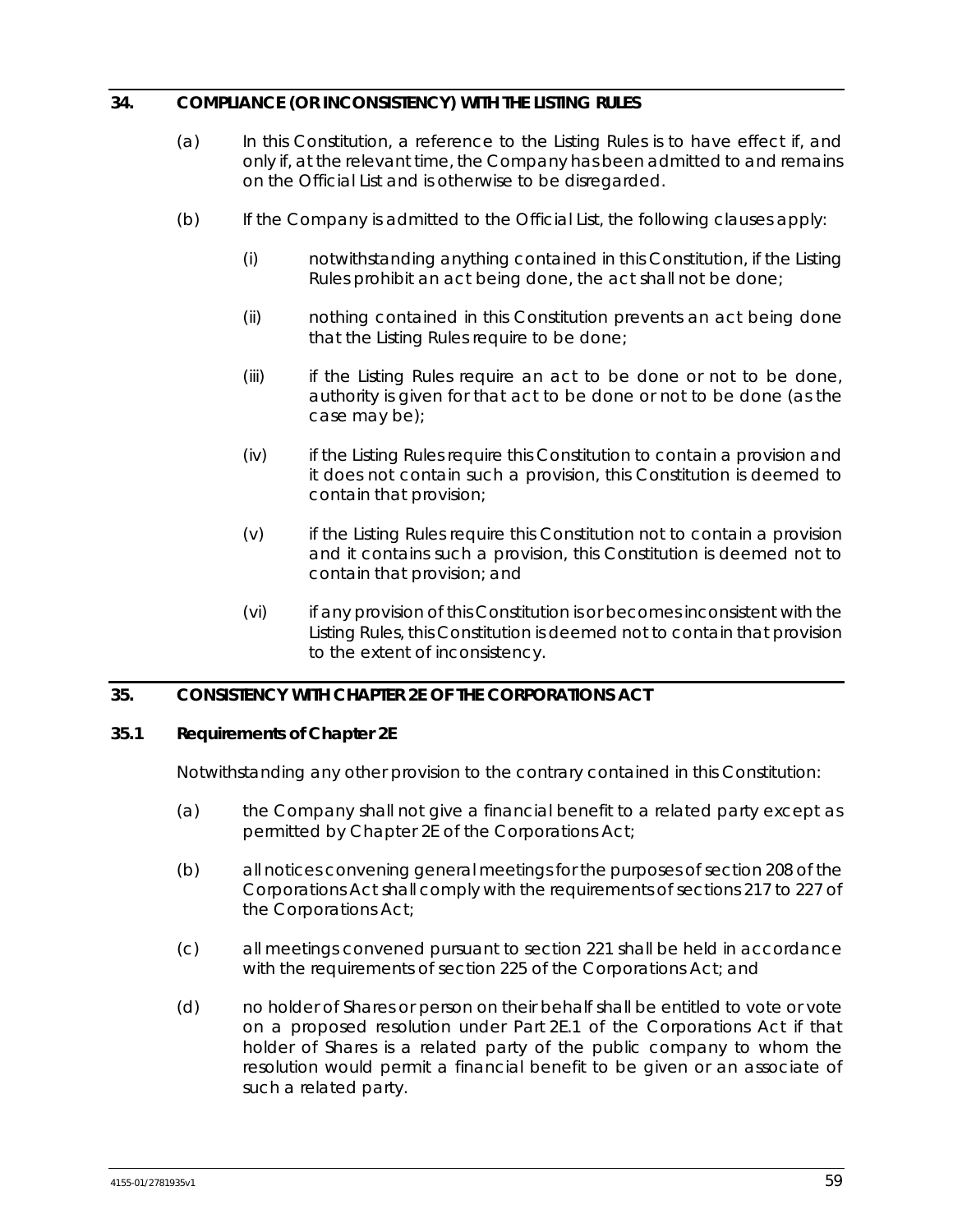## **35.2 Definitions**

For the purposes of this clause [35](#page-66-0) the terms:

- (a) "**financial benefit**" and "related party" shall have the meanings given or indicated by Part 2E.1 and Part 2E.2 of the Corporations Act; and
- (b) "**associate**" shall have the meaning given to it in Division 2 of Part 1.2 of the Corporations Act.

## **36. INADVERTENT OMISSIONS**

If some formality required by this Constitution is inadvertently omitted or is not carried out the omission does not invalidate any resolution, act, matter or thing which but for the omission would have been valid unless it is proved to the satisfaction of the Directors that the omission has directly prejudiced any Shareholder financially. The decision of the Directors is final and binding on all Shareholders.

# <span id="page-67-0"></span>**37. PARTIAL TAKEOVER PLEBISCITES**

## **37.1 Resolution to Approve Proportional Off-Market Bid**

- (a) Where offers have been made under a proportional off-market bid in respect of a class of securities of the Company ("**bid class securities**"), the registration of a transfer giving effect to a contract resulting from the acceptance of an offer made under the proportional off-market bid is prohibited unless and until a resolution (in this clause [37](#page-67-0) referred to as a "**prescribed resolution**") to approve the proportional off-market bid is passed in accordance with the provisions of this Constitution.
- (b) A person (other than the bidder or a person associated with the bidder) who, as at the end of the day on which the first offer under the proportional offmarket bid was made, held bid class securities is entitled to vote on a prescribed resolution and, for the purposes of so voting, is entitled to one vote for each of the bid class securities.
- (c) A prescribed resolution is to be voted on at a meeting, convened and conducted by the Company, of the persons entitled to vote on the prescribed resolution.
- (d) A prescribed resolution that has been voted on is to taken to have been passed if the proportion that the number of votes in favour of the prescribed resolution bears to the total number of votes on the prescribed resolution is greater than one half, and otherwise is taken to have been rejected.

# <span id="page-67-1"></span>**37.2 Meetings**

- (a) The provisions of this Constitution that apply in relation to a general meeting of the Company apply, with modifications as the circumstances require, in relation to a meeting that is convened pursuant to this clause [37.2](#page-67-1) as if the last mentioned meeting was a general meeting of the Company.
- (b) Where takeover offers have been made under a proportional off-market bid, the Directors are to ensure that a prescribed resolution to approve the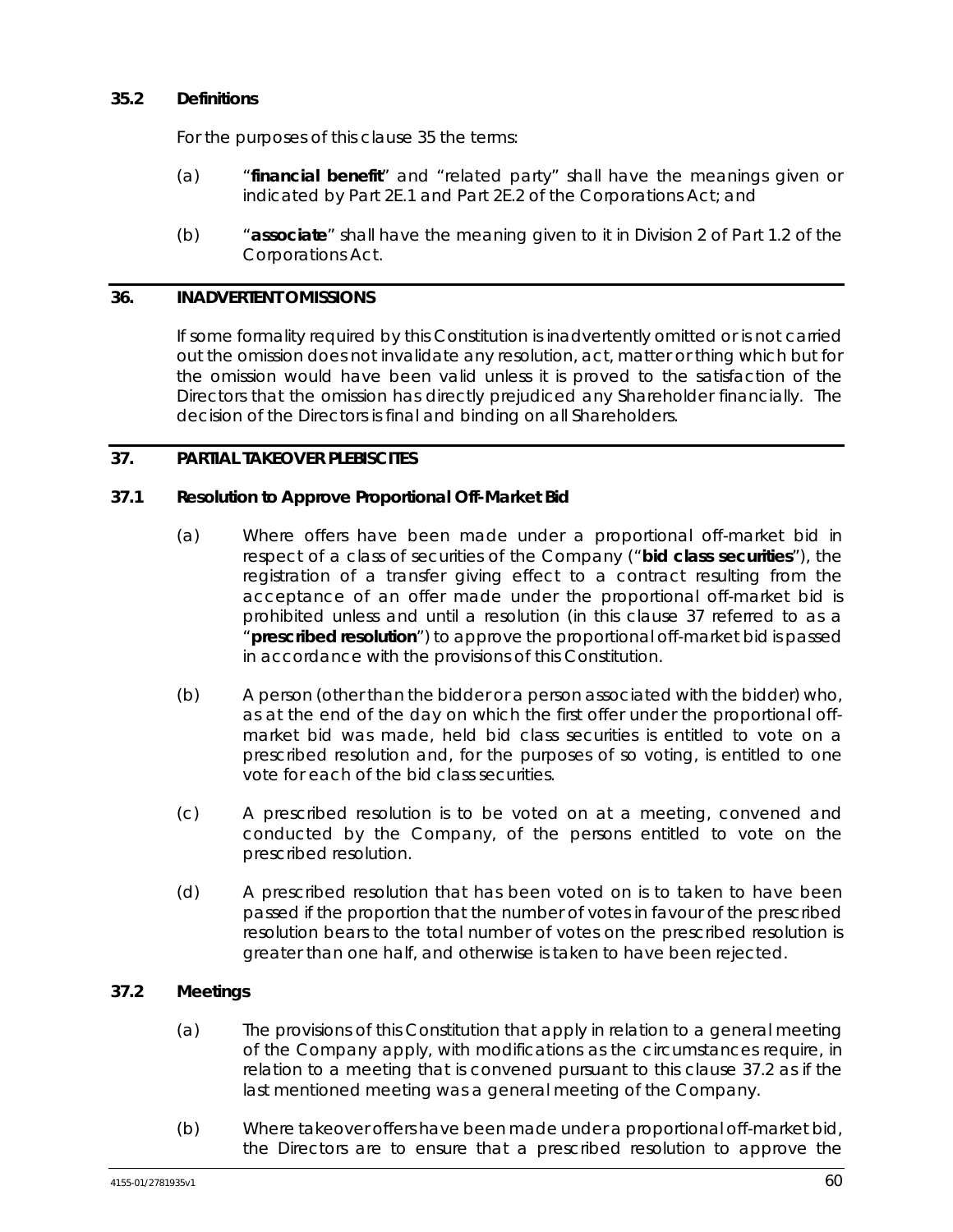proportional off-market bid is voted on in accordance with this clause [37](#page-67-0) before the 14th day before the last day of the bid period for the proportional off-market bid (the "**resolution deadline**").

## **37.3 Notice of Prescribed Resolution**

Where a prescribed resolution to approve a proportional off-market bid is voted on in accordance with this clause [37](#page-67-0) before the resolution deadline, the Company is, on or before the resolution deadline:

- (a) to give the bidder; and
- (b) if the Company is listed each relevant financial market (as defined in the Corporations Act) in relation to the Company;

a notice in writing stating that a prescribed resolution to approve the proportional off-market bid has been voted on and that the prescribed resolution has been passed, or has been rejected, as the case requires.

# **37.4 Takeover Resolution Deemed Passed**

Where, at the end of the day before the resolution deadline, no prescribed resolution to approve the proportional off-market bid has been voted on in accordance with this clause [37,](#page-67-0) a resolution to approve the proportional off-market bid is to be, for the purposes of this clause [37,](#page-67-0) deemed to have been passed in accordance with this clause [37.](#page-67-0)

# **37.5 Takeover Resolution Rejected**

Where a prescribed resolution to approve a proportional off-market bid under which offers have been made is voted on in accordance with this clause [37](#page-67-0) before the resolution deadline, and is rejected, then:

- <span id="page-68-0"></span>(a) despite section 652A of the Corporations Act:
	- (i) all offers under the proportional off-market bid that have not been accepted as at the end of the resolution deadline; and
	- (ii) all offers under the proportional off-market bid that have been accepted and from whose acceptance binding contracts have not resulted as at the end of the resolution deadline,

are deemed to be withdrawn at the end of the resolution deadline;

- (b) as soon as practicable after the resolution deadline, the bidder must return to each person who has accepted any of the offers referred to in clause [37.5\(a\)\(ii\)](#page-68-0) any documents that were sent by the person to the bidder with the acceptance of the offer;
- (c) the bidder:
	- (i) is entitled to rescind; and
	- (ii) must rescind as soon as practicable after the resolution deadline,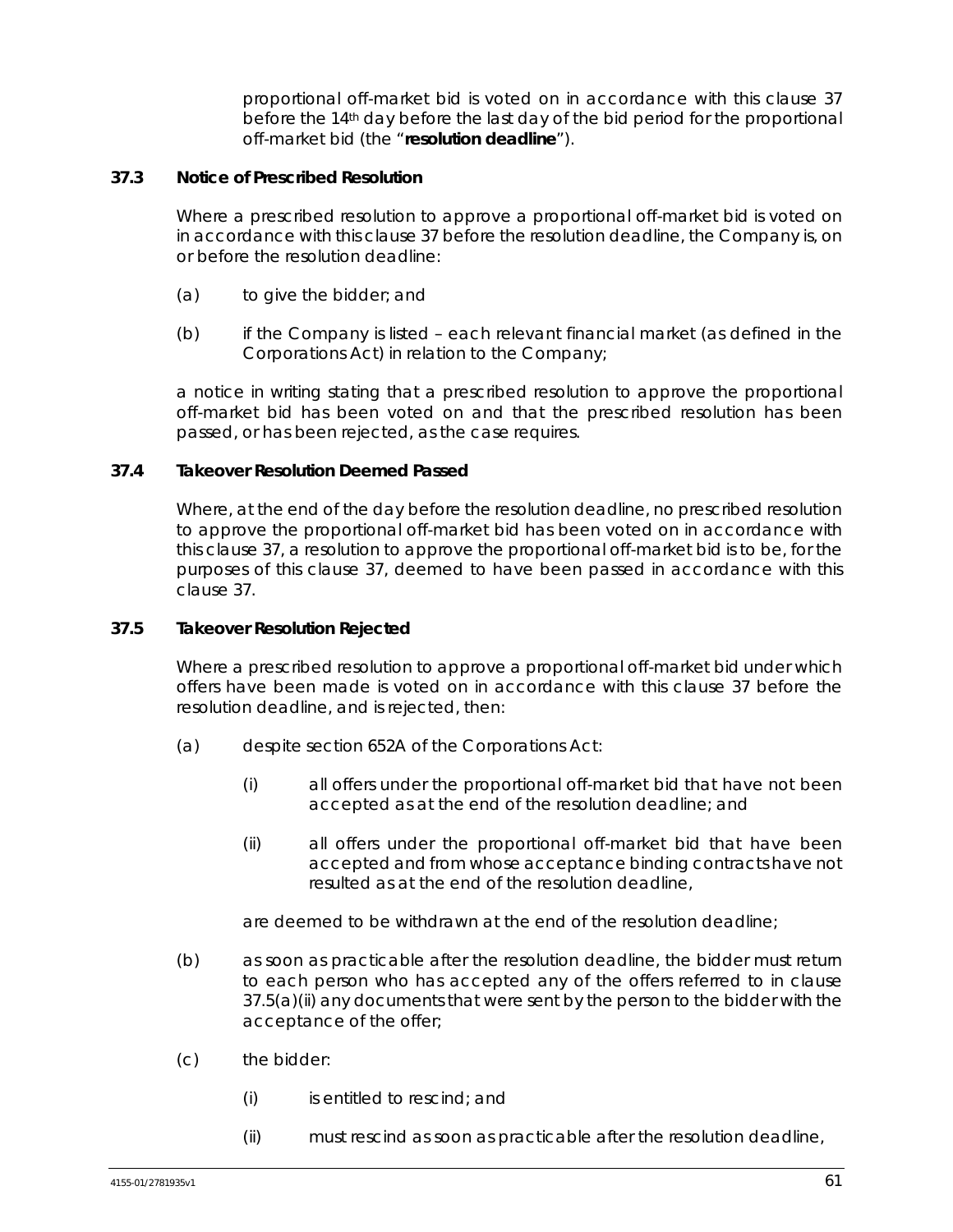each binding takeover contract resulting from the acceptance of an offer made under the proportional off-market bid; and

(d) a person who has accepted an offer made under the proportional offmarket bid is entitled to rescind the takeover contract (if any) resulting from the acceptance.

## **37.6 Renewal**

This clause [37](#page-67-0) ceases to have effect on the third anniversary of the date of the adoption of the last renewal of this claus[e 37.](#page-67-0)

# **38. TRANSITIONAL**

#### <span id="page-69-1"></span>**38.1 Provisions Relating to Official Quotation of Securities**

Subject to clause [38.2](#page-69-0) the provisions of this Constitution which relate to the official quotation of the Company's securities on ASX (**Official Quotation**), including but not limited to clauses which refer to ASX, the Listing Rules, the ASX Settlement Operating Rules, the Home Exchange, CHESS, Restricted Securities or Listed Securities shall not have effect unless the Company is admitted to the Official List.

## <span id="page-69-0"></span>**38.2 Severance**

To the extent that any of the provisions of this Constitution referred to in clause [38.1](#page-69-1) above can continue to have effect following severance of the matters relating to Official Quotation, then such provisions shall be valid and effectual, notwithstanding clause [38.1,](#page-69-1) as from the date of adoption of this Constitution by special resolution of the Shareholders of the Company.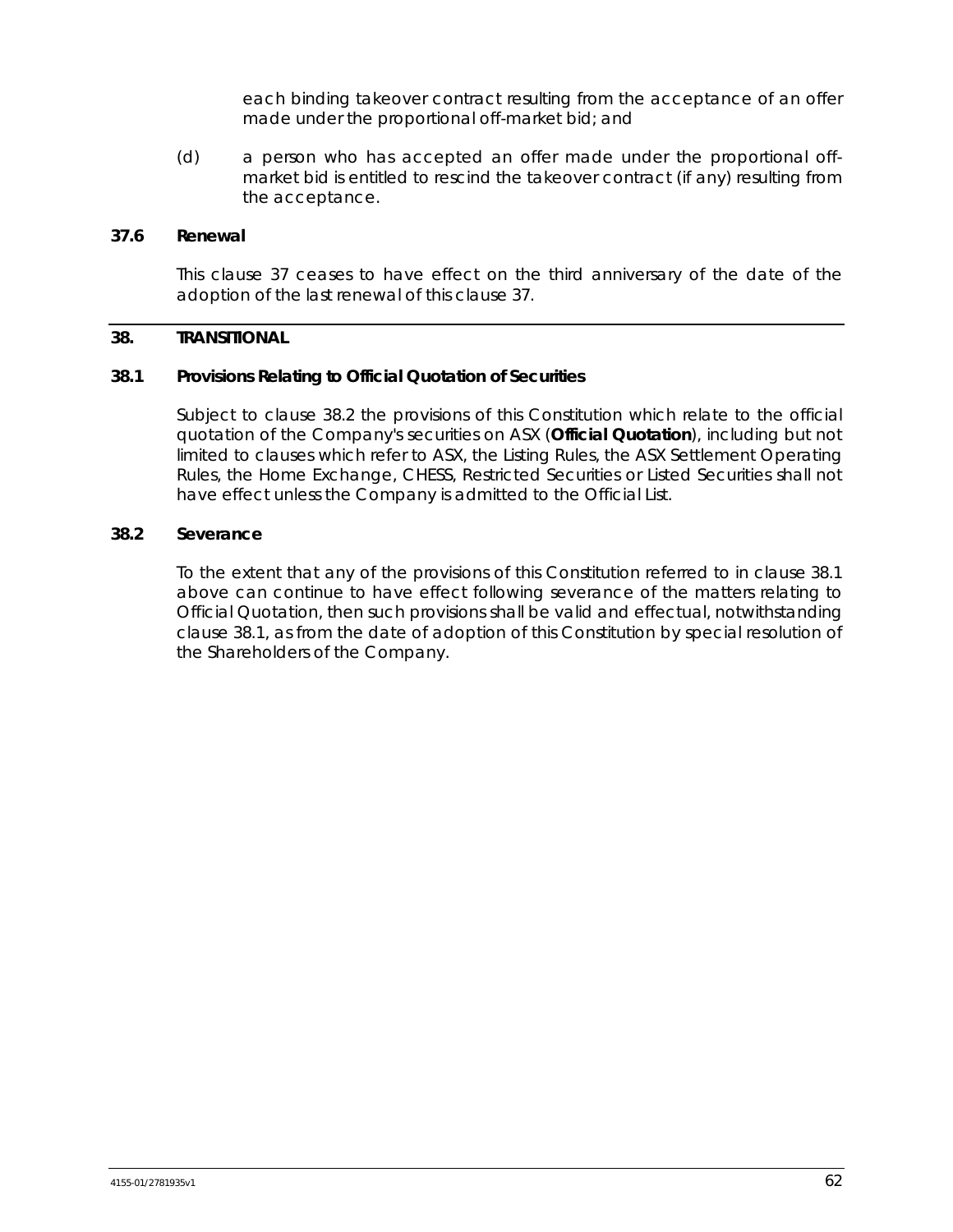# **SCHEDULE 1 – PREFERENCE SHARES (CLAUSE [2.6\)](#page-13-0)**

## 1. In this schedule, unless the context otherwise requires:

**Dividend Date** means, in relation to a Preference Share, a date specified in the Issue Resolution on which a dividend in respect of that Preference Share is payable.

**Dividend Rate** means, in relation to a Preference Share, the term specified in the Issue Resolution for the calculation of the amount of dividend to be paid in respect of that Preference Share on any Dividend Date, which calculation may be wholly or partly established by reference to an algebraic formula.

**Franked Dividend** has the same meaning ascribed to Franked Distribution in Part 3-6 of the Tax Act.

**Issue Resolution** means the resolution specified in clause [4](#page-71-0) of this schedule.

**Preference Share** means a preference share issued under clause [2.6.](#page-13-0)

**Redeemable Preference Share** means a Preference Share which the Issue Resolution specified as being, or being at the option of the Company to be, liable to be redeemed.

**Redemption Amount** means, in relation to a Redeemable Preference Share, the amount specified to be paid on redemption of the Redeemable Preference Share.

**Redemption Date** means, in relation to a Redeemable Preference Share, the date specified in the Issue Resolution for the redemption of that Preference Share.

**Tax Act** means the *Income Tax Assessment Act 1997*.

- <span id="page-70-0"></span>2. Each Preference Share confers upon its holder:
	- (a) the right in a winding up to payment in cash of the capital (including any premium) then paid up on it, and any arrears of dividend in respect of that Preference Share, in priority to any other class of Shares;
	- (b) the right in priority to any payment of dividend to any other class of Shares to a cumulative preferential dividend payable on each Dividend Date in relation to that Preference Share calculated in accordance with the Dividend Rate in relation to that Preference Share; and
	- (c) no right to participate beyond the extent elsewhere specified in clause [2](#page-70-0) of this schedule in surplus assets or profits of the Company, whether in a winding up or otherwise.
- 3. Each Preference Share also confers upon its holder the same rights as the holders of ordinary Shares to receive notices, reports, audited accounts and balance sheets of the Company and to attend general meetings and confers upon its holder the right to vote at any general meeting of the Company in each of the following circumstances and in no others:
	- (a) during a period during which a dividend (or part of a dividend) in respect of the Preference Share is in arrears;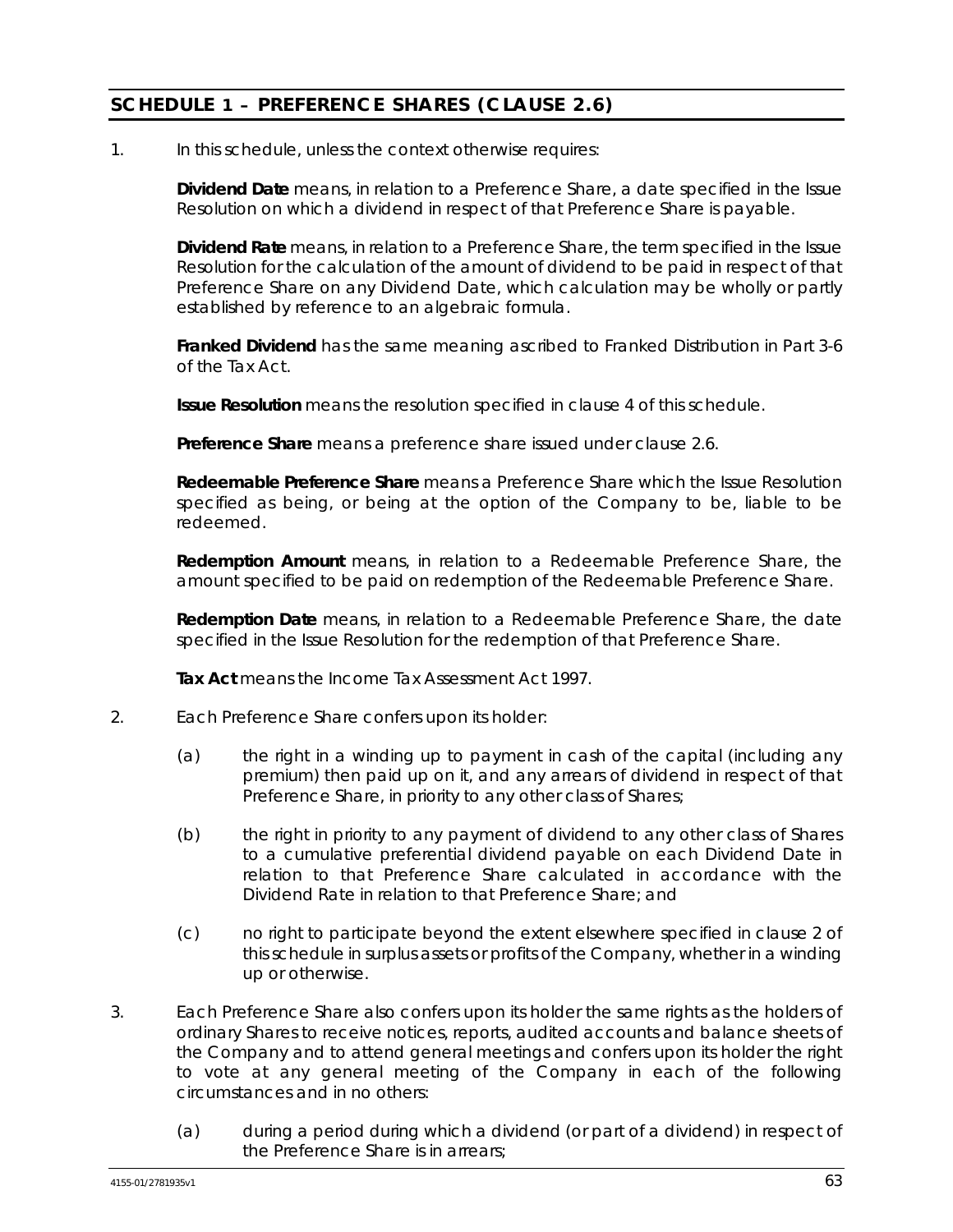- (b) on a proposal to reduce the Company's share capital;
- (c) on a resolution to approve the terms of a buy-back agreement;
- (d) on a proposal that affects rights attached to the Preference Share;
- (e) on a proposal to wind up the Company;
- (f) on a proposal for the disposal of the whole of the Company's property, business and undertaking;
- (g) during the winding up of the Company; and
- (h) in any other circumstances in which the Listing Rules require holders of preference shares to vote.
- <span id="page-71-0"></span>4. The Board may only allot a Preference Share where by resolution it specifies the Dividend Date, the Dividend Rate, and whether the Preference Share is or is not, or at the option of the Company is to be, liable to be redeemed, and, if the Preference Share is a Redeemable Preference Share, the Redemption Amount and Redemption Date for that Redeemable Preference Share and any other terms and conditions to apply to that Preference Share.
- 5. The Issue Resolution in establishing the Dividend Rate for a Preference Share may specify that the dividend is to be one of:
	- (a) fixed;
	- (b) variable depending upon any variation of the respective values of any factors in an algebraic formula specified in the Issue Resolution; or
	- (c) variable depending upon such other factors as the Board may specify in the Issue Resolution,

and may also specify that the dividend is to be a Franked Dividend or not a Franked Dividend.

- 6. Where the Issue Resolution specifies that the dividend to be paid in respect of the Preference Share is to be a Franked Dividend the Issue Resolution may also specify:
	- (a) the extent to which such dividend is to be franked (within the meaning of the Tax Act); and
	- (b) the consequences of any dividend paid not being so franked, which may include a provision for an increase in the amount of the dividend to such an extent or by reference to such factors as may be specified in the Issue Resolution.
- 7. Subject to the Corporations Act, the Company must redeem a Redeemable Preference Share on issue:
	- (a) on the specified date where the Company, at least 15 Business Days before that date, has given a notice to the holder of that Redeemable Preference